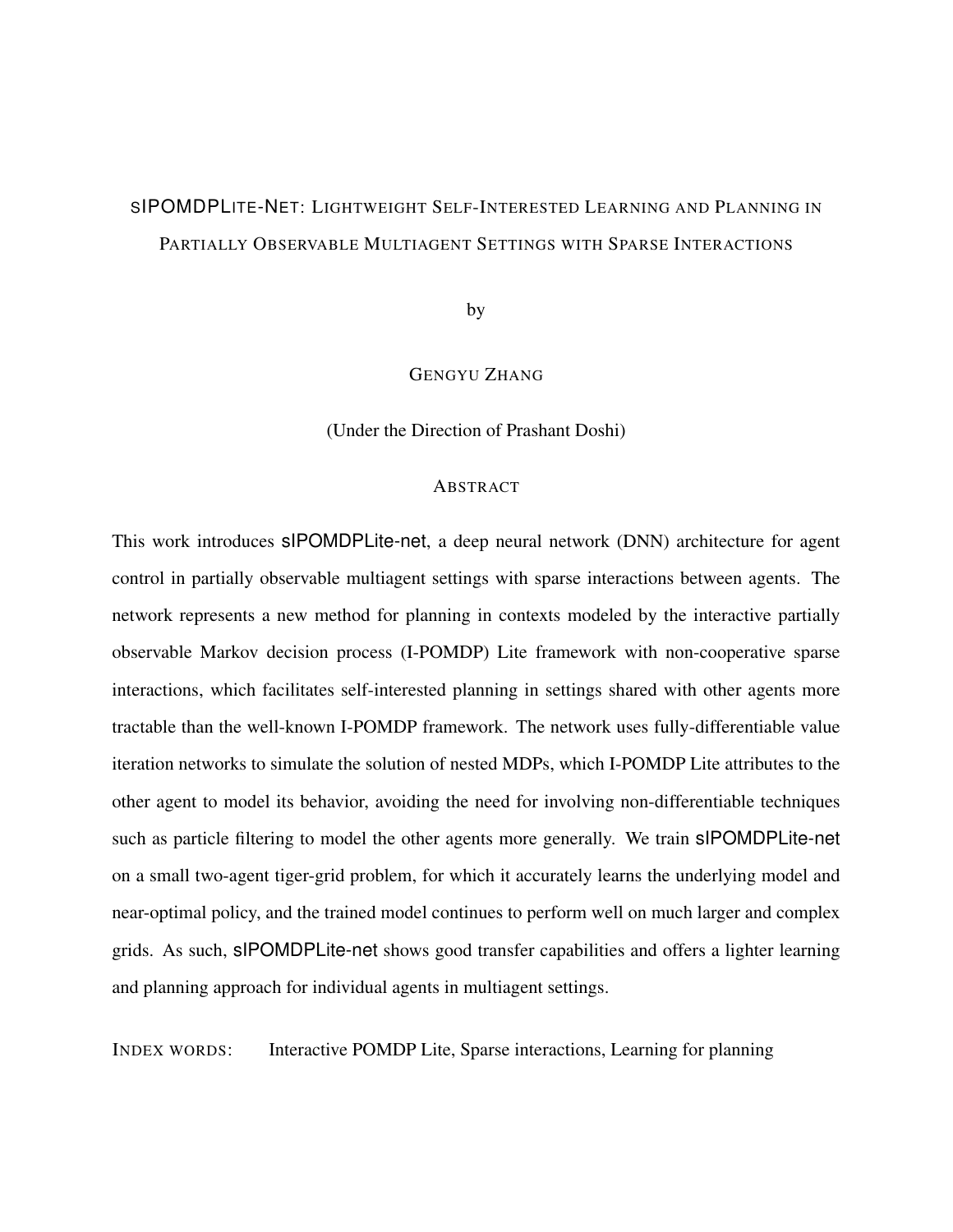# SIPOMDPLITE-NET: LIGHTWEIGHT SELF-INTERESTED LEARNING AND PLANNING IN PARTIALLY OBSERVABLE MULTIAGENT SETTINGS WITH SPARSE INTERACTIONS

by

GENGYU ZHANG

B.E., China University of Geoscience, China, 2016

A Thesis Submitted to the Graduate Faculty

of The University of Georgia in Partial Fulfillment

of the

Requirements for the Degree

MASTER OF SCIENCE

ATHENS, GEORGIA

2021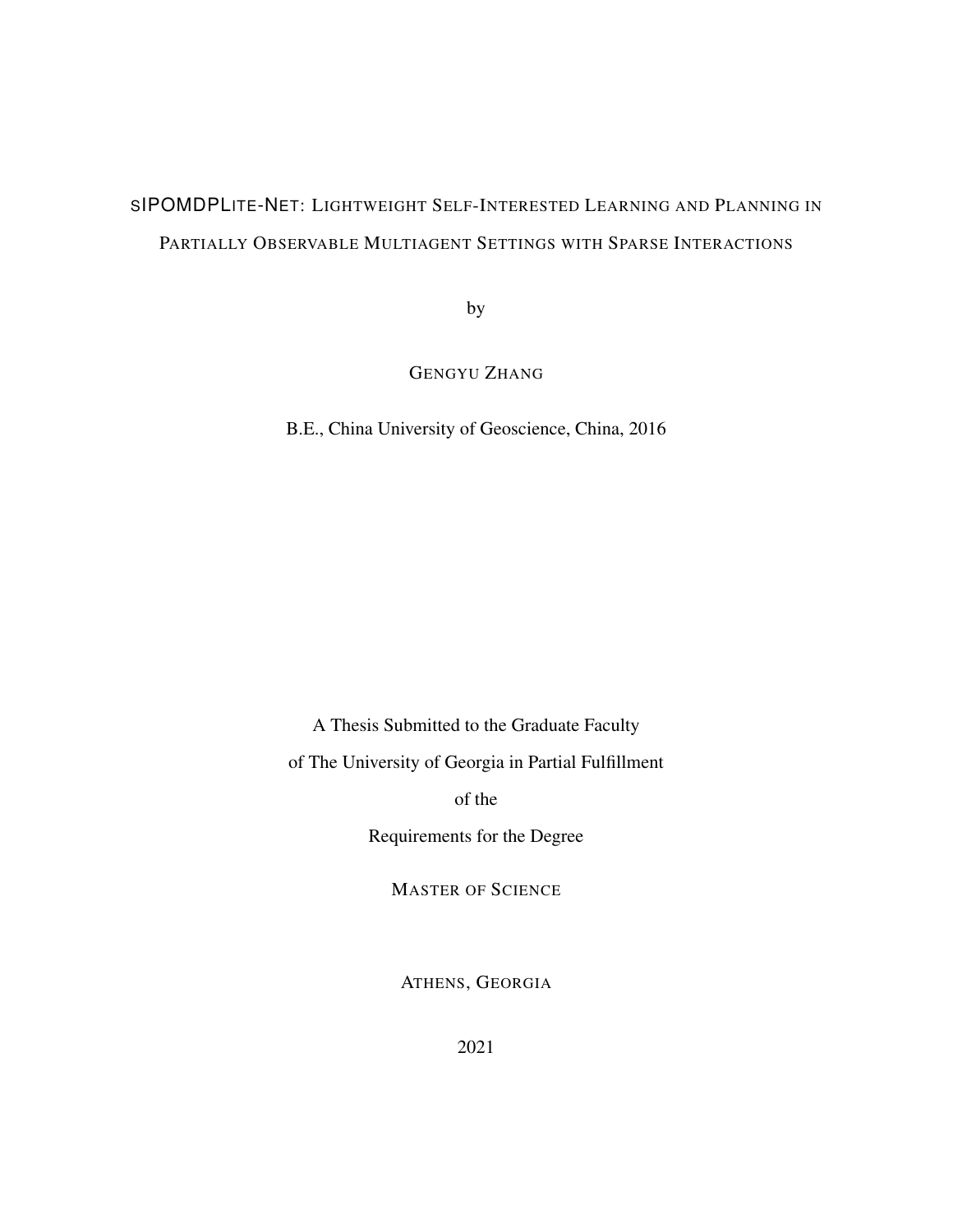©2021

Gengyu Zhang

All rights reserved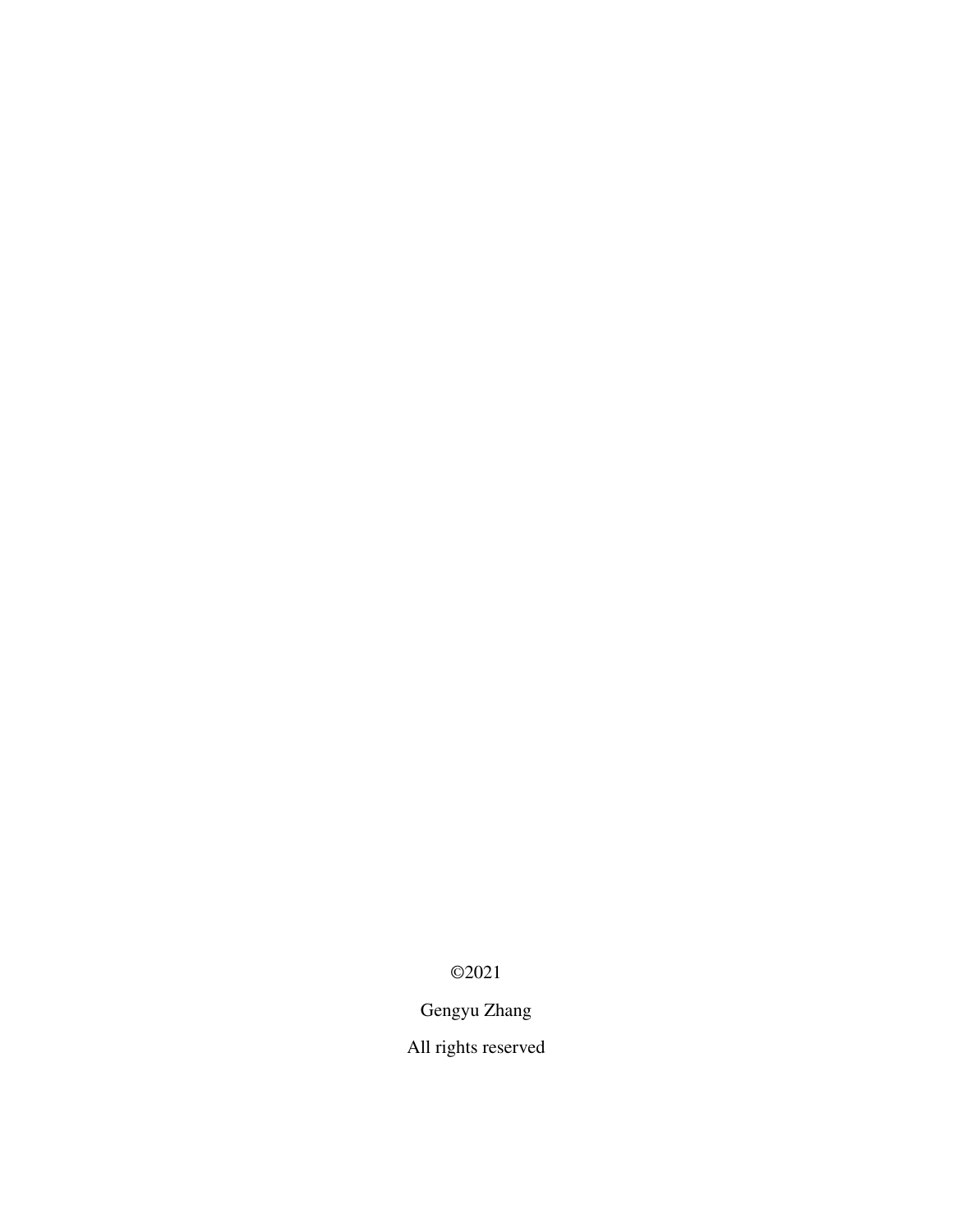## SIPOMDPLITE-NET: LIGHTWEIGHT SELF-INTERESTED LEARNING AND PLANNING IN PARTIALLY OBSERVABLE MULTIAGENT SETTINGS WITH SPARSE INTERACTIONS

by

GENGYU ZHANG

Major Professor: Prashant Doshi Committee: Frederick Maier Tianming Liu

Electronic Version Approved:

Ron Walcott Dean of the Graduate School The University of Georgia December 2021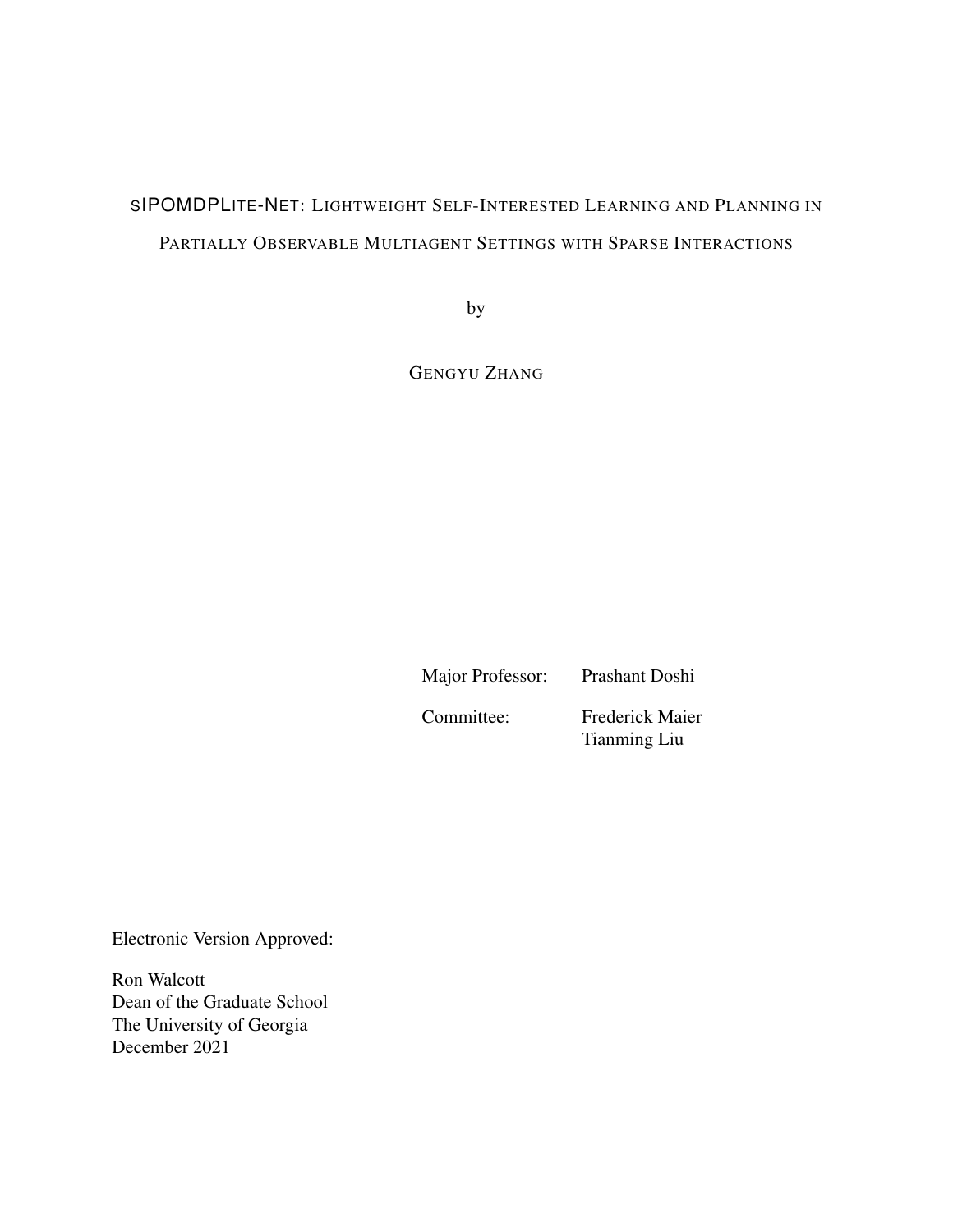# <span id="page-4-0"></span>**Contents**

|                  | <b>List of Figures</b><br>vi |                       |                  |  |  |
|------------------|------------------------------|-----------------------|------------------|--|--|
|                  |                              | <b>List of Tables</b> | viii             |  |  |
| $\mathbf 1$      |                              | <b>Introduction</b>   | $\mathbf 1$      |  |  |
|                  | 1.1                          |                       | 5                |  |  |
|                  | 1.2                          |                       | $\overline{5}$   |  |  |
|                  | 1.3                          |                       | 7                |  |  |
| $\boldsymbol{2}$ |                              | <b>Background</b>     | $\boldsymbol{9}$ |  |  |
|                  | 2.1                          |                       | - 9              |  |  |
|                  | 2.2                          |                       | 11               |  |  |
|                  | 2.3                          |                       | 12               |  |  |
| 3                |                              | sIPOMDPLite-Net       | 15               |  |  |
|                  | 3.1                          |                       | 15               |  |  |
|                  | 3.2                          |                       | 19               |  |  |
| 4                |                              | <b>Experiments</b>    | 30               |  |  |
|                  | 4.1                          |                       | 30               |  |  |
|                  | 4.2                          |                       |                  |  |  |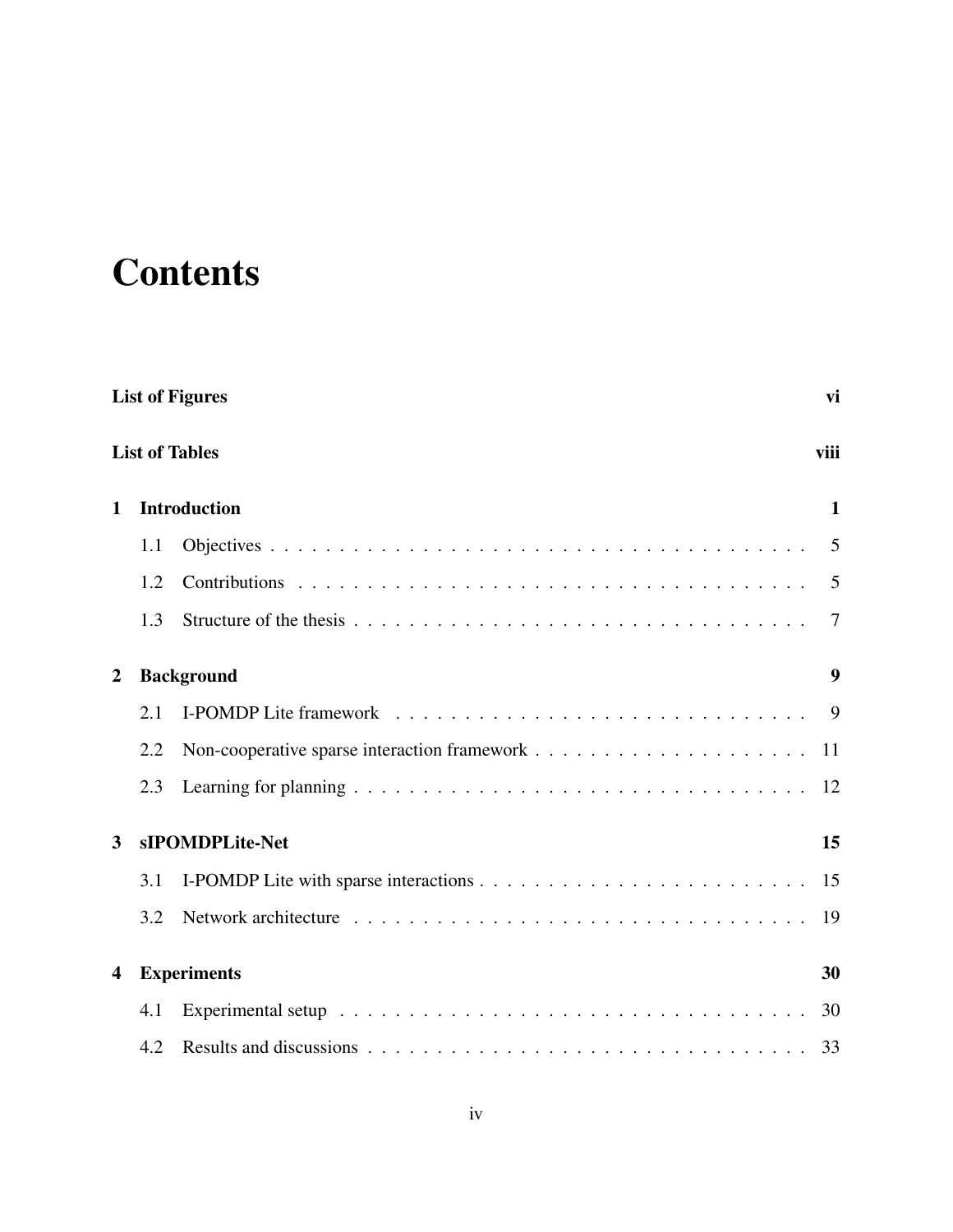| 4.4 |                                                   |    |
|-----|---------------------------------------------------|----|
|     |                                                   |    |
|     | 5 Conclusion                                      | 48 |
|     | <b>A</b> More Explanation of The Net Architecture | 54 |
|     |                                                   |    |
|     |                                                   |    |
|     |                                                   |    |
|     |                                                   |    |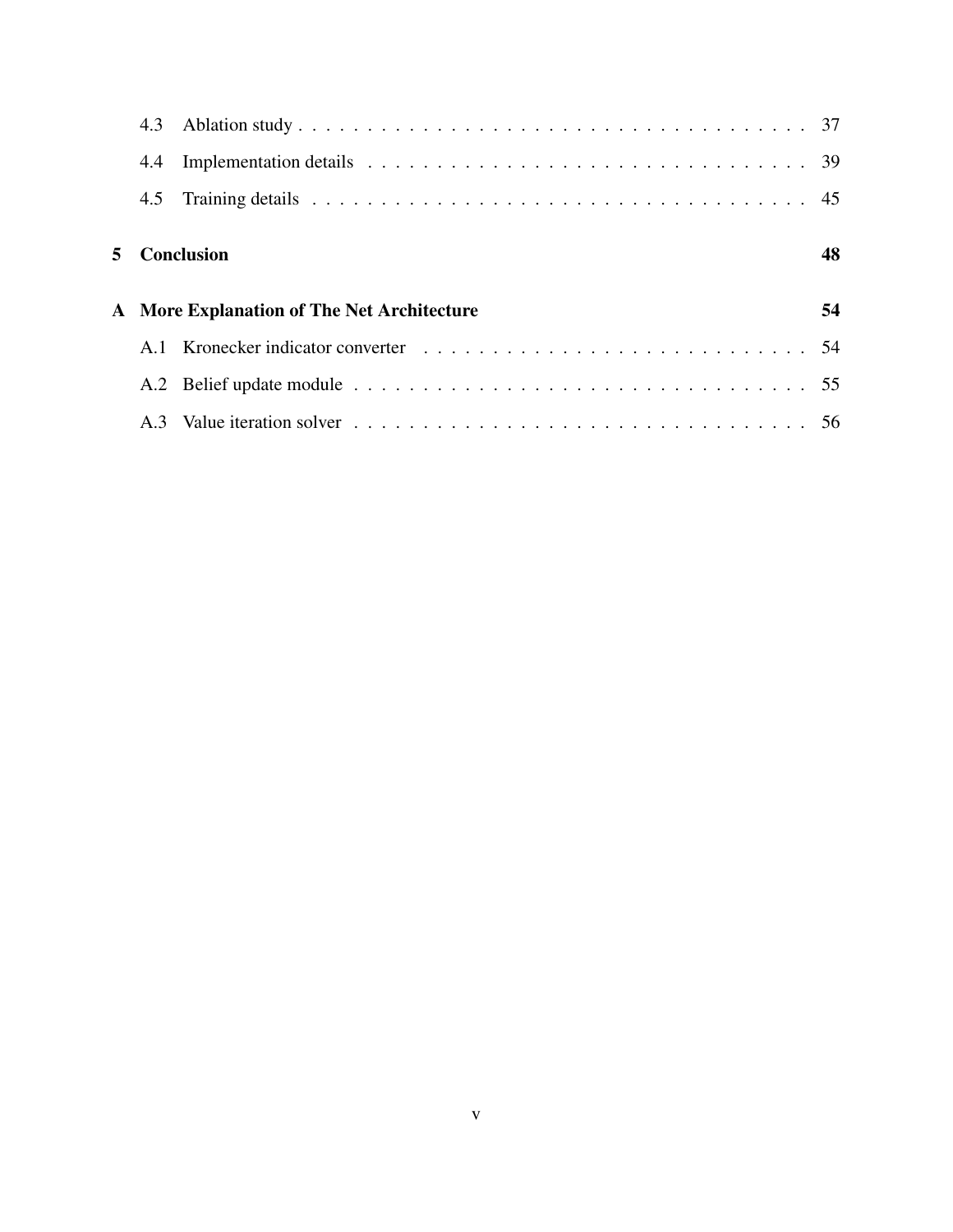# List of Figures

| 1.1 | Relations between slPOMDPLite-net and its important related work. 7                     |    |
|-----|-----------------------------------------------------------------------------------------|----|
| 3.1 |                                                                                         |    |
| 3.2 |                                                                                         | 23 |
| 3.3 | The belief update module of the $s$ POMDPLite-net. $\ldots \ldots \ldots \ldots \ldots$ | 25 |
| 3.4 |                                                                                         | 26 |
| 3.5 | The nested MDP planning module generates other agents' mixed strategies by              |    |
|     |                                                                                         |    |
| 3.6 | The QMDP planning module obtains the optimal policy for the subjective agent            |    |
|     | reasoning at the top level by weighting $Q$ values with the current belief and then     |    |
|     | selecting the best move based on the maximum value in the result. $\dots \dots \dots$   | 28 |
| 4.1 | Examples of two experimental domains. (a) The initial state of the task, where the      |    |
|     | subjective does not know exactly the locations of others and itself but maintain a      |    |
|     | belief. (b) A reset happening after an agent successfully seizes gold, where the        |    |
|     | system shifts each agent to a neighboring cell in either cardinal or intercardinal      |    |
|     | directions. (c) A down-sampled real-world LIDAR map can be regarded as an               |    |
|     | extension of the Tiger-grids, in which we mainly evaluate the network's ability of      |    |
|     |                                                                                         | 31 |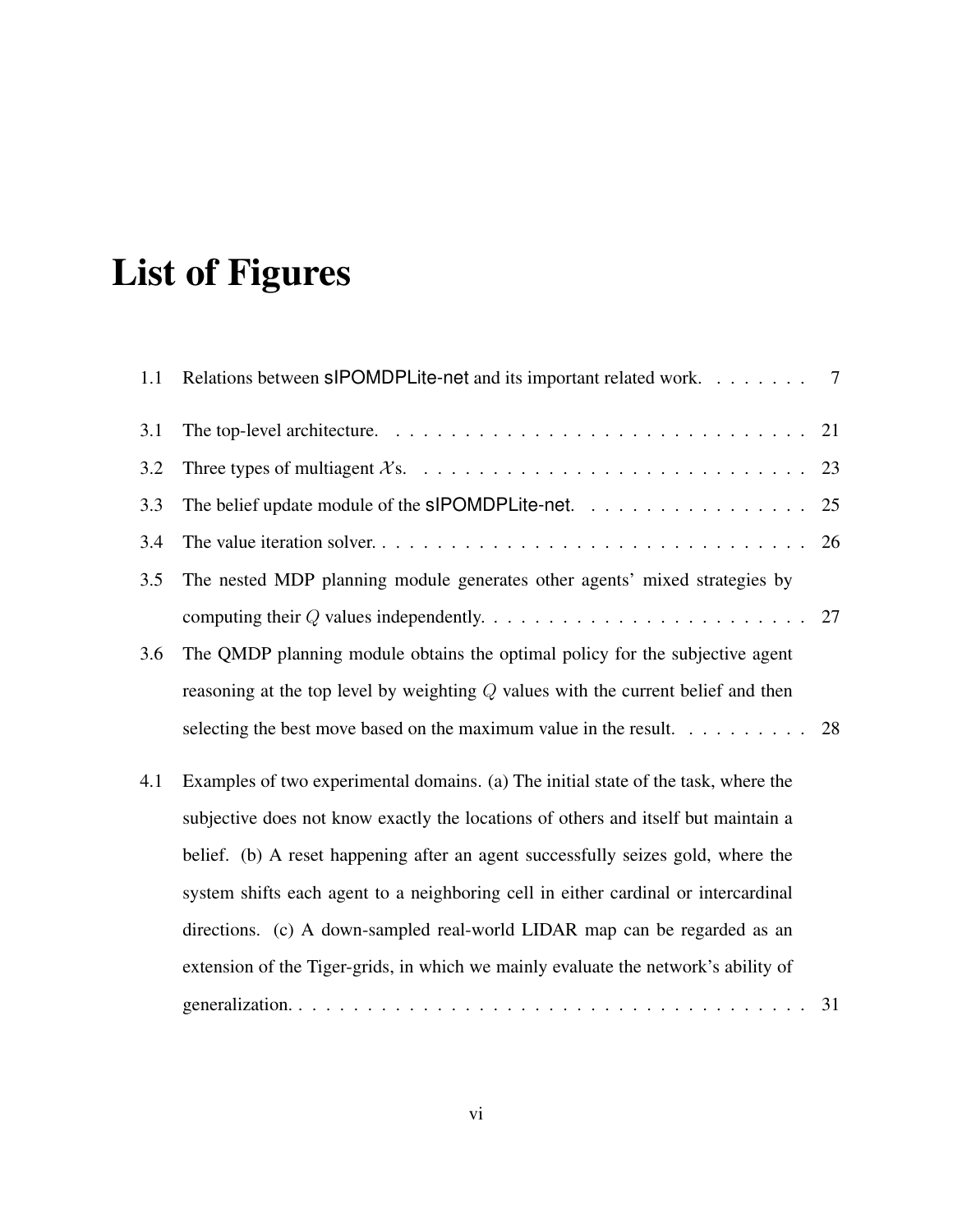| 4.2 | The visualization of agent <i>i</i> 's belief update throughout a trajectory. The trajectory |  |
|-----|----------------------------------------------------------------------------------------------|--|
|     | contains 8 time steps. For each time step, the first row illustrates the belief given        |  |
|     | by the underlying I-POMDP Lite framework, while the second row depicts that of               |  |
|     | the IPOMDPLite-net. For a better intuition, we present the beliefs over $S_i$ and $S_j$      |  |
|     |                                                                                              |  |
| 4.3 | The specific architecture of sIPOMDPLite-net that designed for addressing prob-              |  |
|     | lems with spatial locality like Tiger-grid problems, where we approximate transi-            |  |
|     | tion functions with kernels for convolutional layers. We also employ a CNN to                |  |
|     |                                                                                              |  |
| 4.4 | Value iteration solver of sIPOMDPLite-net that to deal with spatially local prob-            |  |
|     | lems such as Tiger-grid problems, where we approximate transition functions with             |  |
|     | kernels for convolutional layers and learn agents' reward functions with CNNs. 44            |  |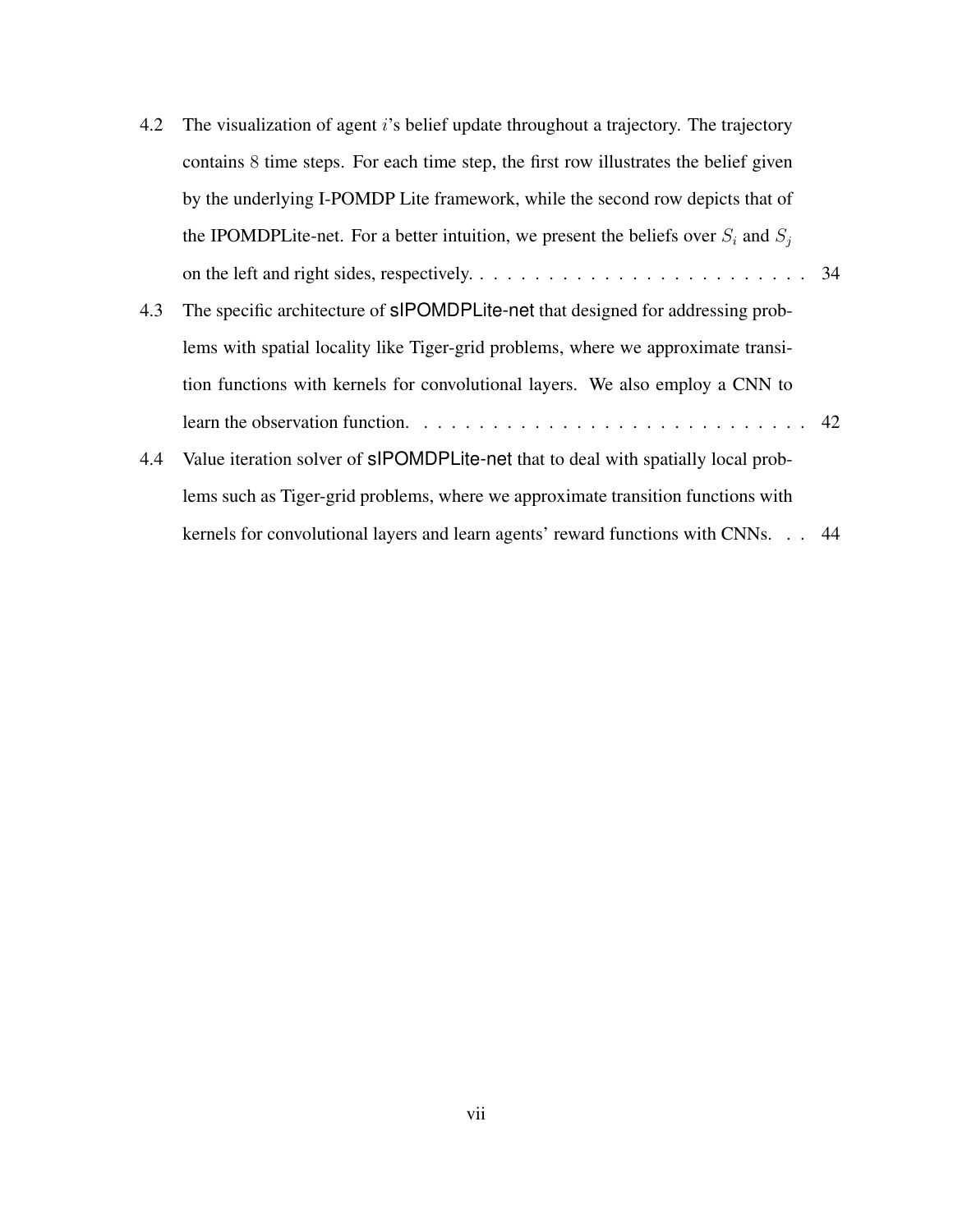# <span id="page-8-0"></span>List of Tables

| 4.1 | We evaluate the sIPOMDPLite-net's learned policy by comparing its performance                                 |  |
|-----|---------------------------------------------------------------------------------------------------------------|--|
|     | on multiple sizes of Tiger-grid tasks with that of the I-POMDP Lite framework us-                             |  |
|     | ing QMDP solver. The Succ rate, F-open rate, and Colli rate represent the success                             |  |
|     | rate, false open rate, and collision rate, respectively. $\dots \dots \dots \dots \dots \dots \dots \dots$ 35 |  |
| 4.2 | We compare the performance between the expert I-POMDP Lite policy and the                                     |  |
|     | policy learned by the slPOMDPLite-net on four down-sampled LIDAR maps with                                    |  |
|     | respect to the success rate, the false open rate, and the collision rate. $\dots \dots$                       |  |
| 4.3 | Three ablation experiments for the $6\times 6$ Tiger-grid games and the impact on the                         |  |
|     |                                                                                                               |  |
| 4.4 |                                                                                                               |  |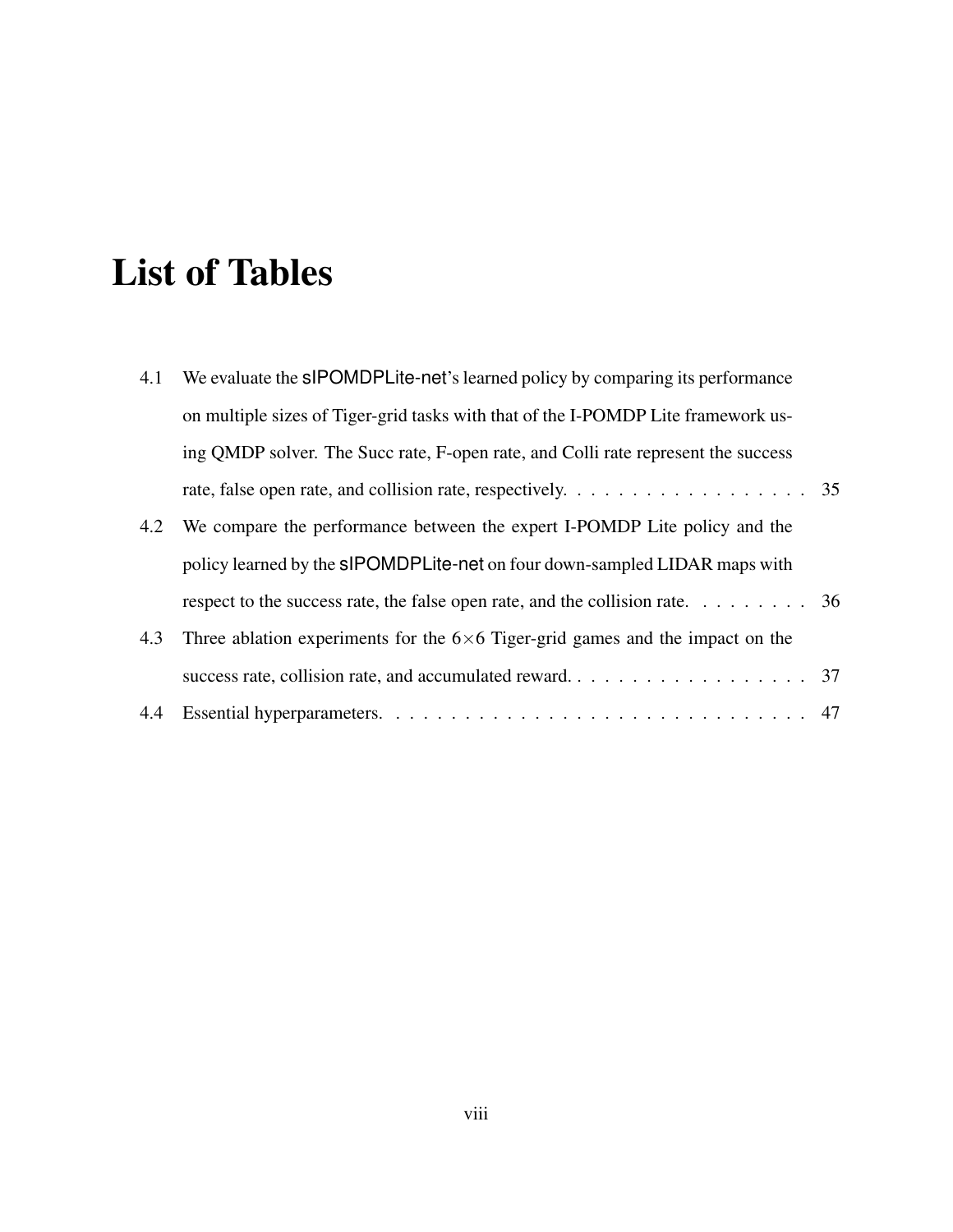# <span id="page-9-0"></span>Chapter 1

# Introduction

Multiagent sequential decision-making under uncertainty is one of the most common but computationally challenging problems we face in the modern world. From maneuvering troops on the battlefield to our daily driving on roads with complex traffic, we regard them as multiagent sequential decision-making issues and manage to address them by pursuing their optimal solutions. Nevertheless, it is computationally hard to solve such problems, especially when they are under partial observability and participants of the multiagent systems are non-cooperative. Hence, designing self-interested agents that effectively and efficiently plan their actions under such formidable conditions has become an appealing cutting-edge research area.

Based on the underlying models they attribute to characterize agents' interactions and their algorithms to solve them, we can generally divide the existing approaches into game-theoretic and decision-theoretic frameworks. The game-theoretic frameworks represent the interactions in partially observable stochastic games (POSGs) and solve them by computing their Nash equilibria [\[1,](#page-58-0) [2\]](#page-58-1). In particular, they lay the foundation for majority of the well-known recent work empowering multiagent reinforcement learning (MARL) with deep learning (DL) [\[3,](#page-58-2) [4,](#page-58-3) [5\]](#page-58-4). However, the decision-theoretic frameworks extend single-agent decision-theoretic planning frameworks like MDP and POMDP to characterize interactions by explicitly including other agents' types in the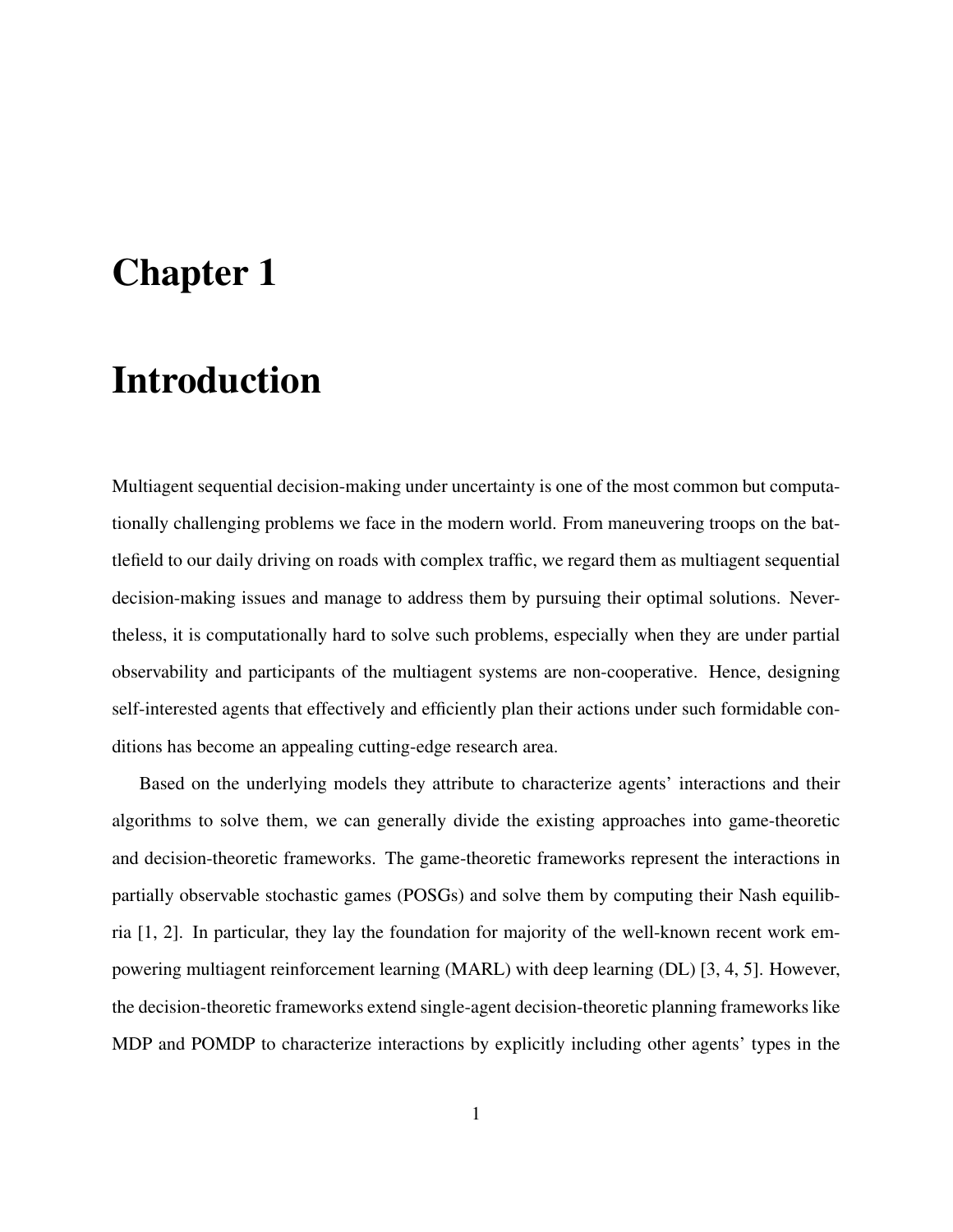inference and solving the expanded model based on that. Arguably, the representative one for selfinterested planning in non-cooperative settings is the I-POMDP [\[6,](#page-58-5) [7,](#page-59-0) [8,](#page-59-1) [9,](#page-59-2) [10\]](#page-59-3). Unfortunately, exactly solving I-POMDPs is possible but prohibitively expensive due to the exacerbated curses of dimensionality and history. The *curse of dimensionality* is due to the joint space of physical states and types of other agents that interactive beliefs need to account for, while the *curse of history* is rooted in the exponentially-growing policy space with the length of the planning horizon. To mitigate the framework's computational complexity from the ground up, Hoang and Low [\[11\]](#page-59-4) introduced the more pragmatic IPOMDP-Lite framework, which significantly reduces the complexity of predicting the other agent's actions – a key complexity driver – by ascribing a nested MDP instead of POMDPs or I-POMDPs.

We also notice that in a large portion of real-world multiagent systems, agents tend to act alone most of the time and interact only when necessary, which is known as sparse interaction. The sparse interaction in multiagent systems has been a subject with a long history of research. Melo and Veloso [\[12,](#page-59-5) [13\]](#page-59-6) tried to simplify the traditional decentralized MDPs (Dec-MDPs) under situations where the demand of coordination is limited to some specific subset of the state space. Based on this, they contributed the Dec-SIMDP, a decision-theoretic model for decentralized sparseinteraction multiagent systems that explicitly distinguishes the situations in which agents must coordinate from those in which they are safe to act independently. They also demonstrated an RL algorithm where agents learn both individual policies and when and how to coordinate. Yu, Zhang, and Ren [\[14,](#page-59-7) [15\]](#page-59-8) proposed a learning approach for loosely-coupled multiagent systems that explicitly quantifies and dynamically adapts agent independence during learning so that agents learn to make trade-offs between single-agent learning and coordinated learning. Hu, Gao, and An [\[16\]](#page-60-0) managed to utilize learned single-agent knowledge and to transfer it to multiagent settings via game-theoretic MARL. They proposed three transfer mechanisms, including directly transferring agents' single-agent value functions, only transferring value functions in states where the environmental dynamics change slightly, and transferring models by abstracting the one-shot game in each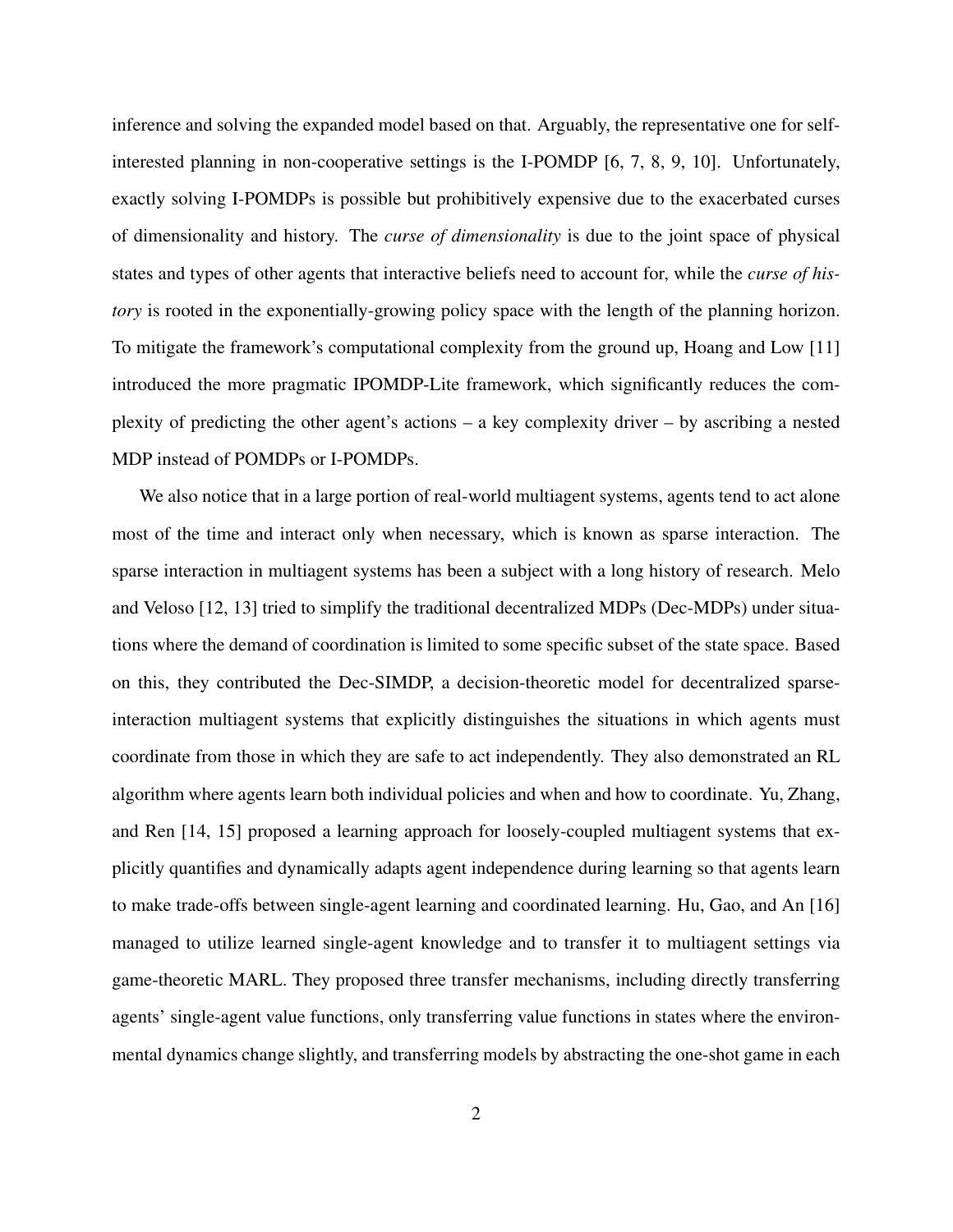state.

A recent vein of investigations has introduced deep DNN-based analogs of well-known planning frameworks, including value iteration networks (VIN) [\[17,](#page-60-1) [18\]](#page-60-2) as the counterpart to MDPs, QMDP-net [\[19\]](#page-60-3) as the counterpart to an approximation of POMDPs, and IPOMDP-net [\[20\]](#page-60-4) as counterpart to the I-POMDP framework. The architectures learn an internal model of the decisionmaking problem and simulate the planning steps of the corresponding frameworks. Analogously to model-based reinforcement learning [\[21,](#page-60-5) [22,](#page-60-6) [23\]](#page-60-7), these architectures bring the benefit of combined learning and planning directly on state-action-reward trajectories as input data. Furthermore, they have also demonstrated good transfer planning capabilities, with learned NNs generating highquality plans for larger instances of the same domain, potentially lending themselves to metalearning and subsequent few-shot learning and planning for multiple domains.

Continuing along this vein, we introduce sIPOMDPLite-net, a novel DNN architecture for learning and planning in stochastic settings shared with other agents as modeled by the I-POMDP Lite with sparse interactions. We construct the network architecture to represent a policy for a class of tasks, where we explicitly embed the planning model in the network architecture and train the network using imitation learning. First, we generate expert trajectories for a subset of tasks by solving their underlying I-POMDP Lite models and getting the optimal policy. Then, we sample trajectories of joint actions based on the policy and simulate them in the tasks, receiving corresponding trajectories of observations. Then, we train the network on the tasks with the expert demonstration, where we try to minimize the cross-entropy between the output action trajectories by our network and the expert trajectories.

As a vital reference of our work, the IPOMDP-net<sup>[1](#page-0-0)</sup> [\[20\]](#page-60-4) encodes the I-POMDP framework and solves it via I-PF [\[8\]](#page-59-1). It keeps a set of particles representing interactive beliefs throughout the reasoning and embeds a nested QMDP planner to predict other agents' actions. However, the network

<sup>&</sup>lt;sup>1</sup>The source code of IPOMDP-net is unavailable, so we do not know its implementational details of the network architecture and experiments.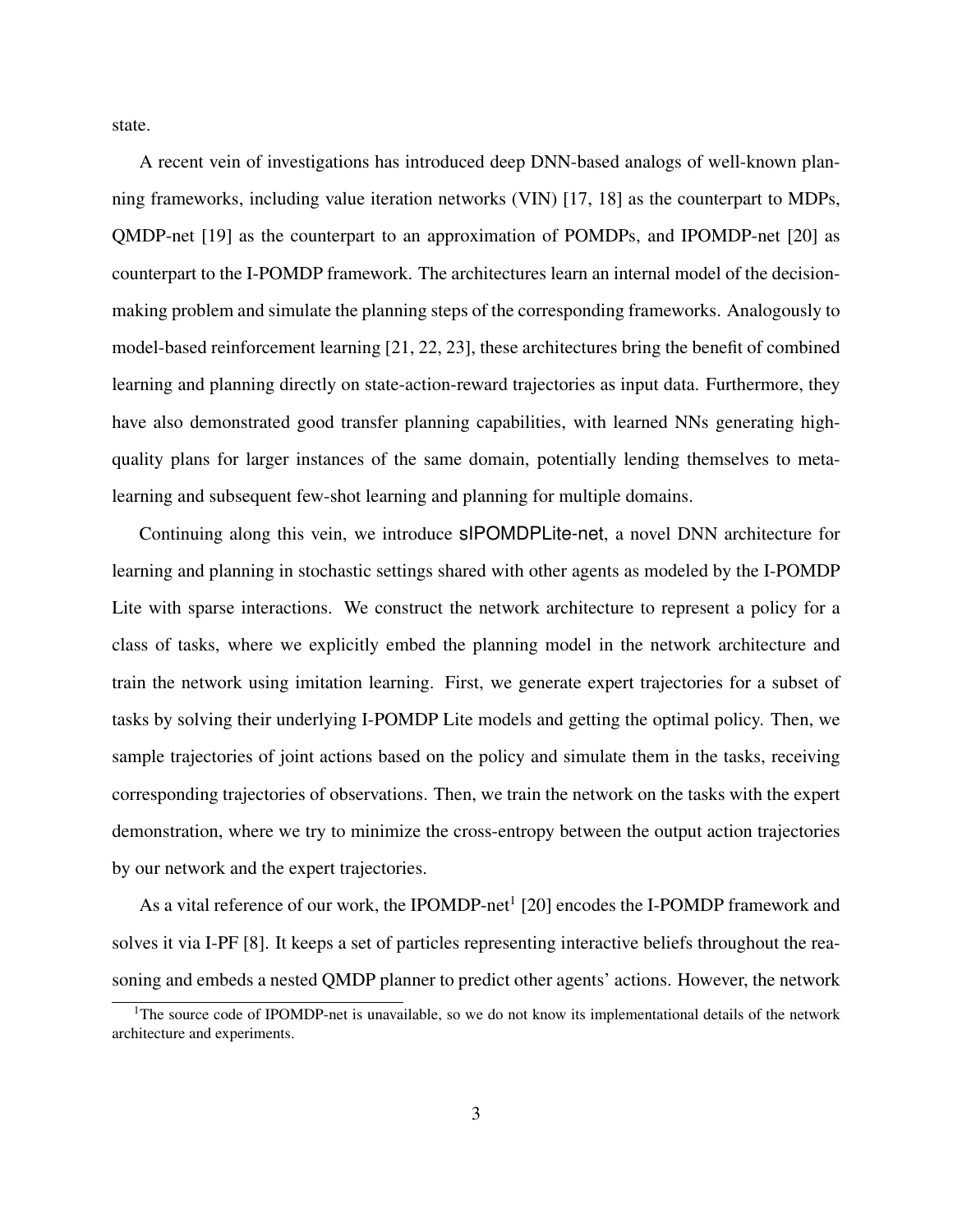suffers from the *curse of nested reasoning* [\[11\]](#page-59-4) due to interactive beliefs. Besides, the particle space for applying I-PF is vast, but the particle number is limited. There is a dilemma between the prediction accuracy of belief distributions and computational complexities. Additionally, it is intractable to implement random sampling in a NN that requires full differentiability.

The sIPOMDPLite-net accomplishes the same mission with a concise structure and low computational complexity by selecting the I-POMDP Lite as the underlying framework instead of I-POMDP. Hence, we address the *curse of reasoning* by substituting interactive beliefs with beliefs over physical states, by which we replace the bulky interactive belief update filter with fully differentiable network structures and thus enable the end-to-end training.

We originally proposed the Tiger-grid problems, of which the details will be presented in Section [4.1,](#page-38-1) as a representative application domain to train and evaluate the sIPOMDPLite-net, showing its performance on the model learning, policy learning, and transfer capability. The domain generalizes the well-known partially observable Tiger problem to a 2D grid shared by two agents, where there is a door in each cell of the grid, but only one door hides a pile of gold that the two agents try to capture. The domain complicates the original Grid-world by introducing extra decisions in each cell. Hence, it is more difficult to be solved by classic planning frameworks, which also imposes a greater challenge to our network for learning to solve it.

We choose the Tiger-grid as our application domain because it retains key features of noncooperative sparse interaction and spatial locality. First, the two agents do not interact with each other except that either of them finds the door hiding the gold and opens it. Second, the agents can only move to adjacent cells or stay at the previous cells by taking any valid actions in a step. Such setup is good for the model trained by sIPOMDPLite-net on relatively small environments to transfer to larger ones since the dynamics are limited in local regions, and thus the transition model learned for such local regions applies to everywhere else in the environment.

In the rest of this chapter, we will clarify our objectives in this thesis by proposing the network architecture and articulate our contributions. Finally, we briefly introduce the structure of this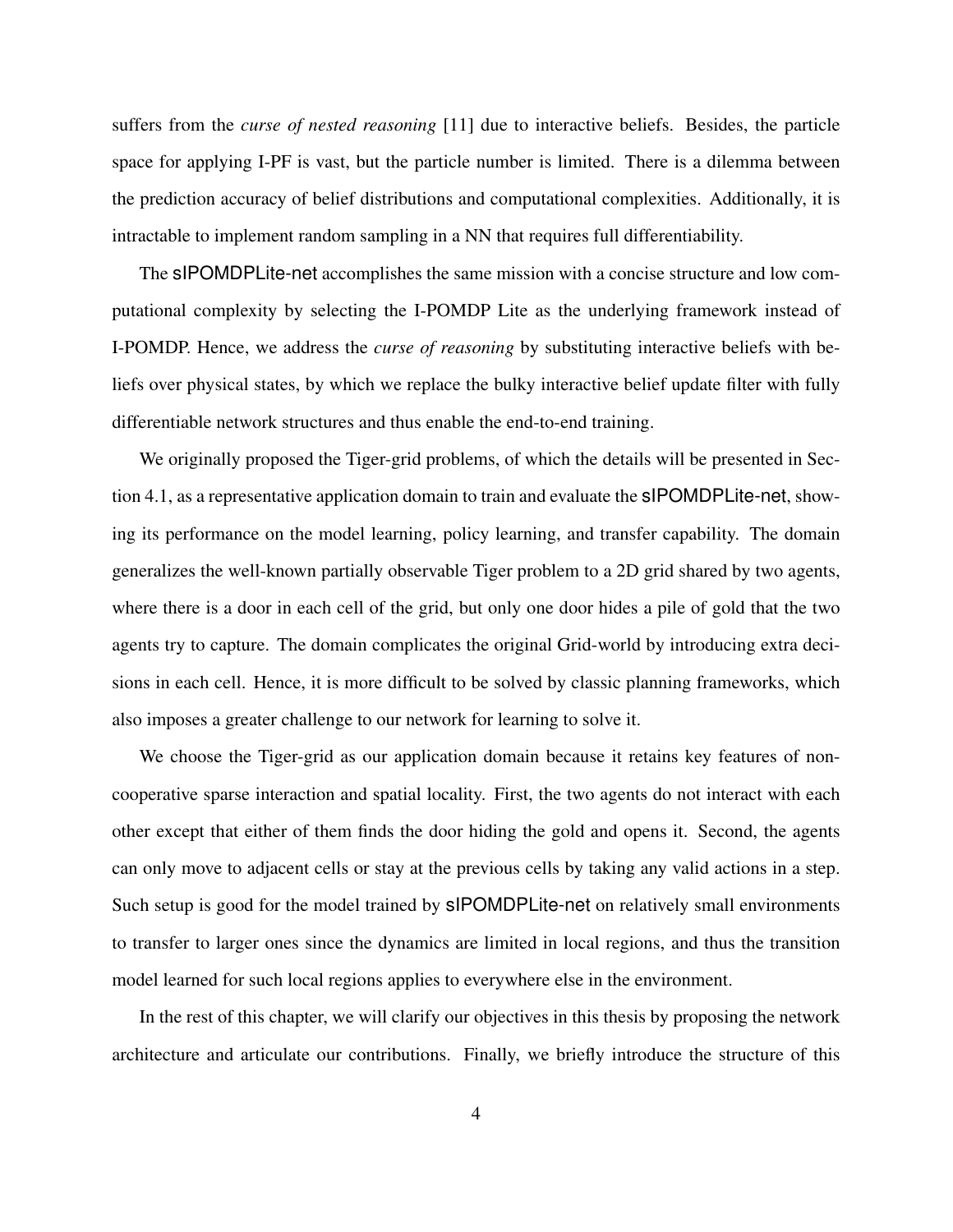thesis.

## <span id="page-13-0"></span>1.1 Objectives

In this work, we attempt to solve the multiagent sequential planning tasks with the following characteristics:

- 1. The observability of agents is always partial regardless of the state, where an agent only receives local observations for its underlying physical state at each time step but no direct perceptions towards other agents.
- 2. The common (multiagent) states shared by the agents are equal to the Cartesian product of their private (single-agent) states, such that agents' transition and reward functions as to common states and joint actions can be factorized into those for private states and actions.
- 3. The interactions between agents are sparse. In other words, among all available state-action combinations of a multiagent planning task, only a relatively small subset of them lead to interactions, where the transitions and rewards must be determined by agents' common states and joint actions.
- 4. Agents are non-cooperative. Each agent fights for their own good instead of team rewards. Besides, unlike fully-cooperative scenarios with sparse interactions, agents not intending to interact can still be impacted by others who cause an interaction, which we call a passive interaction. Hence, the conditions of interactions are not only the intersection of each agent's interactive state-action pairs but their union.

## <span id="page-13-1"></span>1.2 Contributions

We contribute mainly in the following aspects: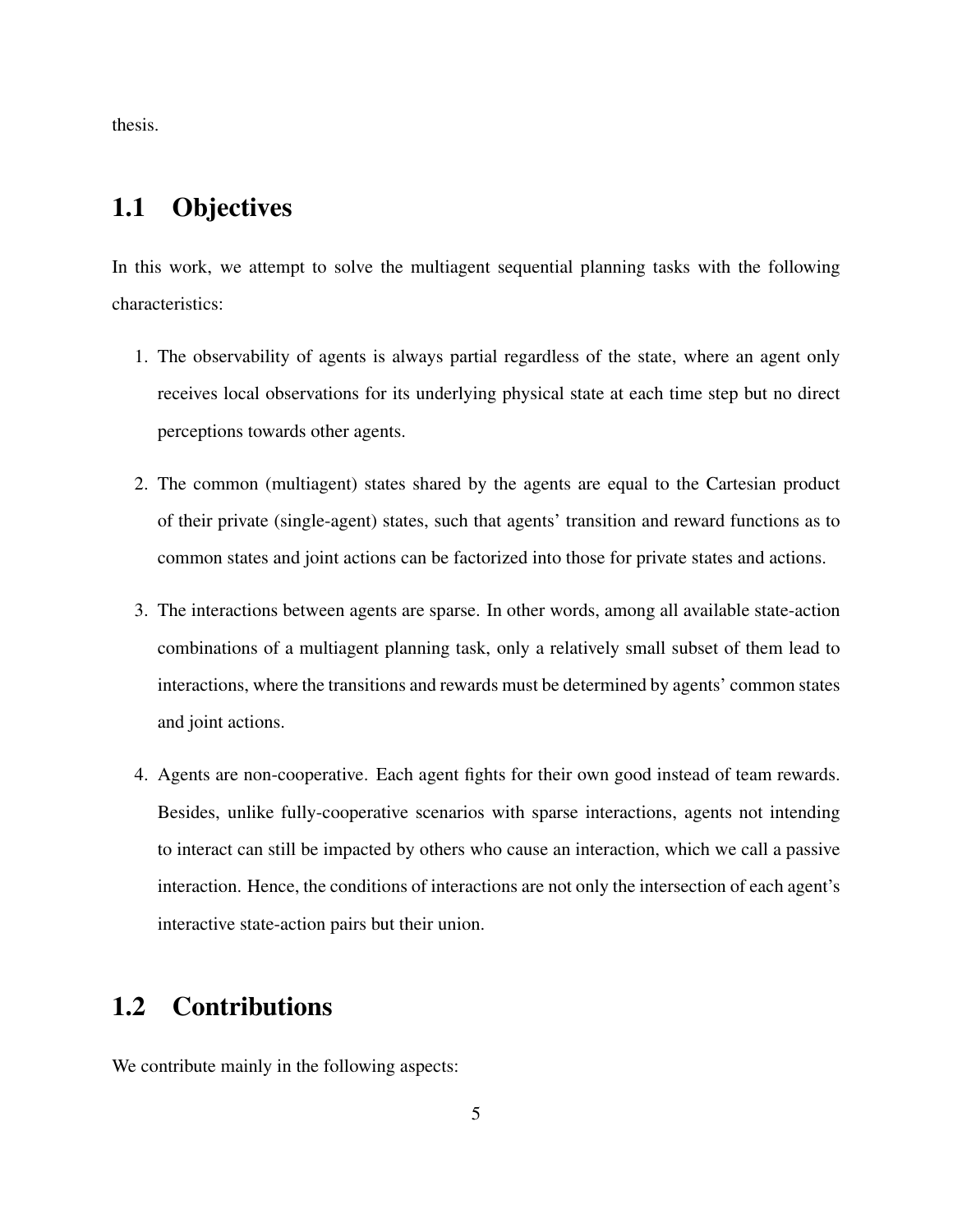- 1. We integrate the self-interested I-POMDP Lite framework with non-cooperative sparseinteractions. Instead of sharing a common observation in interaction states as in the Dec-SIMDP, agents must determine whether an interaction occurs by modeling others and predicting their behaviors.
- 2. It improves on the related IPOMDP-net in significant ways. First, the sIPOMDPLite-net offers a fully differentiable solution in comparison to IPOMDP-net, which utilizes the interactive particle filtering [\[8\]](#page-59-1); the resampling used in particle filters is known to be not differentiable [\[24\]](#page-60-8). In contrast to IPOMDP-net, which maintains beliefs over the physical states and models ascribed to the other agent, sIPOMDPLite-net uses beliefs over the state only, thereby obviating the need for a particle filter and instead simulates the Bayes filter exactly. Consequently, all of its computations are differentiable similar to the VIN and QMDP-net, allowing for end-to-end training. Second, the sIPOMDPLite-net presents a more compact and lucid architecture that builds on the QMDP-net at the top level, simulating the planning for the subject agent while predicting the actions of the other agent using an architecture similar to the VIN. Both the compactness and differentiability lead to learning and planning that is more efficient and transparent than the IPOMDP-net.
- 3. We train sIPOMDPLite-net with expert trajectory data on a set of  $6 \times 6$  grids and evaluate the transfer planning capability of the trained model on unseen grids of  $7 \times 7$ ,  $8 \times 8$ ,  $10 \times 10$ , and  $12 \times 12$ . We compare the performance between the expert policy obtained by solving the underlying I-POMDP Lite model and the policy learned by the network in three aspects – the success rate, false open rate, and collision rate. The results show that the learned policy continues to plan well in unseen  $6 \times 6$  grids, where it has the success rate of 0.851 versus the expert policy's 0.858, the false open rate of 0.235 versus the expert policy's 0.208, and the collision rate of 0.070 versus the expert policy's 0.059. When the agents are situated in larger and more complex grids, the learned policy still performs comparably with its expert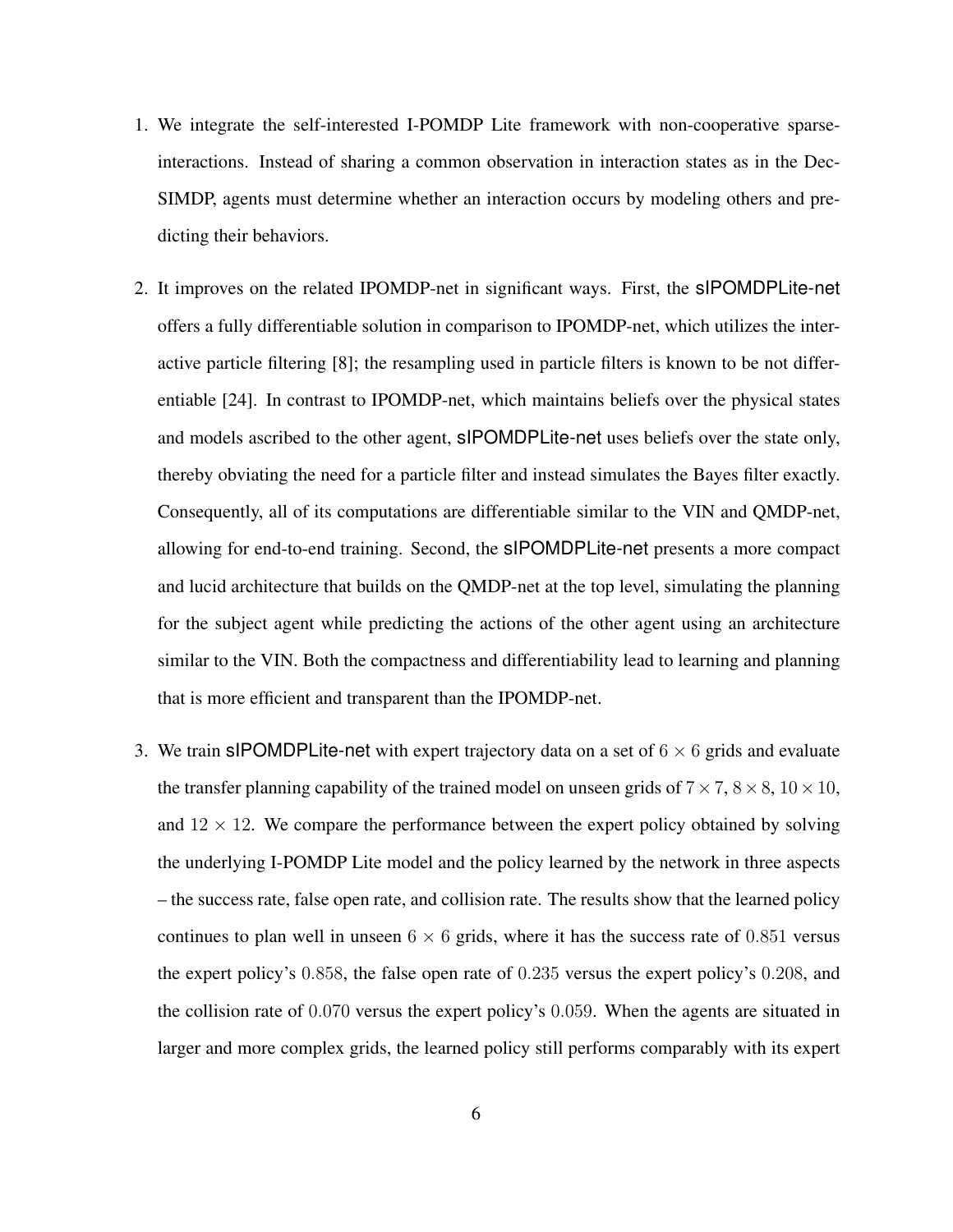<span id="page-15-1"></span>

Figure 1.1: Relations between sIPOMDPLite-net and its important related work.

counterparts. What is most surprising is that in  $10 \times 10$  and  $12 \times 12$  grids, the success rates of the learned policy become even higher than those of the expert policy, where the results are 0.731 versus 0.712 and 0.743 versus 0.694. Furthermore, we evaluate the learned policy on much larger and realistically complex environments provided by a few LIDAR maps without further training the model on them. The learned policy performs comparably with the expert demonstrations. In two of the four environments, ACES and Orebro, the learned policy outperforms the expert policy in success rate with 0.842 and 0.950 versus 0.830 and 0.890. In the other two, though performing slightly worse, the learned policy still holds the matching success rate of 0.803 and 0.910 versus the expert's 0.820 and 0.940. The empirical result indicates that the network has successfully learned the essential elements of the problems, the other agent's strategy, and how to act near optimally in the problem.

## <span id="page-15-0"></span>1.3 Structure of the thesis

In this chapter, we have specified sIPOMDPLite-net's major application scenarios, the partially observable multiagent planning problems modeled by I-POMDP Lite with sparse interactions. Then, we reviewed related work known to resolve similar issues to ours, where we discussed their strengths and inadequacies in dealing with our task. Then, we introduced our work and listed the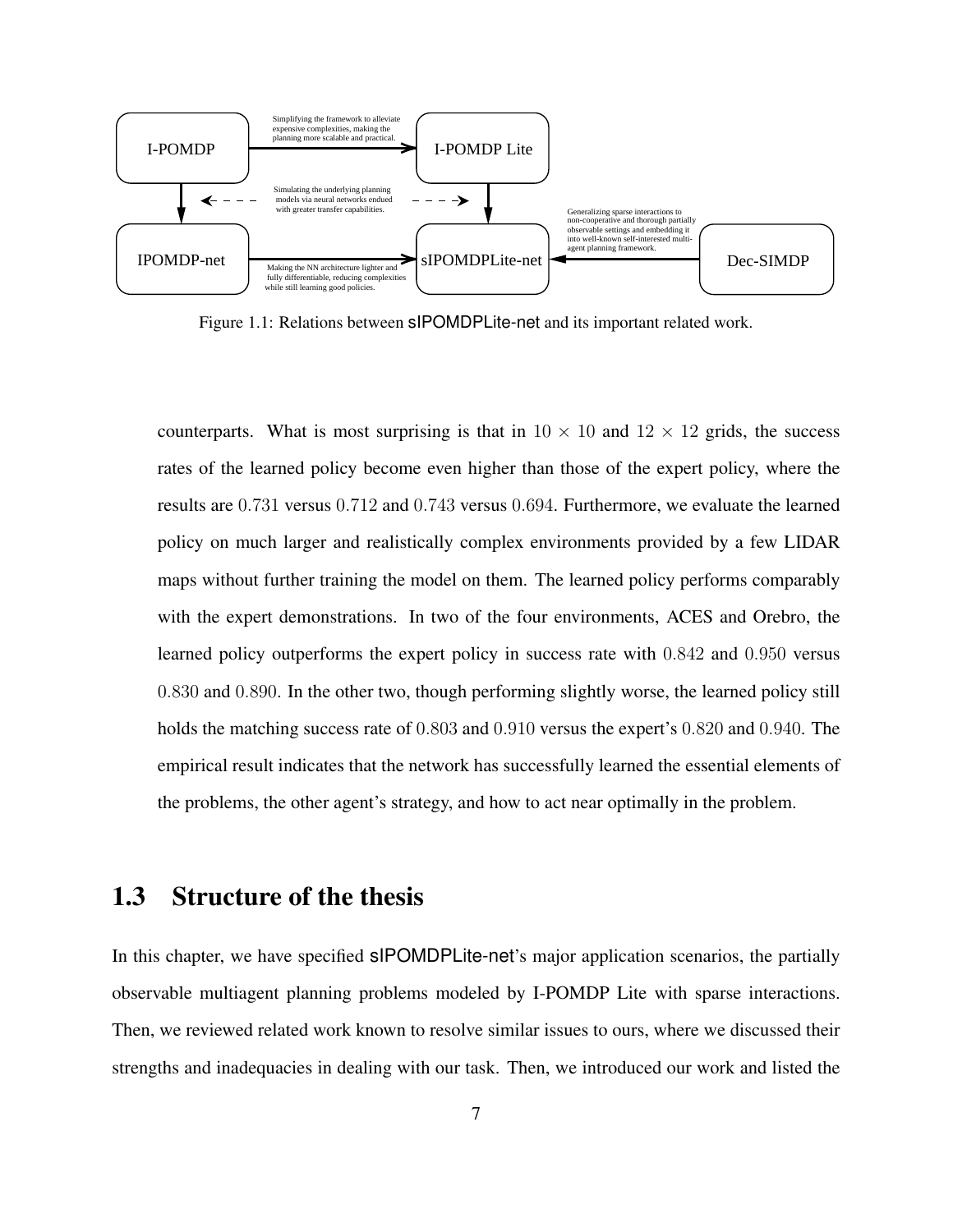key contributions. Next, we briefly preview the key points of the ensuing chapters.

*Chapter 2* provides background on the I-POMDP Lite framework, the Dec-SIMDP framework, and the neural network architectures, VIN and QMDP-net. We build the sIPOMDPLite-net primarily based on factored I-POMDP Lite framework, where we refer to the model factorization based on a non-cooperative sparse interaction framework. Hence, reviewing the two frameworks helps provide the ground for our introduction of **sIPOMDPLite-net** in the next chapter. We then discuss the VIN and the QMDP-net that propose and finely exploit the learning-for-planning technique.

In *Chapter 3*, we first expound on the theoretical basis of sIPOMDPLite-net, deriving the factored modules of I-POMDP Lite. Then, we present the specific network architecture designed for approximating the framework, illustrating how each network component simulates the corresponding part of the underlying framework and fulfills the end-to-end training.

In *Chapter 4*, we propose two application domains, the Tiger-grid games and the real-life map navigation problems, to evaluate the sIPOMDPLite-net. We then elaborate on the details of training and experiment on the domains, followed by presenting the results. At last, we conduct the ablation studies to evaluate the critical roles that some sub-network structures play.

*Chapter 5* concludes the thesis. We highlight our contributions while specifying the limitations of the work by far. Finally, we discuss possible directions of interest to improve our work in the future.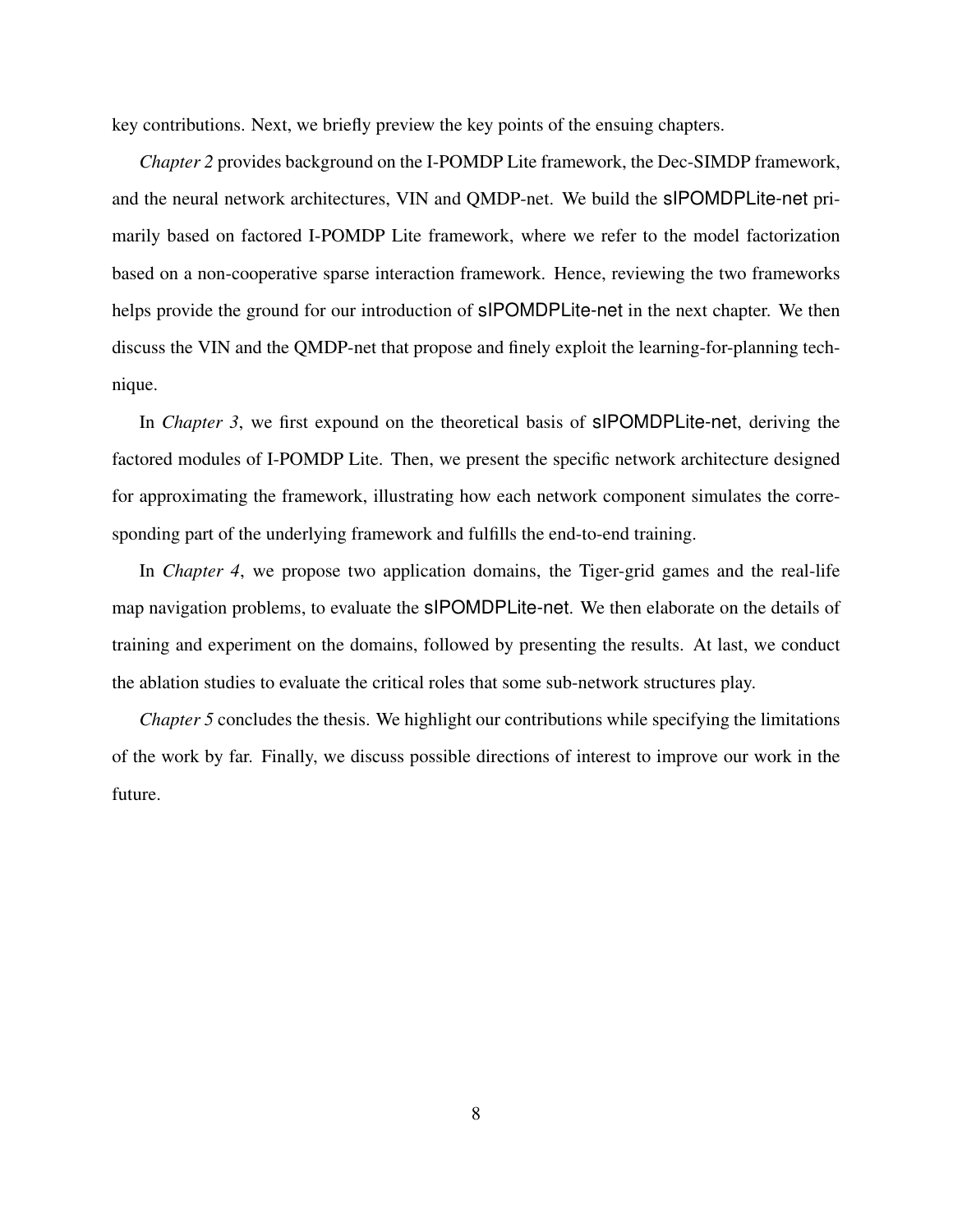# <span id="page-17-0"></span>Chapter 2

# Background

In this section, we demonstrate three fundamental backgrounds that lay the foundation for the sIPOMDPLite-net. First, I-POMDP Lite[\[11\]](#page-59-4) is the underlying multiagent planning framework for which we build our NN analog. Second, the non-cooperative sparse interaction framework provides the theoretial basis for factorizing the framework models, which further helps define the sparse-interaction belief update function and Bellman equation. Finally, the representative learning-for-planning approaches inspire us with the network design, training data setup, and the learning scheme to employ.

## <span id="page-17-1"></span>2.1 I-POMDP Lite framework

Considering two self-interested agents,  $i$  and  $j$ , in a multiagent system, we define an I-POMDP Lite model with respect to i as a tuple  $\langle b_0, S, A, \Omega_i, T_i, O_i, R_i, \hat{\pi}_j^L \rangle$ .  $b_0$  is the initial belief of agent i over common physical states S shared by two agents;  $\Omega_i$  is agent i's local observation space;  $A = A_i \times A_j$  is the set of joint actions, which can be represented as the Cartesian product each agent's individual action space; definitions of the transition function T, reward function  $R_i$ , and observation function  $O_i$  are similar to those of POMDPs, except that the transitions and rewards are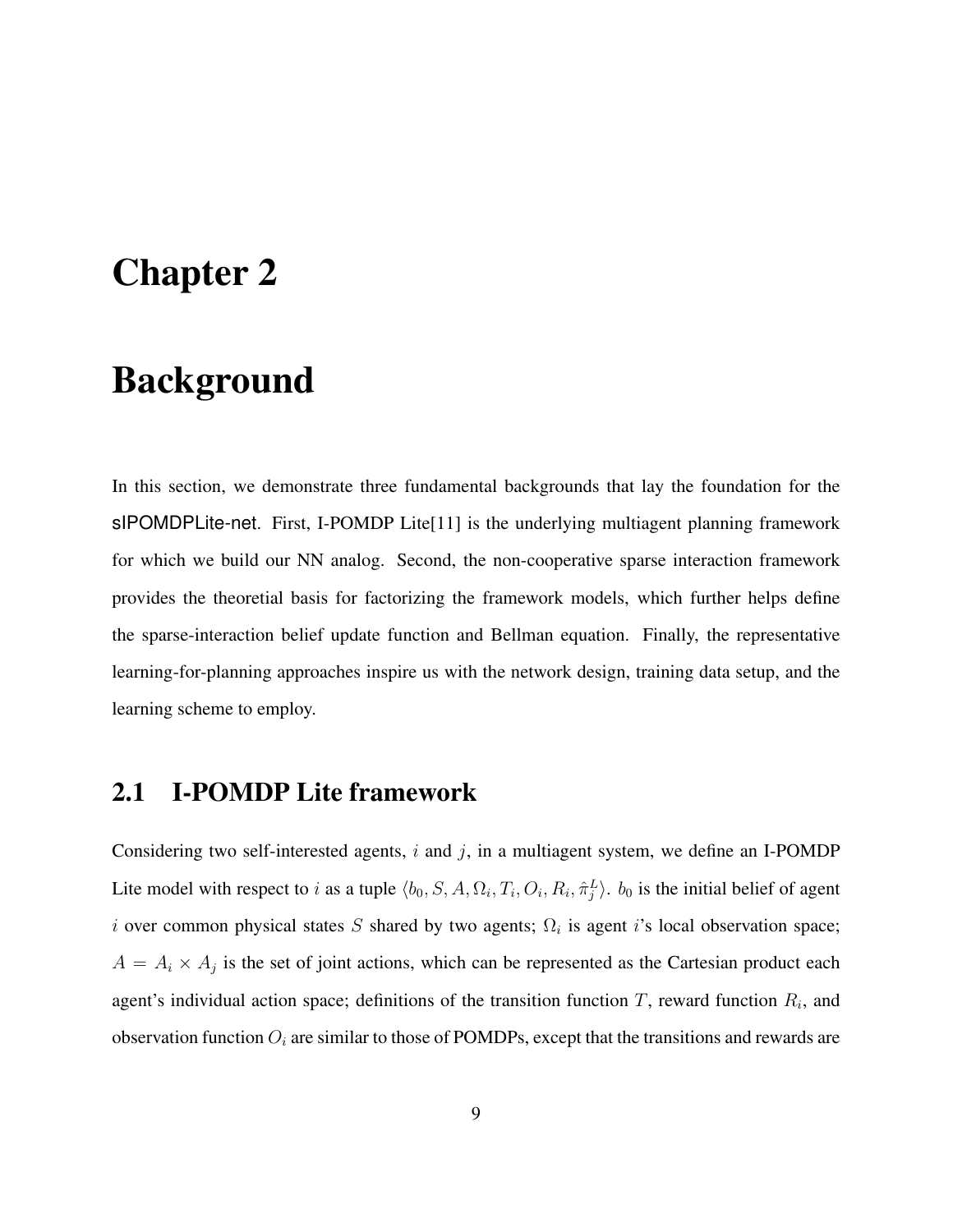now for common states and joint actions instead of either agent's private ones.  $\hat{\pi}_j^l$ :  $S \times A_j \rightarrow [0, 1]$ represents the predictive probability of which j will select  $a_j$  in s.

The I-POMDP Lite proposes the nested MDPs to predict the other agent's intention while planning. We define a nested MDP for agent *i* reasoning at level *l* as  $M_i^L = \langle S, A, T_i, R_i, \{\pi_j^l\}_{l=0}^{L-1} \rangle$ , where  $S$ ,  $A$ ,  $T_i$ , and  $R_i$  refer to the same concepts as those in the top-level modeling module.  $\{\pi_j^l\}_{l=0}^{L-1}$ :  $S \times A_j \rightarrow [0, 1]$  is a recursive reasoning model of j at level  $l < L$ . The optimal  $(k + 1)$ step-to-go value function of  $M_i^l$  for agent i at level  $l \geq 0$  satisfies the Bellman equation:

$$
Q_i^{l,k+1}(s,a) = R_i(s,a) + \gamma \sum_{s' \in S} T_i(s,a,s') \max_{a'_i \in A_i} \sum_{a'_j \in A_j} \hat{\pi}_j^l(s',a'_j) Q_i^{l,k}(s',a')
$$
(2.1)

When  $l = 0$ , agent j's mixed strategy  $\hat{\pi}_j^0$  is simply  $|A_j|^{-1}$ , implying that  $a_j$  is selected randomly in each state; otherwise, when  $l = L$ , where  $L > 0$ , there is  $\hat{\pi}_{j}^{L}(s, a_{j}) = \sum_{l=0}^{L-1} \Pr(l)\pi_{j}^{l}(s, a_{j})$ , where  $Pr(l)$  indicates the probability that agent j reasons at level l. By solving the nested MDP, we obtain j's optimal actions  $Opt_j^l(s)$ , based on which we define the corresponding reasoning model as

<span id="page-18-1"></span>
$$
\pi_j^l(s, a_j) = \begin{cases}\n|Opt_j^l(s)|^{-1} & a_j \in Opt_j^l(s), \\
0 & \text{otherwise}\n\end{cases}
$$

Provided with the full observability of nested MDPs, agent i need not model agent j's belief as in I-POMDP. Hence its own belief reduces to a probabilistic distribution over  $\Delta(S \times A_j)$ . We can further factorize this to separate out the belief over physical states only,  $b_i(s, a_j) = b_i(s)\hat{\pi}^L_j(s, a_j)$ . As such, we essentially reduce the problem to POMDP planning embedded with the other agent's mixed strategy. The belief update function is:

<span id="page-18-0"></span>
$$
b'_{i}(s') = \eta O_{i}(s', a_{i}, o'_{i}) \sum_{s, a_{j}} T_{i}(s, a, s') \Pr(a_{j}|s) b_{i}(s)
$$
\n(2.2)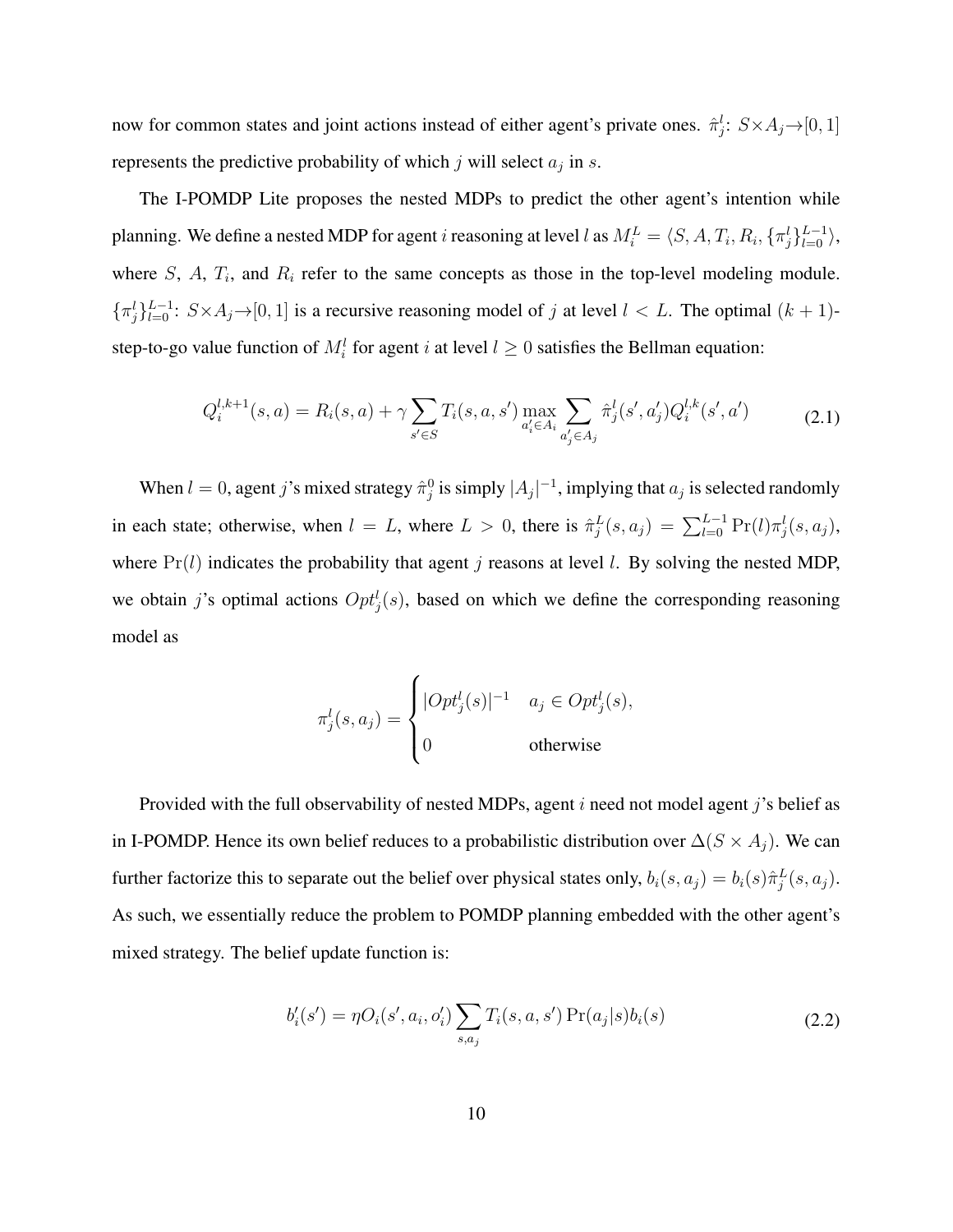The optimal value function in Bellman equation is:

$$
Q_i(b_i, a_i) = \sum_{s, a_j} b_i(s) \left\{ R_i(s, a) Pr(a_j|s) + \gamma \sum_{o_i} \Pr(a_j, o_i|s, a_i) \max_{a_i} Q_i \left[ SE(b_i, a, o_i), a_i \right] \right\}
$$
\n(2.3)

## <span id="page-19-0"></span>2.2 Non-cooperative sparse interaction framework

In a multiagent system where agents interact sparsely, they do not depend on each other in states without interaction, so their reasoning is equivalent to single-agent POMDP. Thus, it might consume considerable unnecessary computing space if we continue to adopt the general I-POMDP Lite framework for such states, considering the size gap between common and individual state space and that between joint and individual action space. Instead, we can split out the subset of states where interaction might happen and apply the general framework. Then, it is safe for agents to stick to their single-agent policy in the rest states.

We formally define a set of boolean functions to indicate if a given state-action pair  $(s, a) \in P_R^I$ , and  $(s, a) \in P_T^I$ , respectively:

$$
\mathcal{X}_{P_R^I}(s, a) = \begin{cases} 1 & \text{if } (s, a) \in P_R^I \\ 0 & \text{otherwise} \end{cases}, \quad \mathcal{X}_{P_T^I}(s, a) = \begin{cases} 1 & \text{if } (s, a) \in P_T^I \\ 0 & \text{otherwise} \end{cases} \tag{2.4}
$$

Generally, indicator functions for the transition and the reward function are distinct, but they can be identical in practice, i.e.,  $P_R^I = P_T^I$ .

Provided with the indicator functions, we represent the factorization of the agent *i*'s reward function  $R_i$ , transition function  $T_i$ , and agent j's reward function in the original I-POMDP Lite as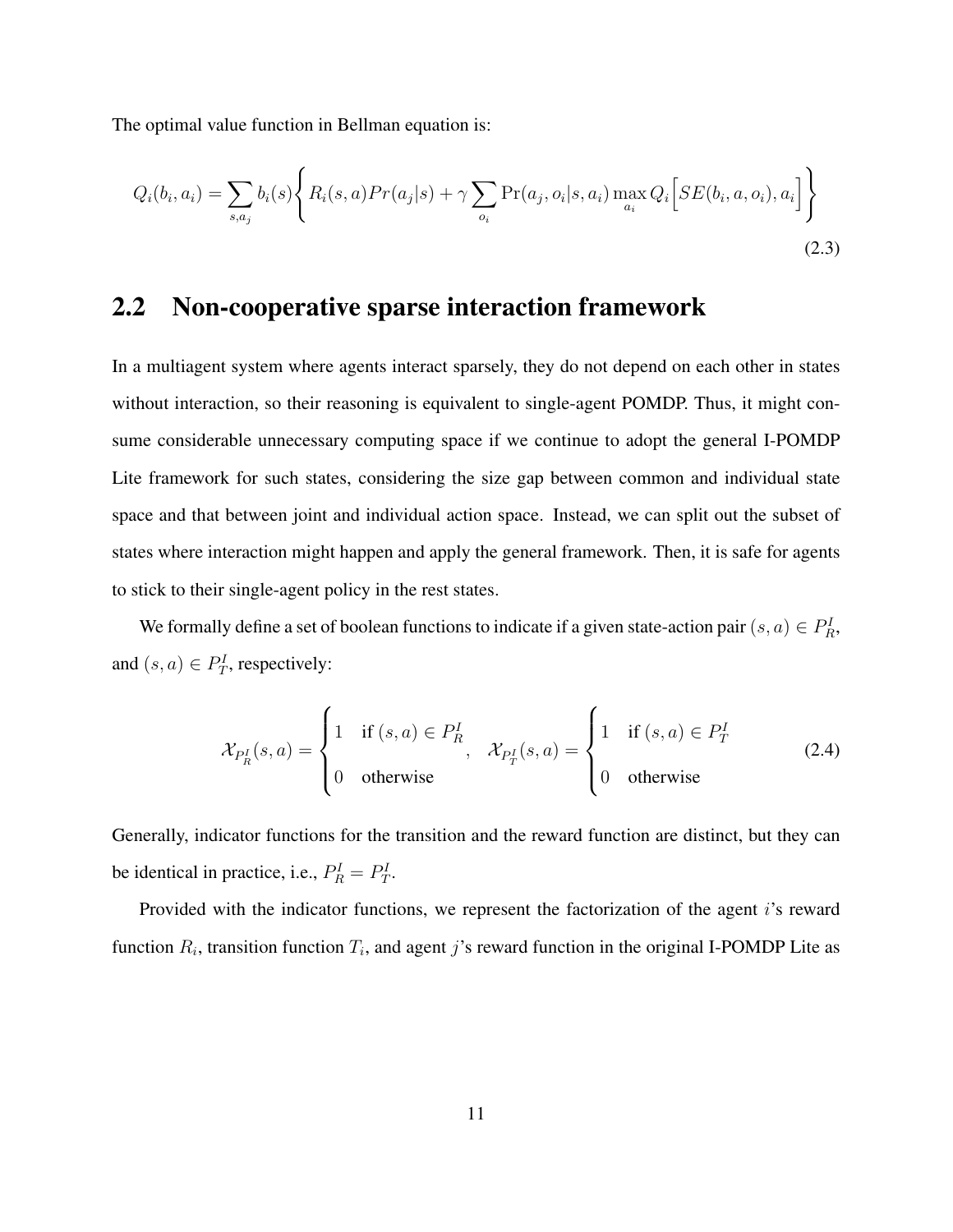follows:

<span id="page-20-2"></span><span id="page-20-1"></span>
$$
R_i(s, a) = \left[1 - \mathcal{X}_{P_R^I}(s, a)\right] \overline{R}_i(s_i, a_i) + \mathcal{X}_{P_R^I}(s, a) R_i(s, a)
$$
  
\n
$$
R_j(s, a) = \left[1 - \mathcal{X}_{P_R^I}(s, a)\right] \overline{R}_j(s_j, a_j) + \mathcal{X}_{P_R^I}(s, a) R_j(s, a)
$$
\n(2.5)

$$
T_i(s, a, s') = \left[1 - \mathcal{X}_{P_T^I}(s, a)\right] \overline{T}_i(s_i, a_i, s_i') \overline{T}_j(s_j, a_j, s_j') + \mathcal{X}_{P_T^I}(s, a) T_i(s, a, s') \tag{2.6}
$$

Where  $R_i$ ,  $R_j$ ,  $T_i$ , and  $T_j$  are single-agent models that equal to their multiagent counterparts in non-interaction situations.

## <span id="page-20-0"></span>2.3 Learning for planning

Learning for planning is a school of methods applying deep learning to sequential planning problems. Unlike common deep reinforcement learning approaches that learn values or policies for planning optimal actions by integrating information over the whole past states (observations if it is under partial observability) and actions, the learning for planning formulates problems referring to existing decision-theoretic planning frameworks.

When applying the learning for planning methods, we explicitly embed underlying models of such planning frameworks, such as the Markovian transition model and the additive or discounted rewards, to the DNN. We select network structures performing consistent operations with them to guarantee that the models are learned to approximate their underlying counterparts well. Furthermore, the whole network is constructed to represent the policy for the problems. Considering the recursive property in the planning solution or the belief update under partial observability, we typically connect exact planning algorithms with RNNs. For instance, when dealing with value iterations, we can imitate the algorithm with an RNN, where we set the state utilities for each iteration as a hidden state of the RNN. Similarly, when it comes to the belief update, we can regard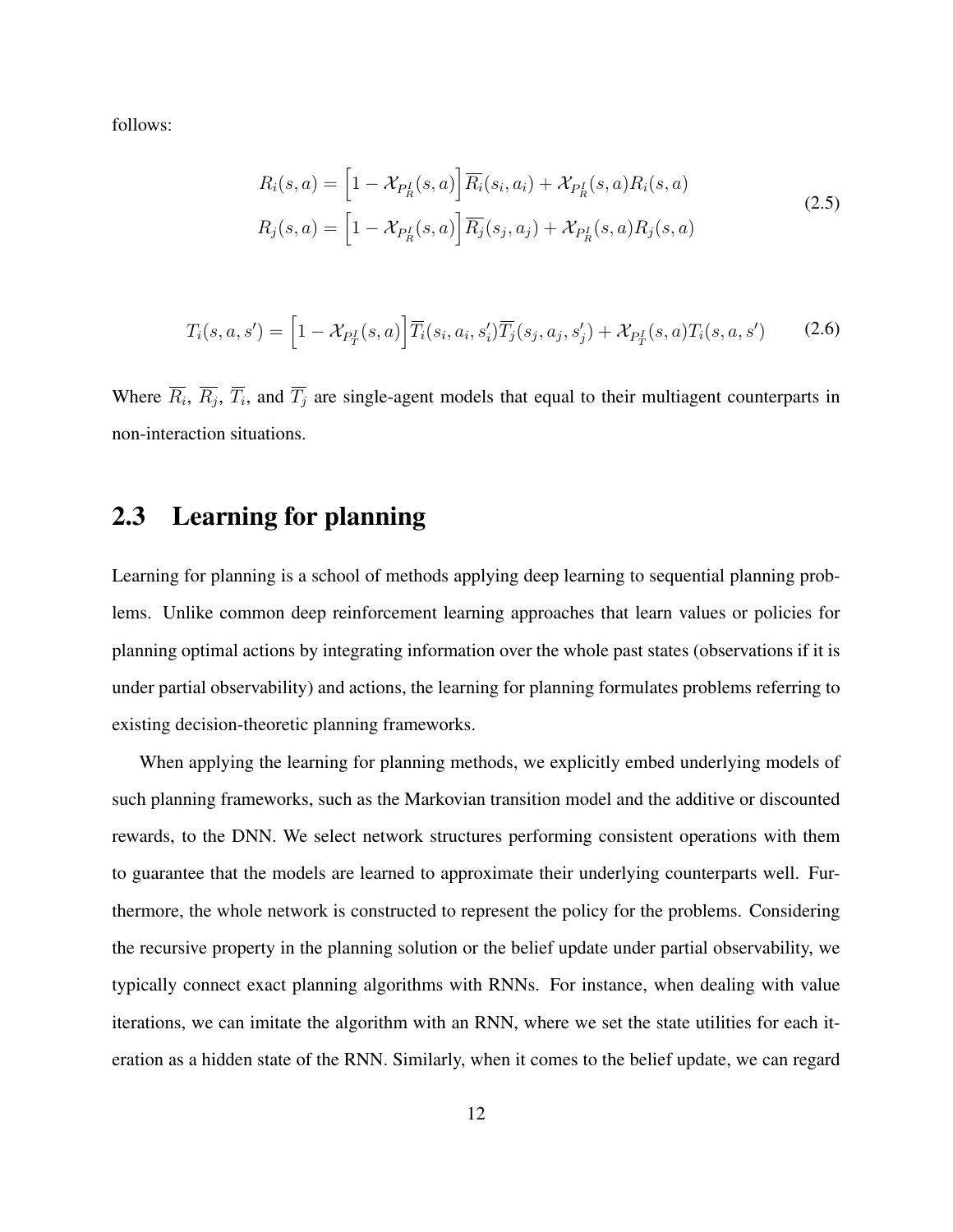the belief filtered for each time step as a hidden state.

Let us take the QMDP-net [\[19\]](#page-60-3) as an instance. The authors connect a parameterized POMDP model with the QMDP algorithm that solves the model and embeds both in a fully-differentiable recursive policy network. Furthermore, the target planning problems they use to train and evaluate the NN are generalized and represented as a set of parameterized tasks, Θ, which restricts the policy class over the problems and thus improves the computational efficiency regarding the policy search. The QMDP-net encodes a POMDP model conditioned on  $\theta \in \Theta$ , where:

$$
M(\boldsymbol{\theta}) = (S, A, \Omega, T(\cdot | \boldsymbol{\theta}), O(\cdot | \boldsymbol{\theta}), R(\cdot | \boldsymbol{\theta}))
$$

S, A, and  $\Omega$  are the shared state space, action space, and observation space throughout the tasks;  $T(\cdot|\theta)$ ,  $R(\cdot|\theta)$ , and  $O(\cdot|\theta)$  denote the encoded transition function, reward function, and observation functions to learn from data. Specifically, as the network represents the QMDP policy, we can learn by minimizing the cross-entropy between a trajectory of time-consecutive actions output from the network and the trajectory of optimal actions demonstrated by an expert. As such, we learn the optimal policy as well as the underlying models.

The approach benefits the planning with better data efficiency than the model-free methods. By maintaining internal models, they exploit the underlying sequential nature of the decision-making, which approaches faster to the optimal policy and requires less training data.

The learning for planning is similar to the model-based RL in the above aspects. However, the latter always requires system identification to map observations to a transition model, which is then solved for a policy. Since accurate system identification is difficult in most realistic applications, model-free approaches are often preferred. Therefore, in awareness of the fact, the learning for planning methods combine model-based planning with model-free learning, taking advantage of both while averting the drawbacks.

The approximations of planning frameworks usually have strong transfer capabilities. After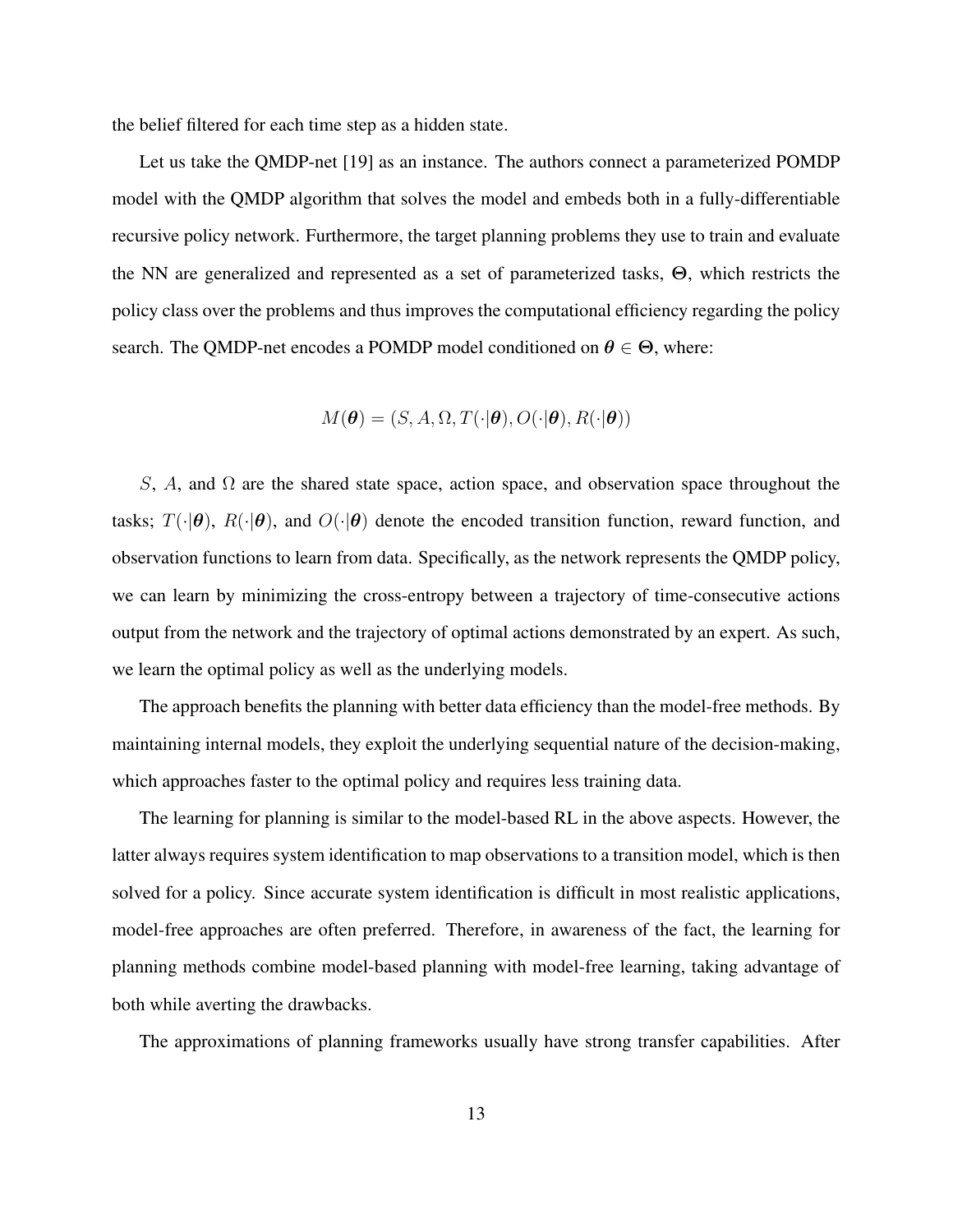training, the policy learns to map an observation to a hidden state inference and a planning computation relevant to the task and predicts action based on the resulting policy, which generalizes to unseen tasks.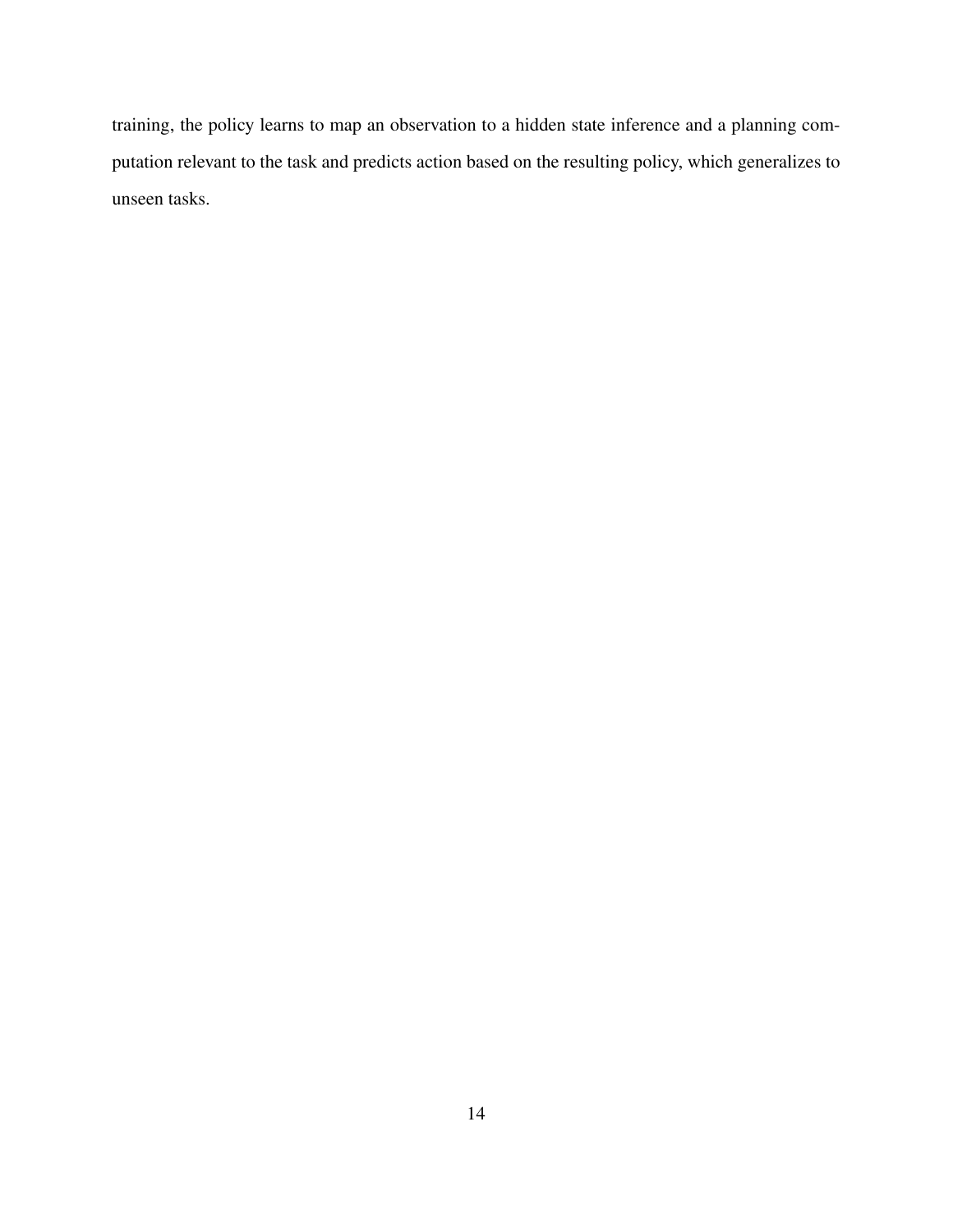# <span id="page-23-0"></span>Chapter 3

# sIPOMDPLite-Net

In this chapter, we first expound on the theoretical basis of the sIPOMDPLite-net, showing the procedures of factorizing the I-POMDP Lite in its belief update and solution provided with sparseinteraction assumption. Then, we provide the details in designing the network's architecture based on the theoretical basis.

## <span id="page-23-1"></span>3.1 I-POMDP Lite with sparse interactions

We have shown the general factorization of the transition function (Eq. [2.6\)](#page-20-1) and the reward function (Eq. [2.5\)](#page-20-2). This section demonstrates their role in the belief update and the solution, where we substitute the original multiagent models with the factorized terms. We also try to interpret the process from a macroscopic perspective. We handle the belief update and the planning regarding the entire state and action space rather than a single element. Before all this, we first focus on the indicator functions critical to the sparse-interaction setting, elaborating on the relations and transformations between single-agent and multiagent indicators for transitions and rewards.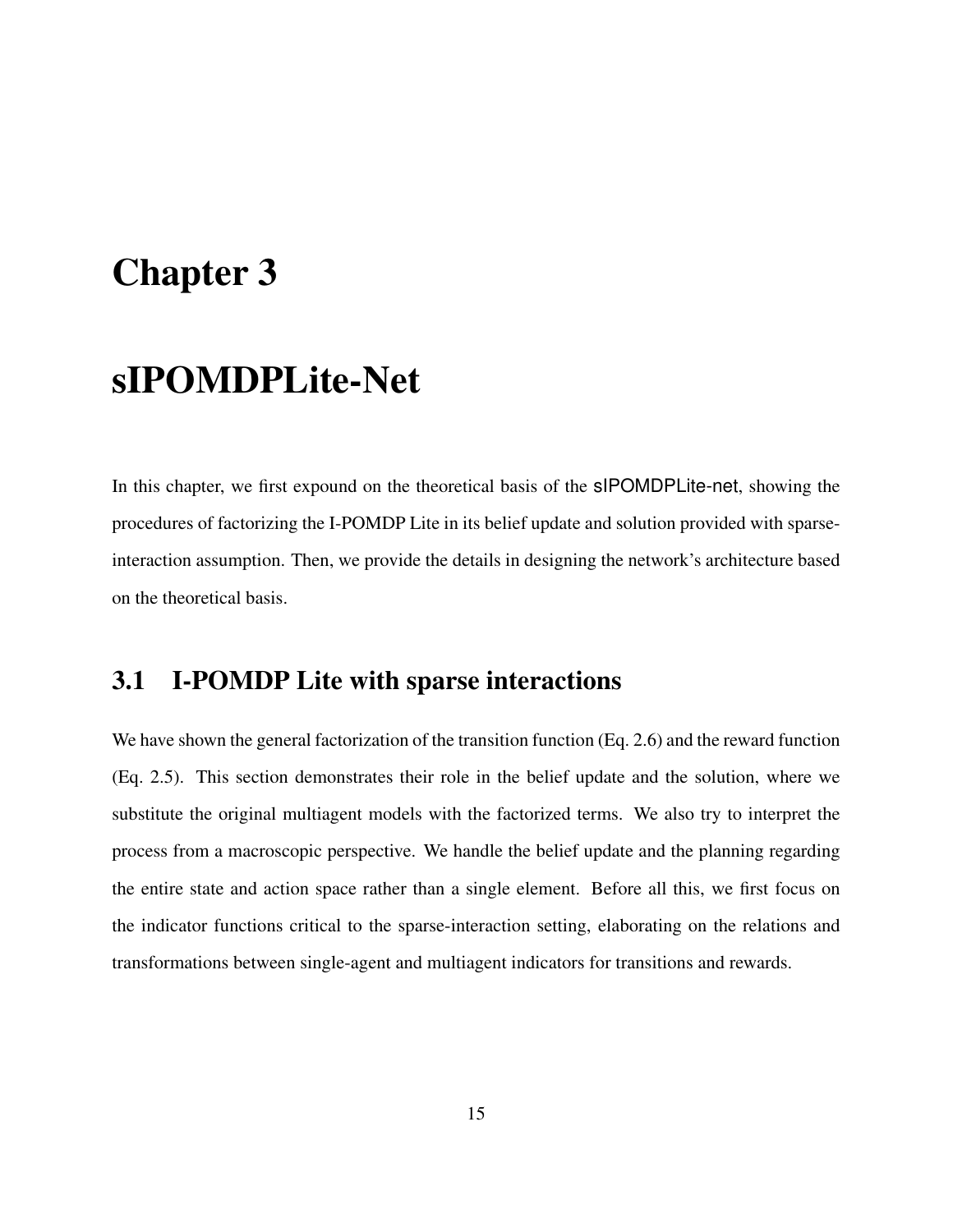### <span id="page-24-3"></span>3.1.1 Indicator functions

We define the single-agent indicator functions based on the concept of active interaction. In noncooperative multiagent systems, an agent's single-agent indicator function indicates the agent's private state-action pairs that lead to interactions that impact others. In this case, we do not include passive interactions, where the agent does not intend to interact with others but gets involved in interactions caused by others. Taking agent  $i$  and agent  $j$  as an example, we define their indicators in Eq. [3.1](#page-24-0) and Eq. [3.2.](#page-24-1)

<span id="page-24-0"></span>
$$
\mathcal{X}_{P_R^{I_i}}(s_i, a_i) = \begin{cases} 1 & \text{if } (s_i, a_i) \in P_R^{I_i}, \\ 0 & \text{otherwise} \end{cases}, \quad \mathcal{X}_{P_R^{I_j}}(s_j, a_j) = \begin{cases} 1 & \text{if } (s_j, a_j) \in P_R^{I_j} \\ 0 & \text{otherwise} \end{cases} \tag{3.1}
$$

<span id="page-24-1"></span>
$$
\mathcal{X}_{P_T^{I_i}}(s_i, a_i) = \begin{cases} 1 & \text{if } (s_i, a_i) \in P_T^{I_i}, \\ 0 & \text{otherwise} \end{cases}, \quad \mathcal{X}_{P_T^{I_j}}(s_j, a_j) = \begin{cases} 1 & \text{if } (s_j, a_j) \in P_T^{I_j} \\ 0 & \text{otherwise} \end{cases} \tag{3.2}
$$

While agents may have different single-agent indicators depending on their respective interaction triggering conditions, they share the same multiagent indicator by integrating the single-agent ones. We formulate such transformation as follows:

<span id="page-24-2"></span>
$$
\mathcal{X}_{P_R^I}(s, a) = \mathcal{X}_{P_R^{I_i}}(s_i, a_i) + \mathcal{X}_{P_R^{I_j}}(s_j, a_j) - \mathcal{X}_{P_R^{I_i}}(s_i, a_i) \mathcal{X}_{P_R^{I_j}}(s_j, a_j)
$$
\n
$$
\mathcal{X}_{P_T^I}(s, a) = \mathcal{X}_{P_T^{I_i}}(s_i, a_i) + \mathcal{X}_{P_T^{I_j}}(s_j, a_j) - \mathcal{X}_{P_T^{I_i}}(s_i, a_i) \mathcal{X}_{P_T^{I_j}}(s_j, a_j)
$$
\n(3.3)

#### 3.1.2 Belief update

Given the sparse-interaction factorization for the transition function in Eq. [2.6](#page-20-1) and the indicator transformation we derive in Eq. [3.3,](#page-24-2) we rewrite the original I-POMDP Lite belief update (Eq. [2.2\)](#page-18-0)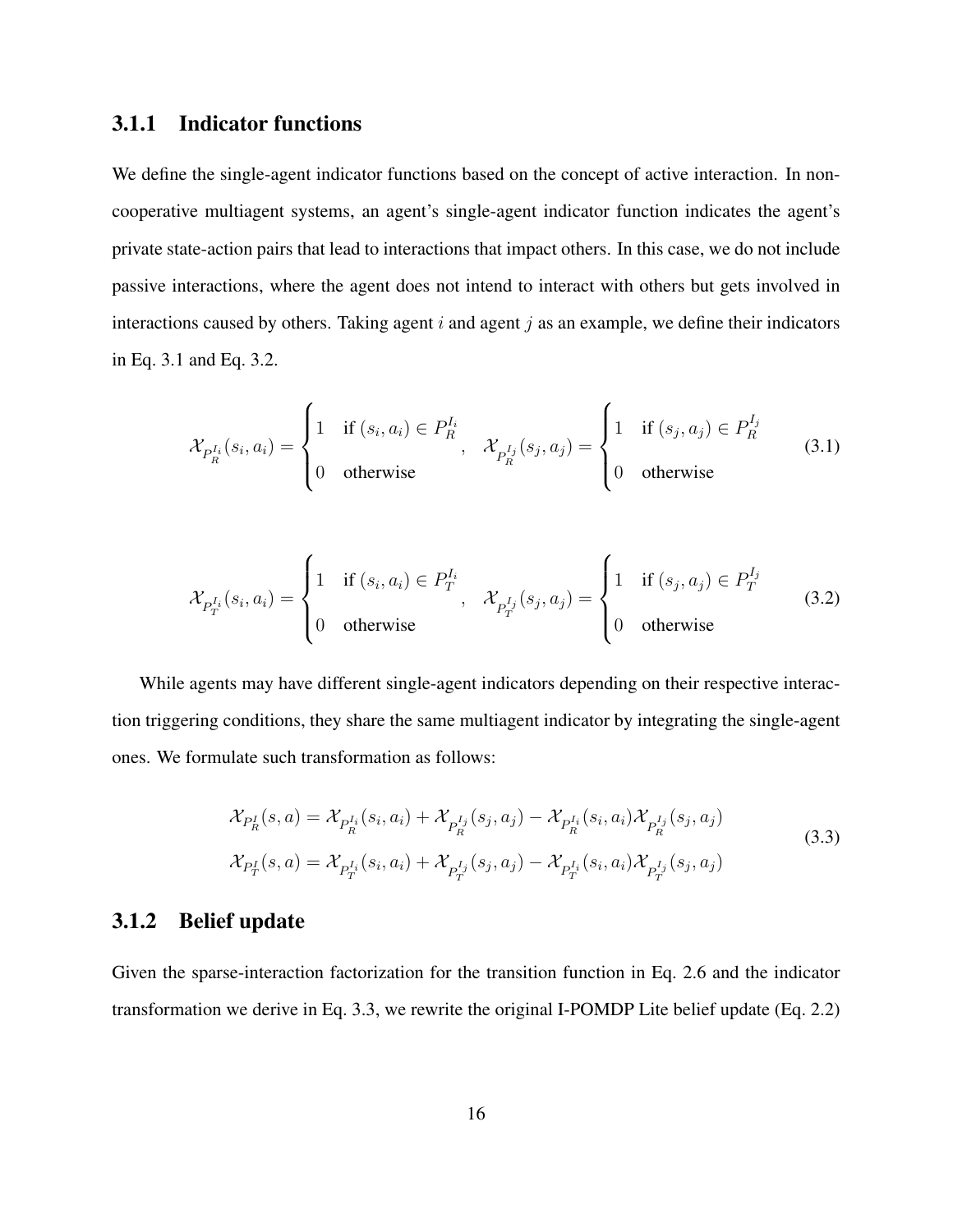<span id="page-25-0"></span>
$$
b'_{i}(s') = \eta O_{i}(s', a_{i}, o'_{i}) \left\{ \sum_{s_{i}} \left[ 1 - \mathcal{X}_{P_{T}^{I_{i}}}(s_{i}, a_{i}) \right] \overline{T}_{i}(s_{i}, a_{i}, s'_{i}) \sum_{s_{j}, a_{j}} \left[ 1 - \mathcal{X}_{P_{T}^{I_{j}}}(s_{j}, a_{j}) \right] \overline{T}_{j}(s_{j}, a_{j}, s'_{j}) \right\}
$$

$$
\times \Pr(a_{j}|s)b_{i}(s) + \sum_{s, a_{j}} \mathcal{X}_{P_{T}^{I}}(s, a) T_{i}(s, a, s') \Pr(a_{j}|s)b_{i}(s) \right\}
$$
(3.4)

The first term of the sum enclosed in the curly brace corresponds to where no interaction occurs. In other words, the agents do not meet the condition such that  $(s, a) \in P_T^I$ . Thus, we can safely handle the belief update with each agent's private transition function. Here in Eq. [3.4,](#page-25-0) we introduce a two-step belief update for the non-interaction part, which first updates  $b_i(s)$  with  $a_j$  and then updates the result with  $a_i$ . Specifically, we first multiply the belief with  $1 - \mathcal{X}_{P_T^{I_i}}$ , screening out the set of belief probabilities for situations where agent  $j$  does not interact with and affect agent *i*, i.e.,  $P_T^{I_j}$ T <sup>C</sup>. We then update it with  $\overline{T_j}$ . Similarly, in the second step, we filter the updated belief with  $1 - \mathcal{X}_{P_T^{I_j}}$  before further updating the result with  $\overline{T_i}$ . As such, we complete the non-interaction belief update. As for the belief update for interactions, we first screen out the set of belief probabilities corresponding to  $P_T^I$  and update it with the multiagent transition function  $T_i$ directly.

We combine the result for both situations and finish the belief propagation with actions. The next step, belief propagation with observation, is consistent with the original I-POMDP Lite framework.

#### 3.1.3 Solution

We select the multiagent QMDP algorithm [\[25,](#page-61-0) [26\]](#page-61-1) to solve our models. As we know, QMDP solves POMDP approximately. It employs the basic MDP value iteration without including beliefs in its Bellman equation. Instead, the belief only shows up in the last step, which is used to weight

as: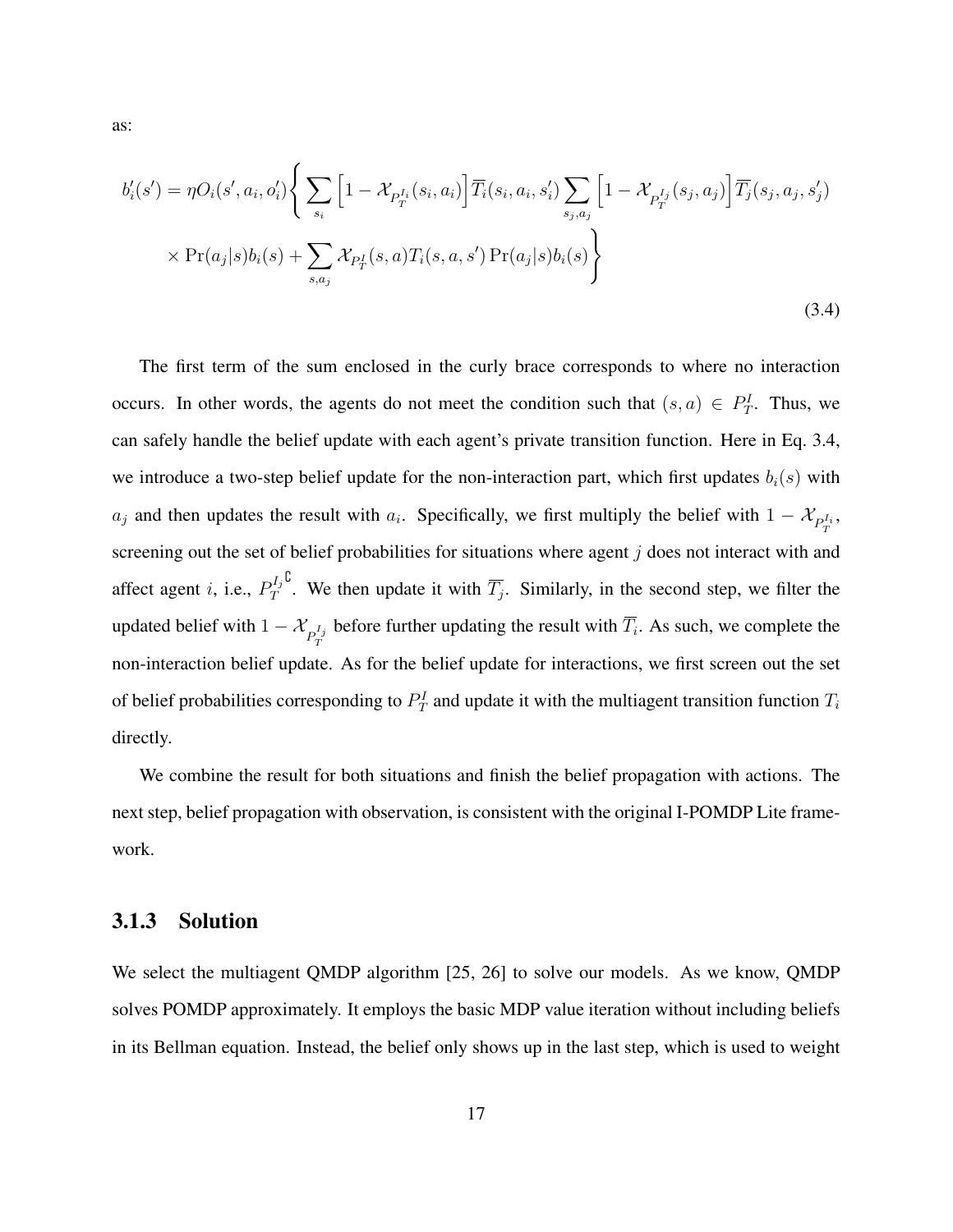the computed Q values for the policy. Thus, while losing slight optimality, it provides a faster solution. On the other hand, I-POMDP Lite also reduces to a POMDP, except it is aware of other agents' policies. As such, we can retrofit the Bellman equation of QMDP slightly by introducing others' policies, which is, in fact, equivalent to the nested MDP's Bellman equation as shown in Eq. [2.1.](#page-18-1) Furthermore, constructing NN architecture for QMDP is much simpler than the original I-POMDP Lite planning, which also benefits the training.

Similar to what we have done to the belief update, we substitute the general factorization for  $R_i$  (Eq. [2.5\)](#page-20-2) and  $T_i$  (Eq. [2.6\)](#page-20-1) into the Bellman equation of QMDP and get:

<span id="page-26-0"></span>
$$
Q_i^{k+1}(s, a) = \left[1 - \mathcal{X}_{P_R^I}(s, a)\right] \overline{R}_i(s_i, a_i) + \mathcal{X}_{P_R^I}(s, a) R_i(s, a) + \gamma \left\{ \left[1 - \mathcal{X}_{P_T^I}(s, a)\right] \times \sum_{s'_i} \overline{T}_i(s_i, a_i, s'_i) \sum_{s'_j} \overline{T}_j(s_j, a_j, s'_j) U_i^k(s') + \mathcal{X}_{P_T^I}(s, a) \sum_{s'} T_i(s, a, s') U_i^k(s') \right\}
$$
(3.5)

For the immediate reward, we merely refer to Eq. [2.5,](#page-20-2) while for the long-term reward, we factorize the term for non-interactions into agent is and j's individual value iteration. We still organize the non-interaction part as a two-step procedure. The major difference from its counterpart in the belief update is the order of multiplying indicators. Bear in mind that the state-action pairs that the indicator functions indicate are always for the current time step. In the belief update, to get the belief for the next state  $s'$ , we sum the transition probabilities times the current belief over all possible current states s. Thus, we need to first determine the exact belief for each s before being summed up. In the Bellman equation, nevertheless, it is just the opposite, where we get values for the current state s by summing up predicted values for all possible next state s'. Hence, given  $U_i^k(s')$ , we first get the current Q values by the two-step transition multiplication and then screen out values corresponding to non-interactions by the indicators. As Eq. [3.5](#page-26-0) shows, the indicator function is put outside the sum.

Now that we obtain the Q values by executing the QMDP value iteration, it is natural to get the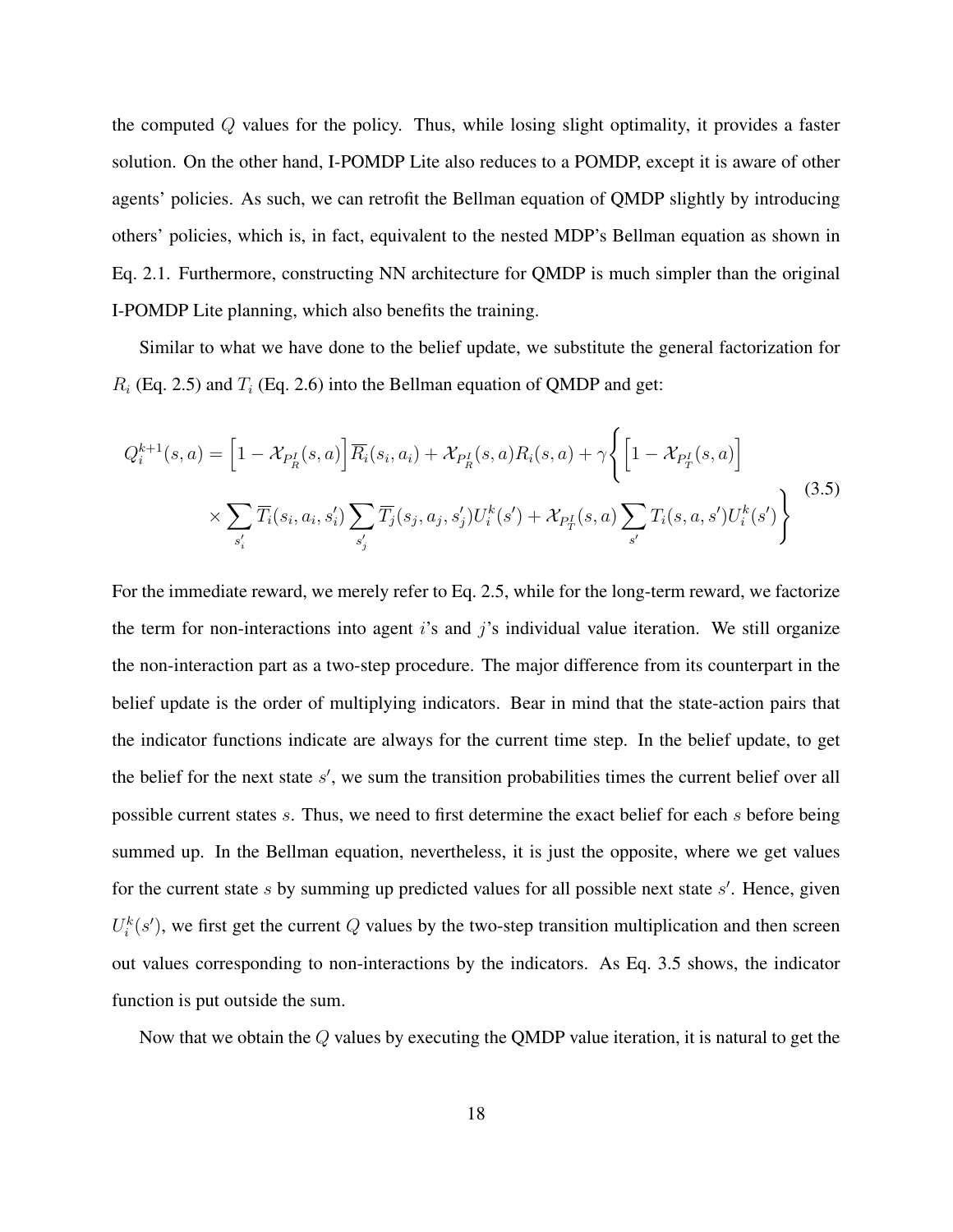optimal policy:

$$
q_i(a_i) = \sum_{s,a_j} Q_i^K(s,a)\hat{\pi}_j(s,a_j)b_i(s)
$$
\n(3.6)

## <span id="page-27-0"></span>3.2 Network architecture

This section illustrates the design of the sIPOMDPLite-net's architecture, showing each module's pivotal role in encoding the underlying models of the I-POMDP Lite framework with sparse interactions into a NN analog. We begin with an overview demonstrating the general architecture, establishing major functional modules, and clarifying their connections. Following that, we stipulate the standard input and output of the network. In particular, we elaborate on task parameters that serve as an essential part of training data. As for the demonstrations of major modules, per the theoretical exposition, we begin with the indicator transformer, showing the transformations between agents' single-agent and multiagent indicator functions in the form of tensors. Then, we highlight the belief update module and the value iteration solver module, expounding on their underlying logic of simulating the two most critical parts of the original framework. Following this, we present the nested MDP module and the QMDP planning module that share the structure of the value iteration solver for similar solutions.

For ease of discussion, we consider only the elementary setup in the rest of the section. The multiagent problem we attempt to solve involves only two agents, i.e., the subjective agent  $i$  and the objective agent j. Agent i reasons at level 1 and models agent j as a nested MDP reasoning at level 0; only one interaction triggering state-action pair exists, and the two agents share it.

#### 3.2.1 Overview

We divide the whole sIPOMDPLite-net architecture into the inference part and the training part. The former, which explicitly simulates the composition of the underlying framework, generally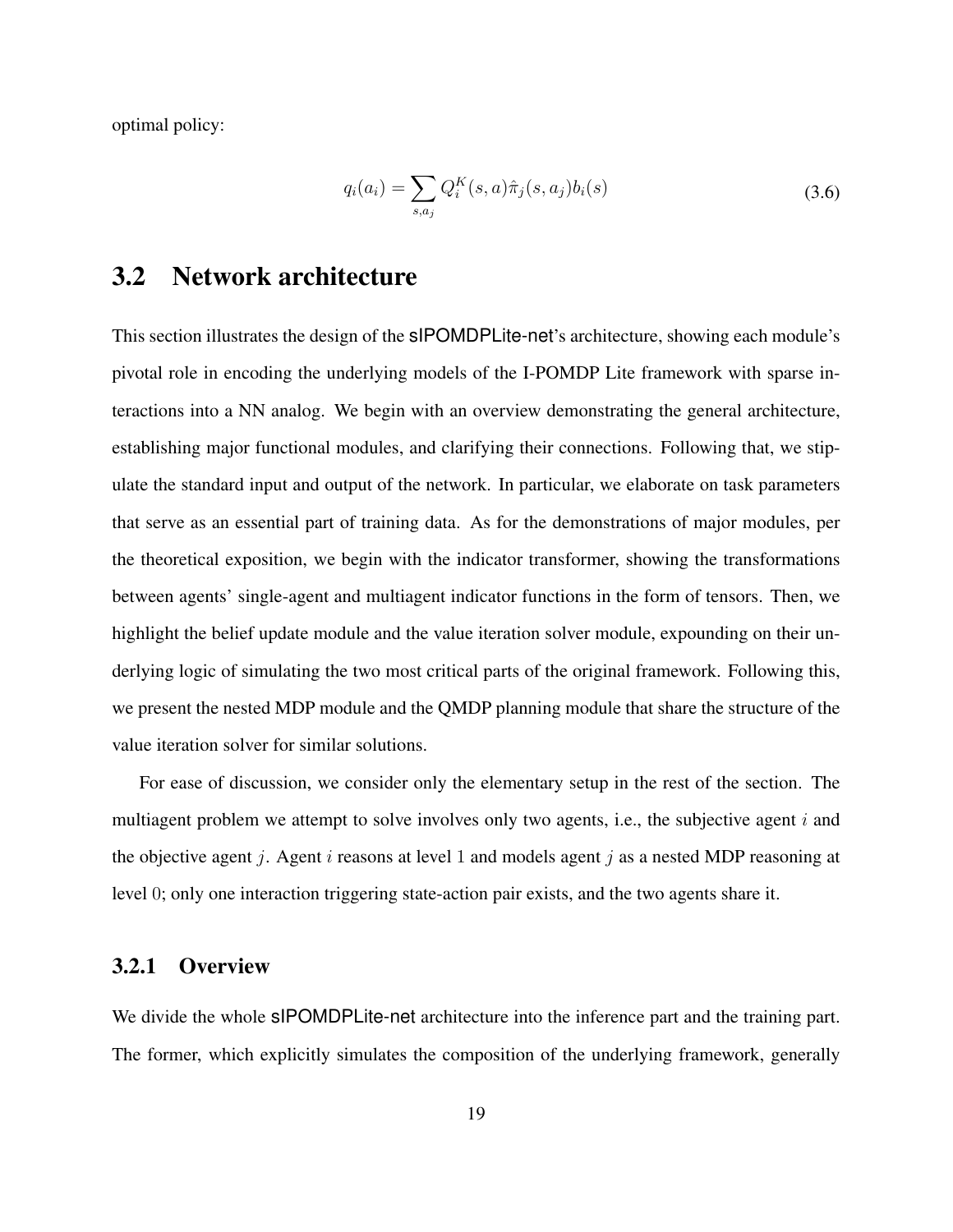comprises a Bayesian filter module accounting for the belief update regarding the changing states over time and a solution module in charge of searching for the optimal policy for agents. The solution module further consists of the nested MDP solution module and the QMDP solution module. The former provides the predicted policy of agent  $\dot{\gamma}$  by recursively employing a nested sub-module, the MDP value iteration solver, to map both agents' immediate rewards and the adversary's lowerlevel policy to its optimal policy. The latter receives the current belief state from the Bayesian filter, the predicted policy of agent  $j$  from the nested MDP solver, and employs the same MDP value iteration solver to obtain agent i's optimal policy. Finally, it outputs an action based on this policy. As for the training part of the network, we discuss it in detail in [4.5.](#page-53-0)

After listing the main modules of the network and the connections between them, we specify the inputs and outputs of the sIPOMDPLite-net. The inputs consist of two types of data. One is task-dependent but time-independent, which we name as task parameters. The other is timedependent, which we call trajectories. A task parameter set, denoted by Θ, covers all combinations of possible values of a wide variety of task features that vary within some specific set of tasks. Each such combination of features, i.e., a unique task parameter, which we denote by  $\theta$ , unambiguously determines a task out of the task set. The task features capture the complete prior knowledge agents possess for this set of tasks, including those about environments and those about themselves.

Generally, a partial observable multiagent planning task requires the common state space of all involved agents as one of the environment-related prior knowledge and the initial belief over this state space shared by all agents as one of the agent-related prior knowledge. As Fig. [3.1](#page-29-0) illustrates, the input task parameter  $\theta$  comprises the navigation maps, goal maps, and the common initial belief for all agents. A particular component in our task parameter regarding the sparse-interaction setting is the interaction indicator functions for the given task. We deem them priors since learning them as hidden models through the neural network remains challenging at this time.

We assume that the features of a task parameter  $\theta$  must contain the information that hides clues of an agent's underlying models, i.e., its transition, reward, and observation function. For example,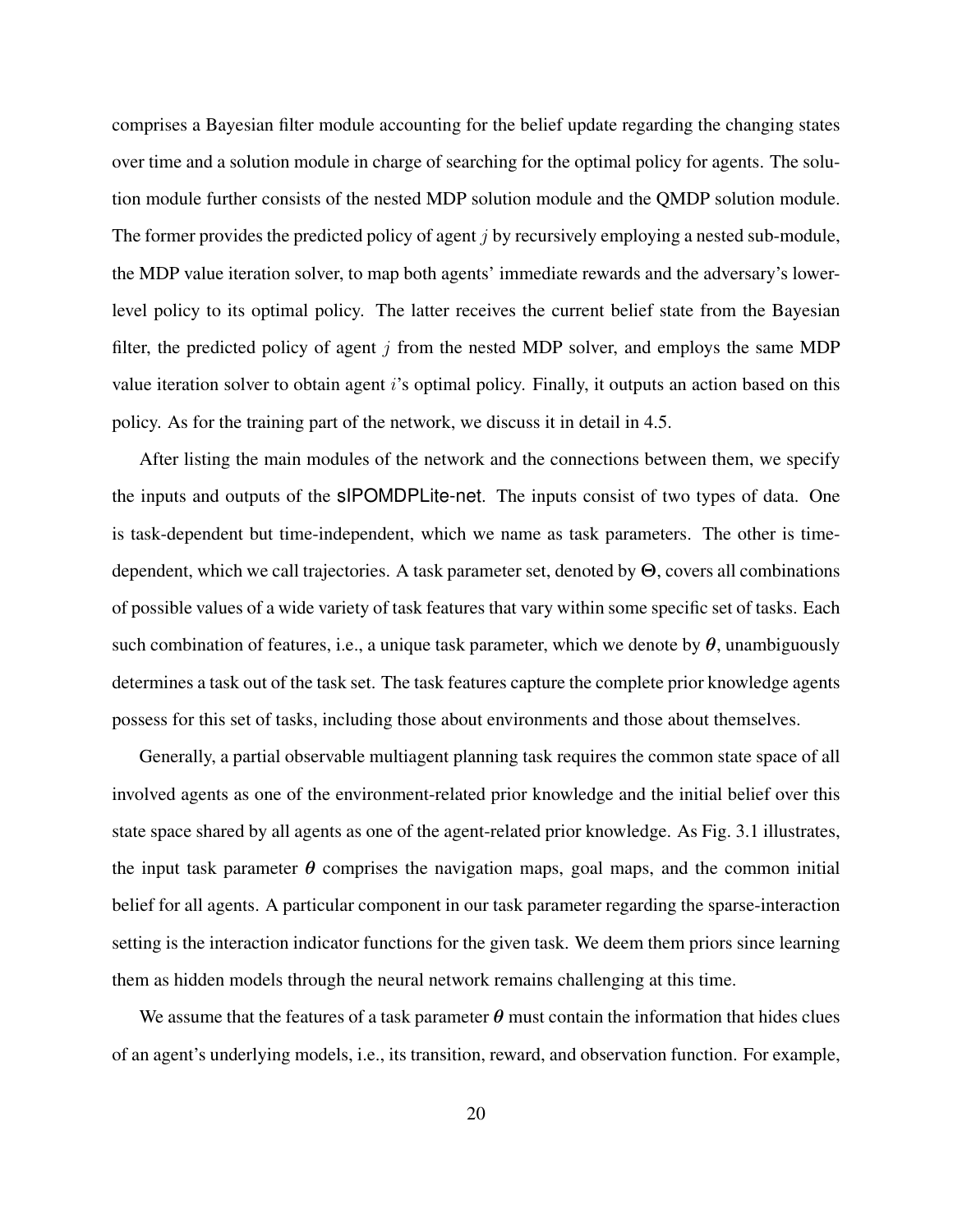<span id="page-29-0"></span>

Figure 3.1: The top-level architecture.

in Tiger-grid problems, the grid map of an agent offers the basis for its observation function. On the other hand, the grid map and the goal map together determine its immediate rewards. Hence, when designing the network architecture for learning these underlying models, we explicitly condition them on specific components of  $\theta$ .

When the task parameters uniquely define a task, our attention turns to the other input, i.e., trajectories. Similar to the related work about learning-for-planning approaches as mentioned in [2.3,](#page-20-0) sIPOMDPLite-net is essentially an RNN that recursively takes in trajectories of actions and observation and maps them to a policy while updating beliefs as hidden states. The input trajectories of our network consist of trajectories of both agents' actions and the subjective agent's local observations ordered by time step from the expert demonstration. The length of the trajectories depends on the step size of training the RNN provided as a hyperparameter.

Different from the I-POMDP Lite framework, where we treat the policy given by the nested MDP as a probability distribution over actions for each state, we provide sIPOMDPLite-net with the other agent's action directly, which helps the network learn the underlying models as accurate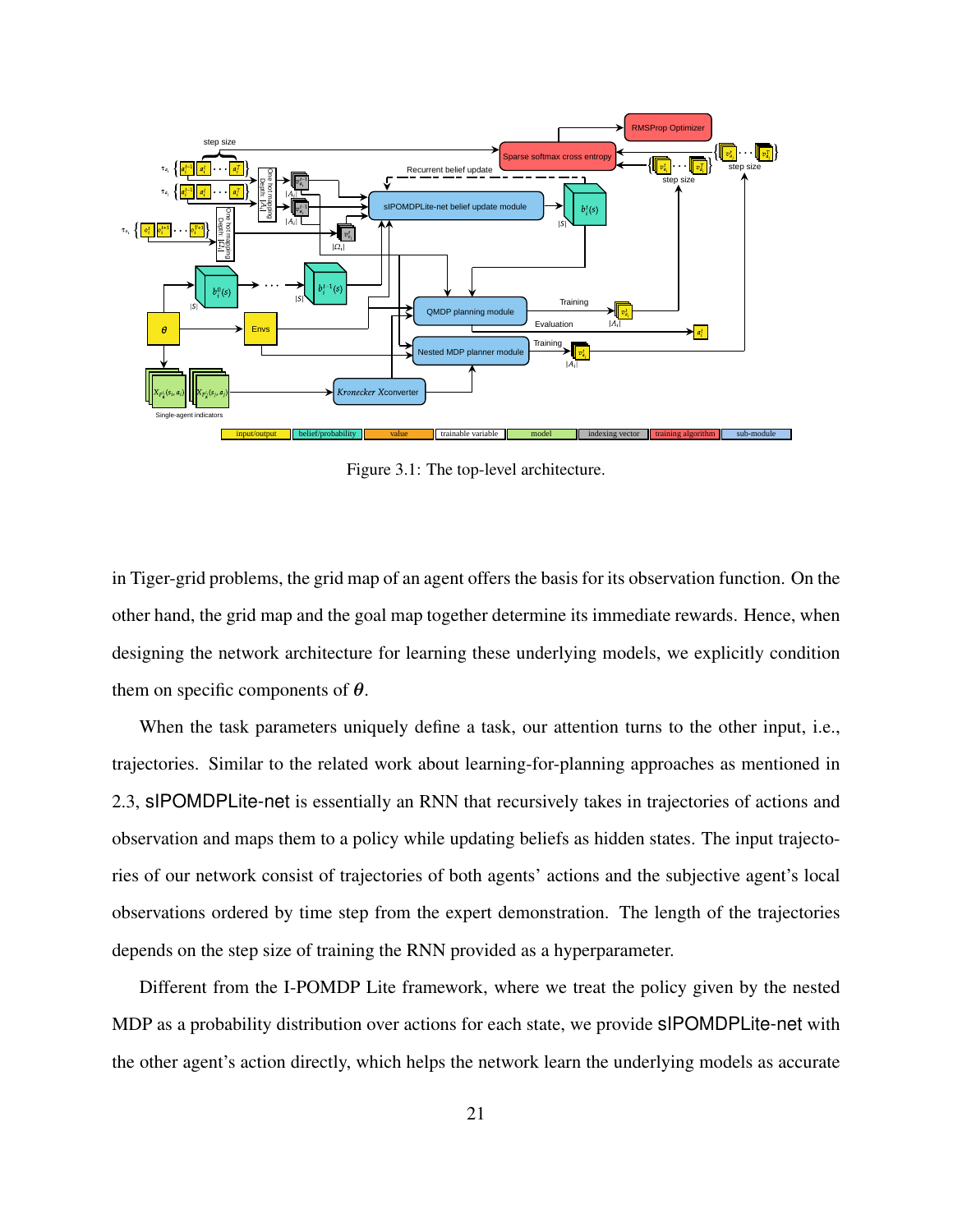as possible. From the perspective of training, which we specifically elaborate on in Section [4.5,](#page-53-0) explicit joint actions deliver clear information about the input to the network so that it learns which next action to take given a specific joint action. On the contrary, we cannot guarantee that the learned probabilities from the nested level of reasoning are correct in end-to-end learning. We then send such joint actions to the belief update, nested MDP, and QMDP planning module, training them separately to ensure models learned sufficiently accurately for approximating their underlying counterparts.

The output of sIPOMDPLite-net reflects the policy that it represents. The QMDP planning module outputs the subjective agent i's best action sampled from the policy in the training phase, while the nested MDP module outputs the objective agent j's optimal actions. Nonetheless, in the evaluation phase, the network only outputs agent i's action while transmitting agent j's action internally between the modules.

#### 3.2.2 Indicator transformation module

As demonstrated in Eq. [3.4,](#page-25-0) we require both agents' single-agent indicators, i.e.,  $\mathcal{X}_{P_T^{I_i}}$  and  $\mathcal{X}_{P_T^{I_j}}$ , and the multiagent indicator they share, i.e.,  $\mathcal{X}_{P_T^I}$ , in the belief update. As it is easier to transform  $\mathcal{X}_{P_T^{I_i}}$  and  $\mathcal{X}_{P_T^{I_j}}$  to  $\mathcal{X}_{P_T^{I}}$  based on Eq. [3.3](#page-24-2) but much harder to get the other way around, we include  $\mathcal{X}_{P_T^{I_i}}$  and  $\mathcal{X}_{P_T^{I_j}}$  in  $\theta$  and feed it to our network as priors. Then we get  $\mathcal{X}_{P_T^I}$  based on Eq. [A.1.](#page-63-1) The Kronecker indicator converter works as Fig. [3.2.](#page-31-0)

According to Eq. [3.5,](#page-26-0) however, we only require the multiagent reward interaction indicator, i.e.,  $\mathcal{X}_{P_R^I}$ , instead of its single-agent counterparts, in the solution, so we directly input it to the network without any transformations.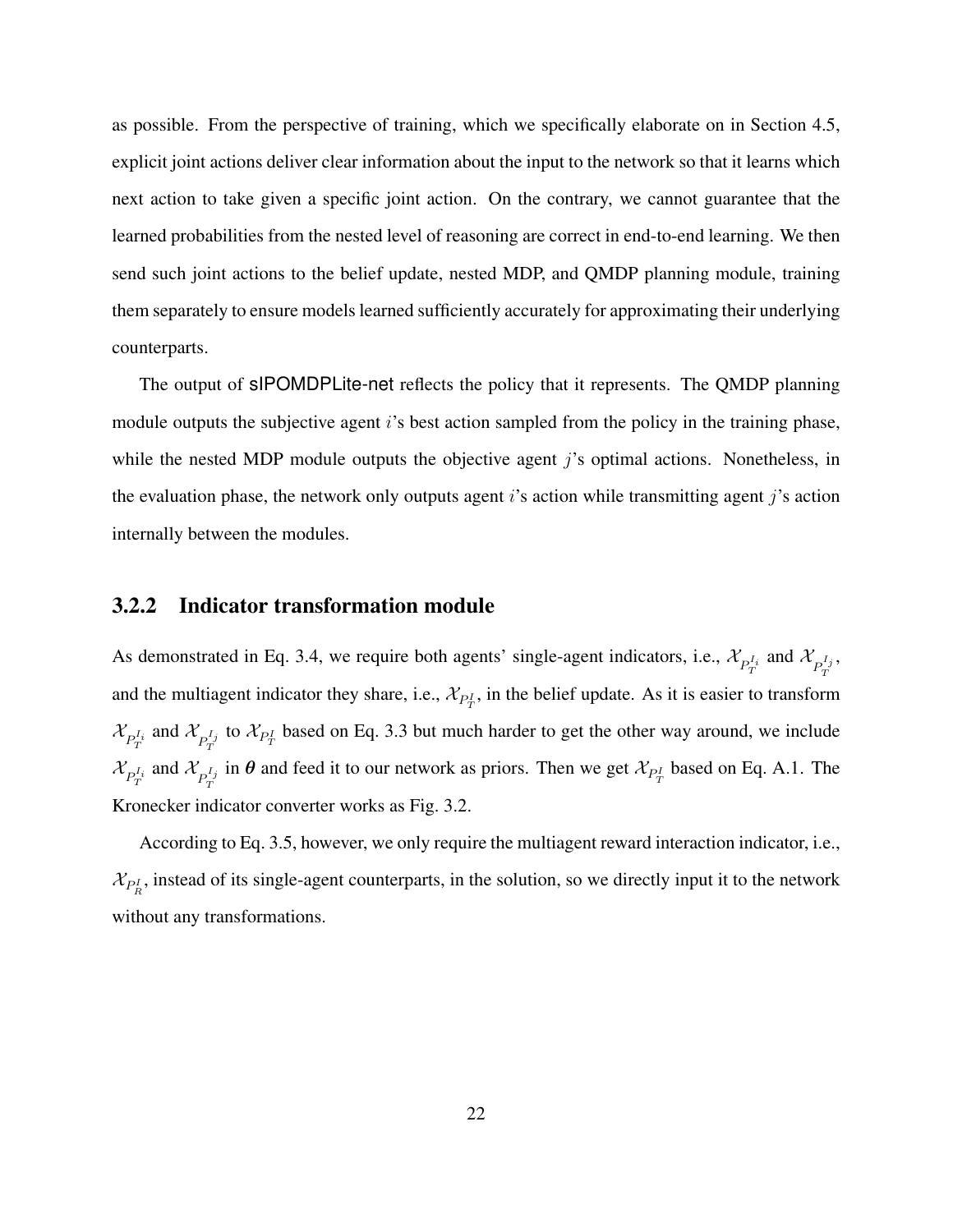<span id="page-31-0"></span>

Figure 3.2: Three types of multiagent  $X_s$ .

#### <span id="page-31-1"></span>3.2.3 Belief update module

Simulating the recursive update of beliefs, we construct the belief filter of sIPOMDPLite-net as a recurrent neural network (RNN), in which the belief plays the role of the hidden state. Fig. [3.3](#page-33-0) illustrates a round of the recurrent belief update.

Our objective for this module is to accurately learn the underling models, including  $T_i(s, a, s')$ ,  $\overline{T}_i(s_i, a_i, s'_i), \overline{T}_j(s_j, a_j, s'_j)$ , and  $O_i(s', a_i, o'_i)$ . For some step of the recursion, the module maps a tuple of  $\langle o_i', a_i, a_j \rangle$  from expert trajectories, a belief tensor of agent i,  $B_s$ , and  $\theta$  for the current task to another belief tensor,  $B_S^{\prime}$ .

Consistent with the framework, the first part of the belief update module works to update the input belief tensor  $B<sub>S</sub>$  with the joint action for the step. Following Eq. [3.4,](#page-25-0) we first filter  $B<sub>S</sub>$ for the belief over data points belonging to interactions with the transition interaction indicator,  $X_{P_T^I}$ . Then, we update the resulting belief with the parameterized transition function of agent *i*,  $T_i(s, a, s')$ . Based on the principle of learning as accurate a model as possible, we enforce the NN analog to inherit properties of its underlying counterpart. Hence, we normalize the parameterized  $T_i$  over the dimension of  $s'$ . The network structure simulating the update with actions generally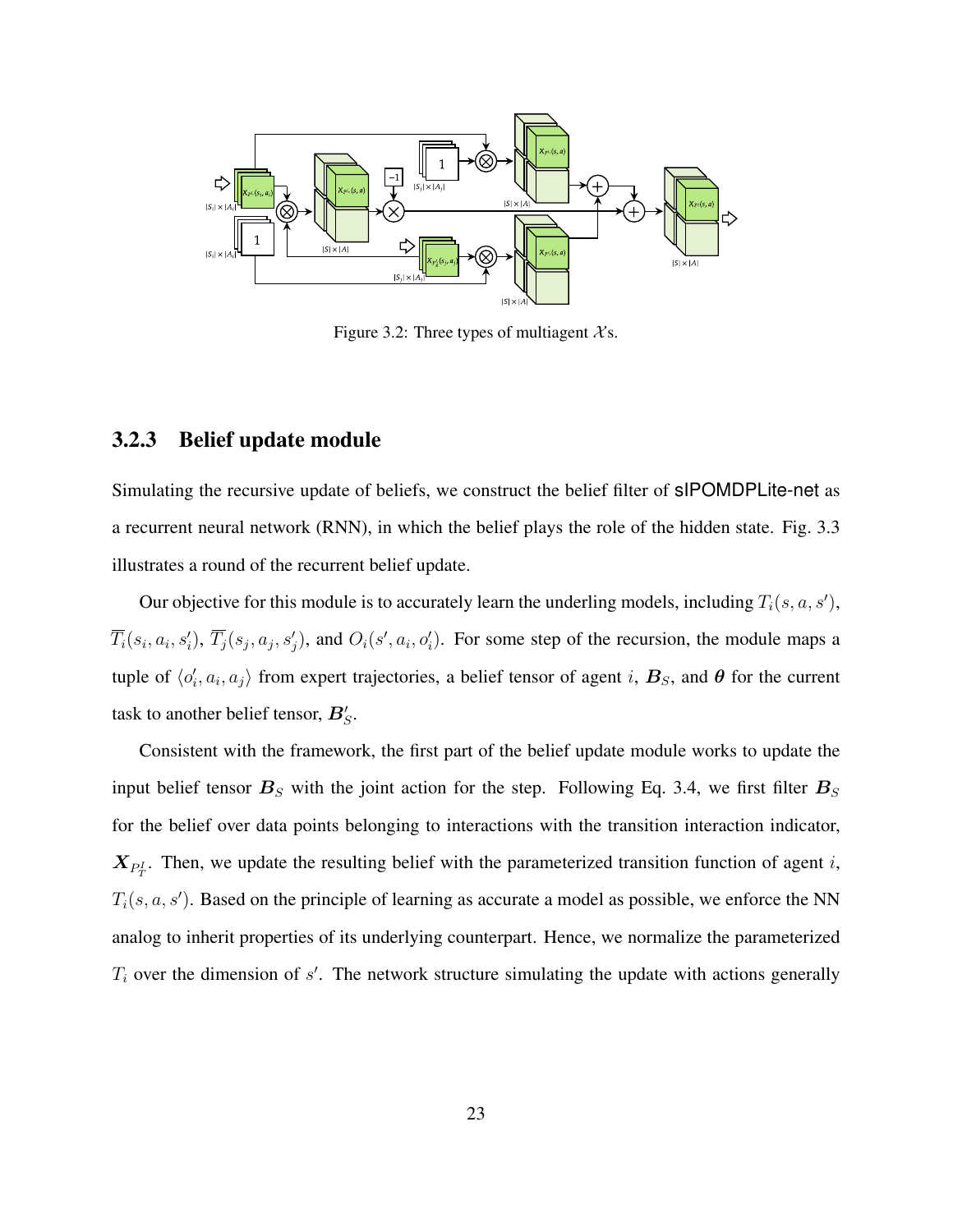implements the following operation:

$$
\boldsymbol{B}'_{P_T^I} = \sum_{s \in S} \sum_{a_i \in A_i} \sum_{a_j \in A_j} \boldsymbol{B}_{P_T^I} T_i(s,a,s'|\boldsymbol{\theta}) \boldsymbol{v}_{a_i} \boldsymbol{v}_{a_j}
$$

where  $v_{a_i}$  and  $v_{a_j}$  are indexing vectors for  $a_i$  and  $a_j$ .

As the equation shows, we update the belief for each  $a \in A$ . To obtain  $B'_{P_T}$  corresponding to the given  $a = \langle a_i, a_j \rangle$ , we multiply the output belief tensor with  $v_{a_i}$  and  $v_{a_j}$ , respectively. The specific class of network structure with which  $T_i(s, a, s' | \theta)$  is trained depends on the domain it deals with. Section [4.4.2](#page-49-0) demonstrates an instance of solving Tiger-grid problems with spatial locality, where we encode the belief propagation into a convolutional layer with  $T_i(s, a, s' | \theta)$  as the kernel.

On the other hand, we execute the two-step belief propagation for the non-interaction portion of  $B<sub>S</sub>$ . Based on Eq. [3.4,](#page-25-0) to update the belief with agent j's action in the first step, we first filter  $B_S$  for the belief probabilities over data points belonging to non-interaction parts with  $1 - X_{P_T^{I_j}}$ , where  $X_{P_T^{I_j}}$  is j's single-agent transition interaction indicator. Then we update the resulting belief with the parameterized  $T_j$  and pick the  $B_s$  corresponding to the given  $a_j$ . In the second step, we repeat such a procedure with respect to agent  $i$ . Finally, we sum up the updated belief tensor for the interaction and non-interaction to complete the belief update with actions.

The next part is to update the resulting belief with the input observation for the step,  $o_i'$ . We condition the parameterized observation function,  $O_i(s'_i, a_i, o'_i | \theta_i)$ , on  $\theta$ . To make it represent the underlying  $O_i(s', a_i, o'_i)$  correctly, we normalize its dimension of  $O_i$ . Next, we index the observation function with  $a_i$  and  $o'_i$  to obtain  $Pr(o'_i|s', a_i)$ . Finally, we get the updated belief by weighting  $\mathbf{B}'_S$  with  $\Pr(o'_i|s', a_i)$ :

$$
\boldsymbol{B}_{S}=\sum_{a_{i}\in A_{i}}\sum_{o_{i}\in\Omega_{i}}\boldsymbol{B}_{S}^{\prime}O_{i}(s,a_{i},o_{i}|\boldsymbol{\theta})\boldsymbol{v}_{a_{i}}\boldsymbol{v}_{o_{i}}
$$

Thus, we finish a recurrence of the belief update. There are two routes for  $\boldsymbol{B}_{S}$  to precede – one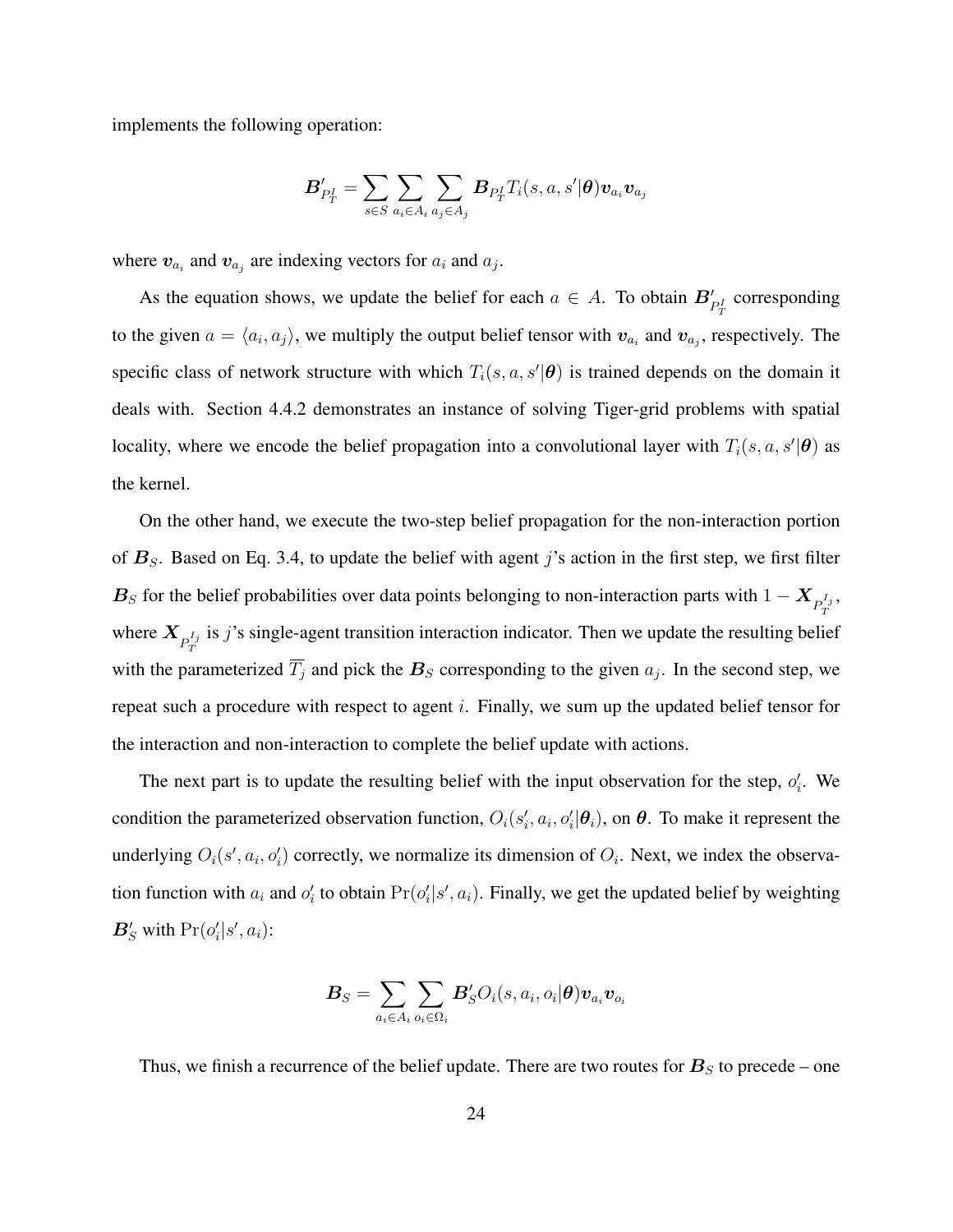<span id="page-33-0"></span>

Figure 3.3: The belief update module of the sIPOMDPLite-net.

is to get back as the input for the next round of recurrence of the belief update, the other is to enter the QMDP planning module and to participate in the computation for the optimal policy.

#### <span id="page-33-1"></span>3.2.4 Solution module

The solution module of sIPOMDPLite-net comprises two major submodules – the nested MDP planning module and the QMDP planning module. They share the same network architecture – the value iteration solver. In this subsection, we first present the design of the value iteration solver, expounding on its underlying logic that conforms to the value iteration in the framework of I-POMDP Lite with sparse interactions. Then, we show that the nested MDP planner and the QMDP planner employ the Q values,  $Q_i$  or  $Q_j$ , computed by the value iteration solver to obtain their respective policies.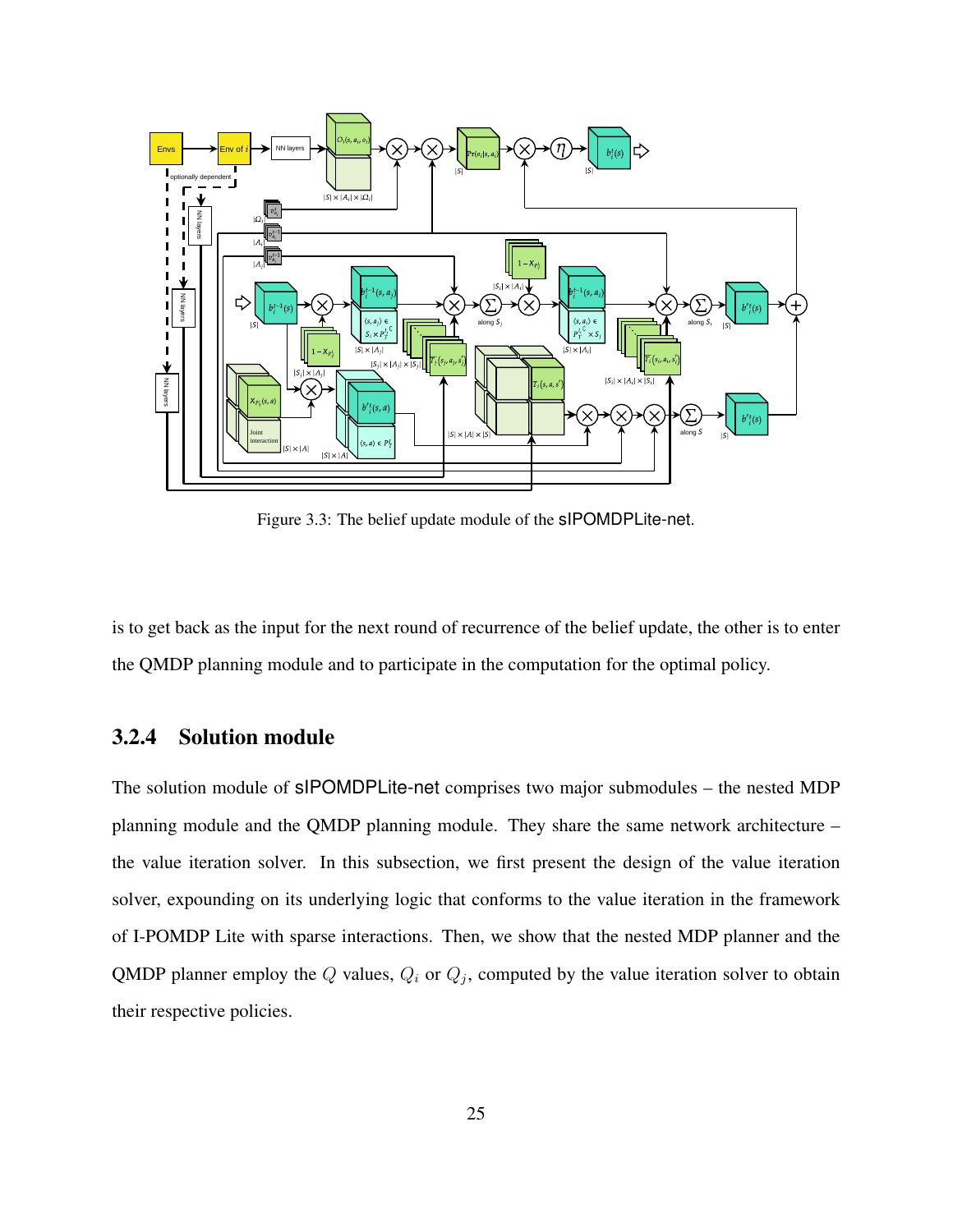<span id="page-34-0"></span>

Figure 3.4: The value iteration solver.

#### Value iteration solver

The value iteration solver implements the NN analog for multiagent MDP value iteration based on the value function given in Eq. [3.5.](#page-26-0) Let us first consider the immediate reward. We condition the parameterized single-agent reward functions of agent i and agent j on  $\theta_i$  and  $\theta_j$  while conditioning the multiagent parameterized reward functions of the two agents on entire input task parameter,  $\theta$ . We set NN layers here to account for the dependencies, where they work to extract underlying reward patterns from  $\theta$ .

The network architectural design for the long-term reward is similar to that for the belief update with actions, where we multiply  $\bm U_S$  with  $T_i(s,a,s'|\bm\theta)$  for interactions and with  $\overline{T_i}(s_i,a_i,s'_i|\bm\theta_i)$  and  $\overline{T_j}(s_j,a_j,s'_j|\bm{\theta}_j)$  consecutively for non-interaction situations. Here in the value iteration module, we replace the belief tensor  $B<sub>S</sub>$  with the state utility tensor  $U<sub>S</sub>$ . In the first round of the value iteration, we initiate  $U_S$  as a zero tensor based on Eq. [3.5](#page-26-0) such that  $Q_i^0(s, a) = R_i(s, a)$ . The only difference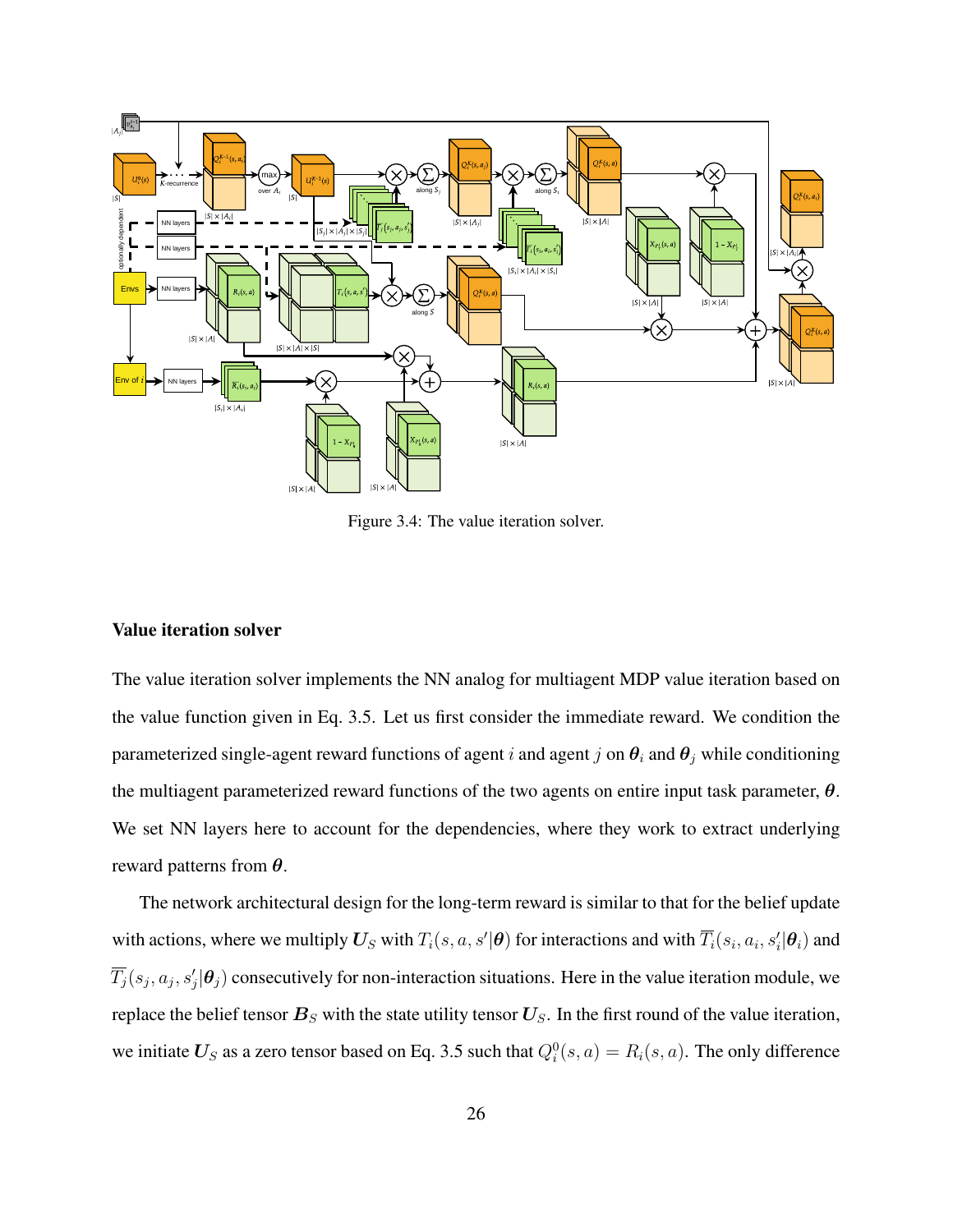<span id="page-35-0"></span>

Figure 3.5: The nested MDP planning module generates other agents' mixed strategies by computing their Q values independently.

from the belief propagation is that in later recursions, we first multiply  $U_S$  first with the transition functions and then with the indicator functions. We have explained this in Subsection. [3.2.4.](#page-33-1)

We illustrate the architecture of the value iteration solver in Fig. [3.4.](#page-34-0)

#### Nested MDP planning module

The nested MDP planning module is an RNN with a hierarchical structure, which conforms to the setting of reasoning levels in the underlying nested MDP model. In this RNN, the hidden state is the policy,  $\hat{\pi}_{i/j}^l$ , output by each hierarchy. The most initial policy, which we denote by  $\hat{\pi}^0$ , is manually set to a uniform distribution over either  $A_i$  or  $A_j$ , depending on the top reasoning level L, for all  $s \in S$ . We sample action from this initial policy and input it to the 0th hierarchy of the planner to compute the level-1 policy. In the bottom hierarchy,  $\hat{\pi}^0$  enters the embedded value iteration solver with the reward and transition functions. The value iteration solver outputs  $Q^0(s, a)$  regarding joint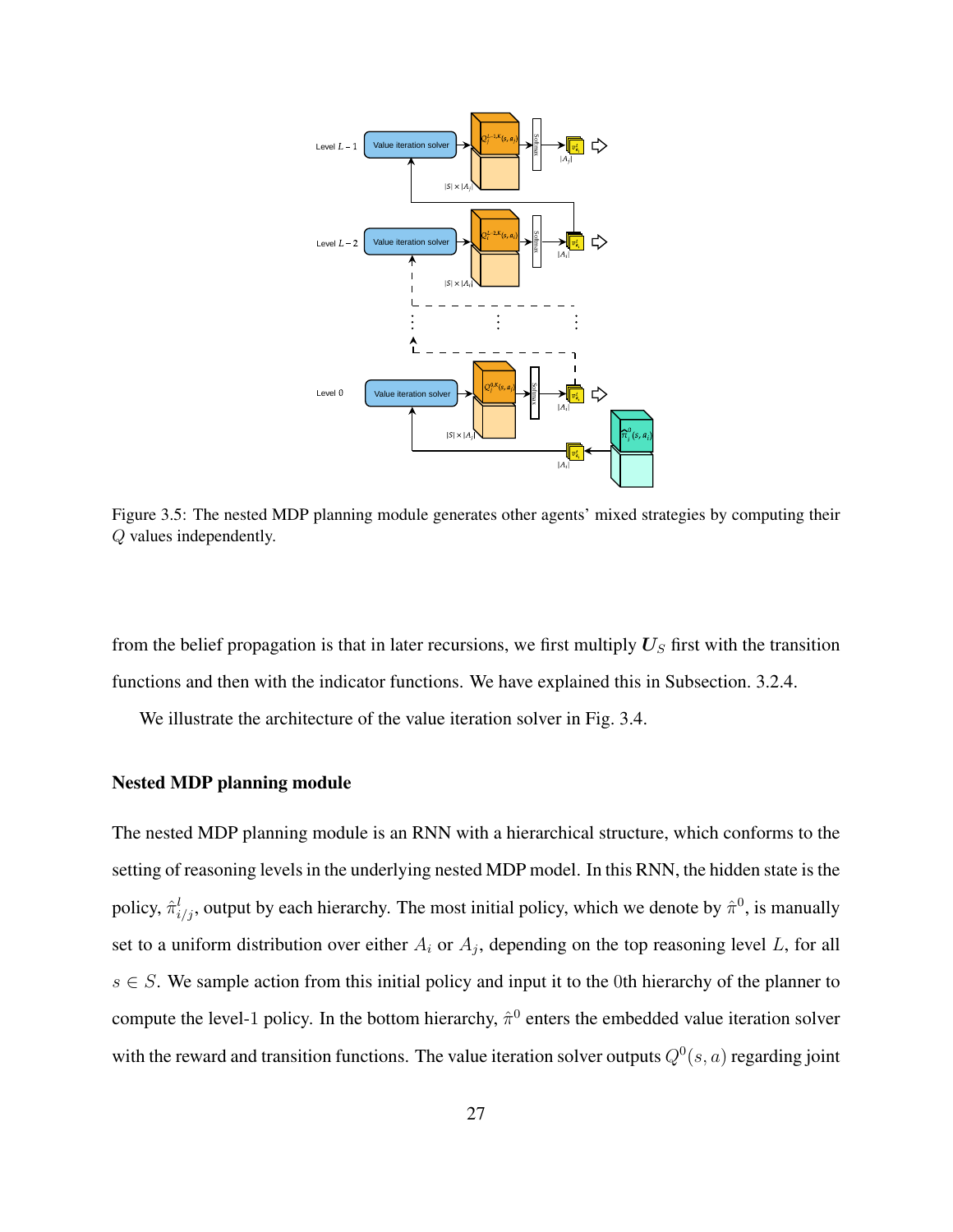

<span id="page-36-0"></span>Figure 3.6: The QMDP planning module obtains the optimal policy for the subjective agent reasoning at the top level by weighting Q values with the current belief and then selecting the best move based on the maximum value in the result.

actions. To get the policy for a specific agent, according to Eq. [2.1,](#page-18-1) we need to weight  $Q^0(s, a)$  by the opponent's policy  $\hat{\pi}^0$  and sum it over the dimension of the opponent's actions. Thus, we get the Q values regarding only this agent's actions, on which we apply the Softmax operation along the dimension of actions to map Q values to the policy, i.e.,  $\hat{\pi}^1$ . Continuing with such procedures, we sample action from  $\hat{\pi}^1$  and input it to the level-1 planner and compute  $\hat{\pi}^2$  till it reaches the highest hierarchy.

Hierarchies that account for a certain agent's policy share the same input models and the network structure. As agent i always reasons at the top level,  $L$ , where it applies the belief update and the QMDP solution, the highest level of the nested MDP module is  $L-1$ , where we solve j's MDP to predict its policy and offer it to the level L inference for i. Therefore, the  $(L - 1)$ th hierarchy accepts  $R_j$  and actions sampled from  $\hat{\pi_i}^{L-1}$ , while the  $(L-2)$ th hierarchy receives  $R_i$  and actions from  $\hat{\pi_j}^{L-2}$ , and so on. All hierarchies share the convolutional filters representing transition functions, i.e.,  $T_i$ ,  $T_j$ , and  $T_i$ . we illustrate the general architecture of the nested MDP planning module in Fig. [3.5.](#page-35-0)

#### QMDP planning module

The QMDP planning module, which solves the subjective agent i's QMDP model, shares most of its architecture with a nested MDP hierarchy that solves  $i$ 's MDP model. The only difference is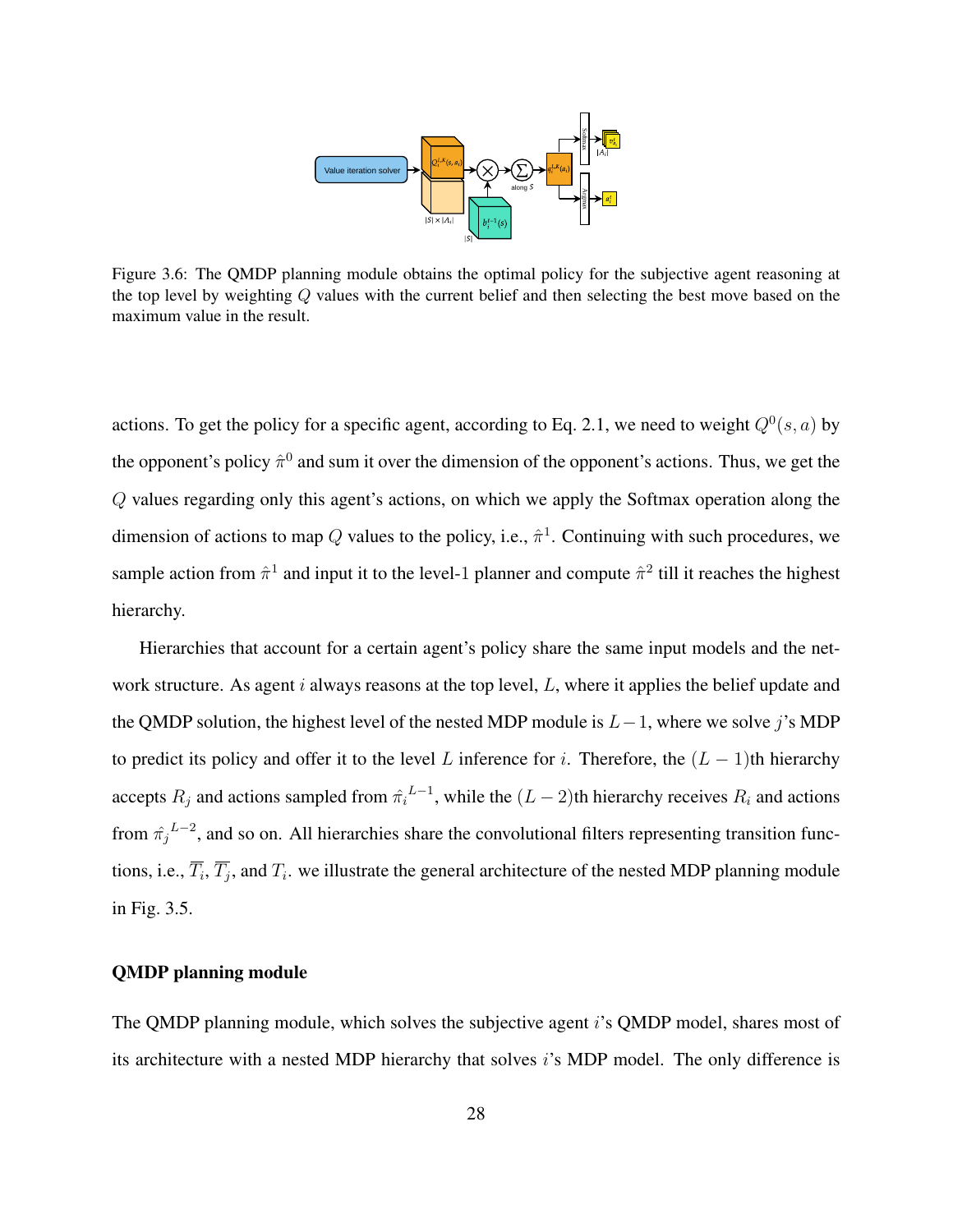that we weight the computed  $Q_i(s, a_i)$  by  $b_i(s)$  output from the belief update module. Due to the imitation learning scheme which we choose for training the sIPOMDPLite-net, the output of the module, which is also the output of the network, should be the action in Softmax style. On the other hand, we directly output the action selected by  $\arg \max_{a_i} \sum_s Q_i(s, a_i) b_i(s)$ .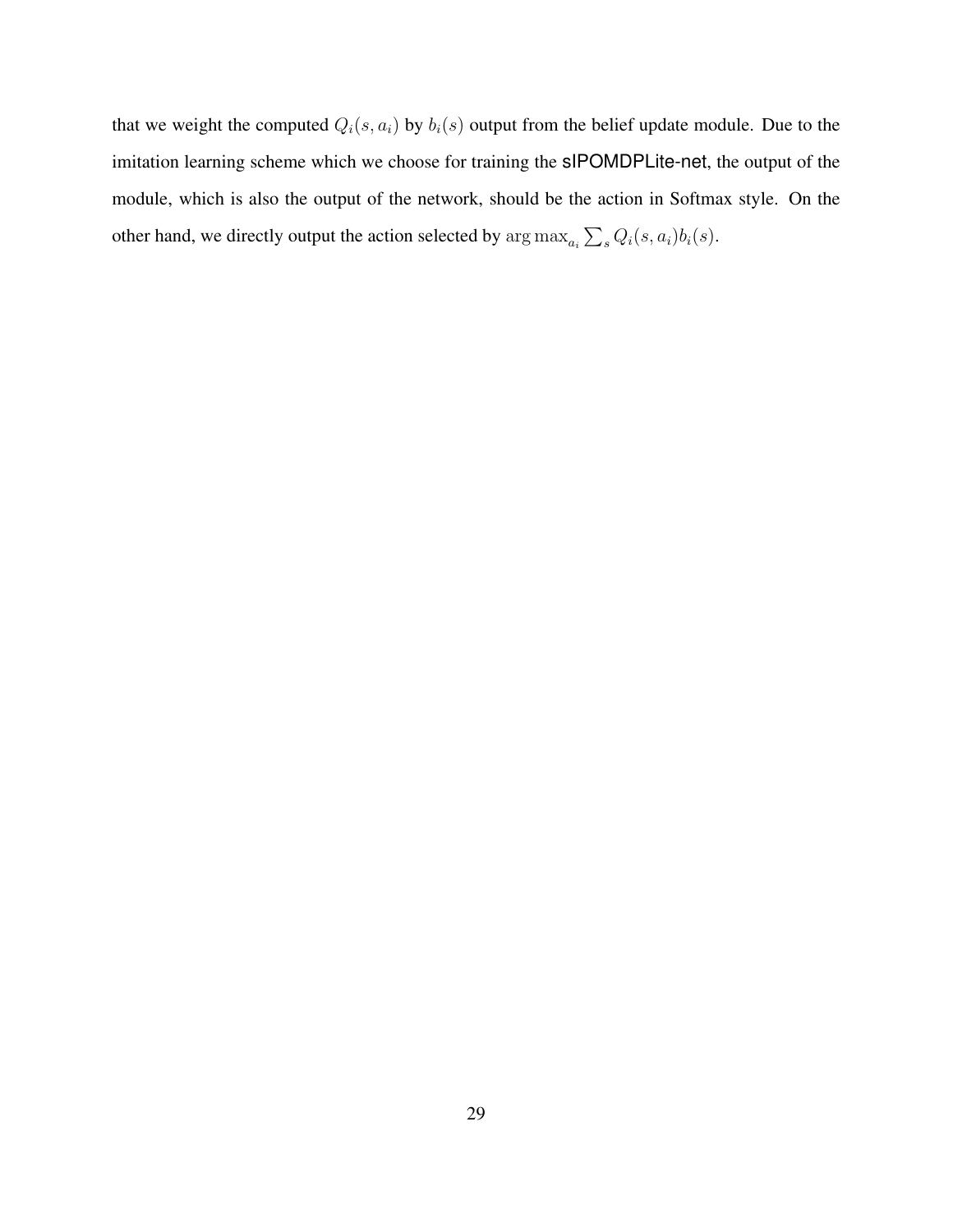# <span id="page-38-0"></span>Chapter 4

# Experiments

We elaborately design a handful of experimental domains exploiting multiagent properties to challenge our network. To study the benefits of explicitly encoding I-POMDP Lite models in the network and our network's overall genericity, we compare the performance of the learned policy and the expert policy on various unseen environments from different domains, including the larger and more complicated ones.

## <span id="page-38-1"></span>4.1 Experimental setup

We test the sIPOMDPLite-net on two domains—manually created Tiger-grids and real-world LI-DAR maps. Each domain contains a parameterized set of tasks  $W(\Theta)$ , where each  $\theta \in \Theta$  encodes a map for the environment, a goal, and an initial belief over each agent's state space. First, we randomly generate a sufficient number of samples of  $\theta$  for some small-scale environments. Then we construct the I-POMDP Lite with sparse interactions framework for the generated samples and apply the QMDP algorithm to solve it. Thus, we obtain the action and observation trajectories from the simulation and select those satisfying the preset success condition as an expert demonstration for later training.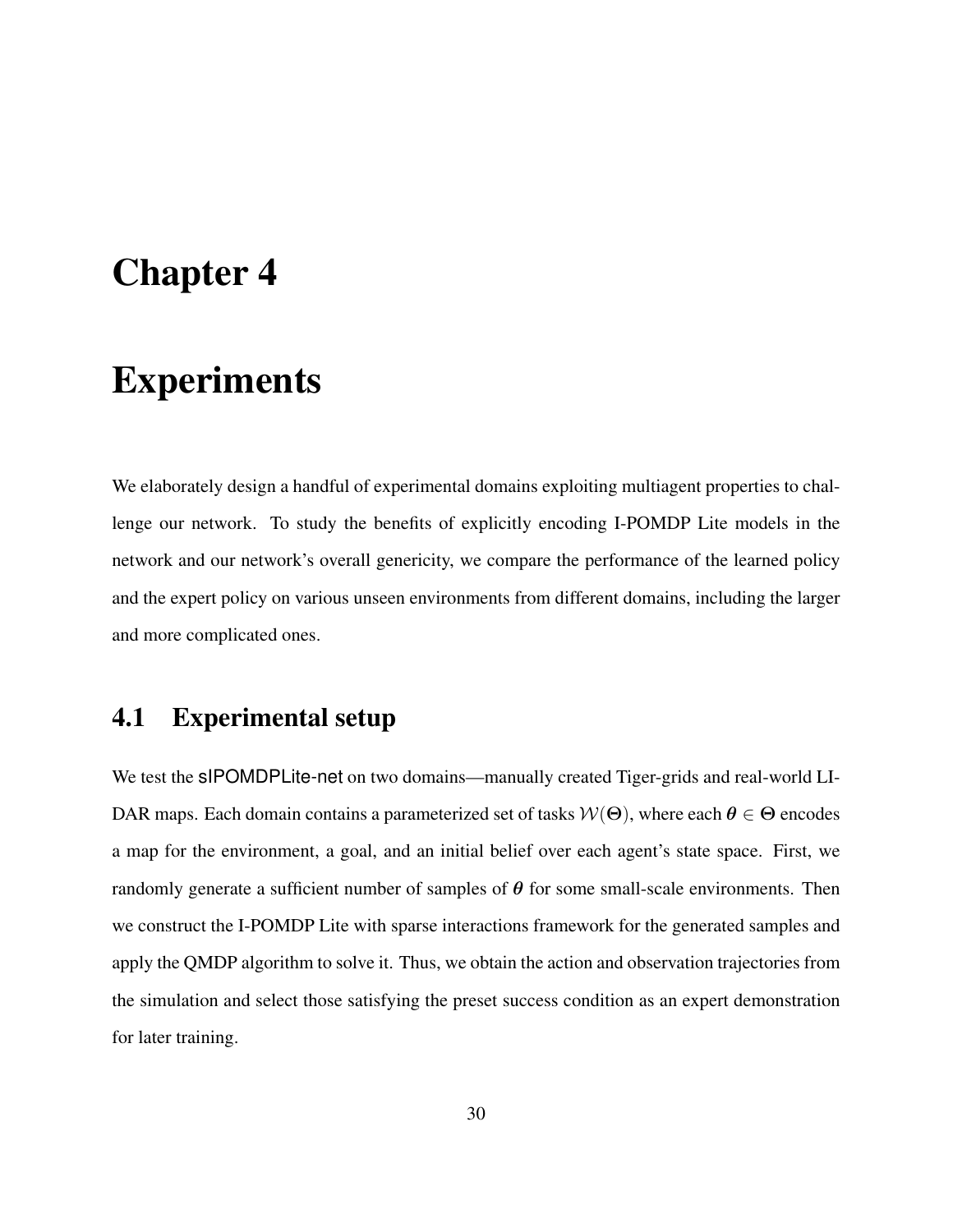<span id="page-39-0"></span>

Figure 4.1: Examples of two experimental domains. [\(a\)](#page-39-0) The initial state of the task, where the subjective does not know exactly the locations of others and itself but maintain a belief. [\(b\)](#page-39-0) A reset happening after an agent successfully seizes gold, where the system shifts each agent to a neighboring cell in either cardinal or intercardinal directions. [\(c\)](#page-39-0) A down-sampled real-world LIDAR map can be regarded as an extension of the Tiger-grids, in which we mainly evaluate the network's ability of generalization.

We train a model on small environments and then evaluate it on larger ones. Furthermore, we apply it to real-world environments given by a set of LIDAR maps. Finally, we evaluate the network's overall performance by comparing it with its underlying framework. Below we briefly describe the experimental domains.

### 4.1.1 Two-agent Tiger-grid game

We introduce the Tiger-grid – a generalization of the classic Tiger problem to a grid world. Two robots act in a partially observable grid world filled with obstacles or free space in the problem. In each free cell, a door exists, either a pile of gold or nothing. Only one cell contains the gold, while all others are empty. We present such an environment in Fig [4.1a.](#page-39-0) Both agents have six actions: moving towards each of the four cardinal directions, listening to gain information, and opening the door. Only when the robot selects to listen will it get meaningful observations; otherwise, it will receive a random observation. We compress the observations into four binary values corresponding to obstacles in its four cardinal neighboring cells.

In the single-agent setting, an agent must navigate itself to circumvent obstacles present ran-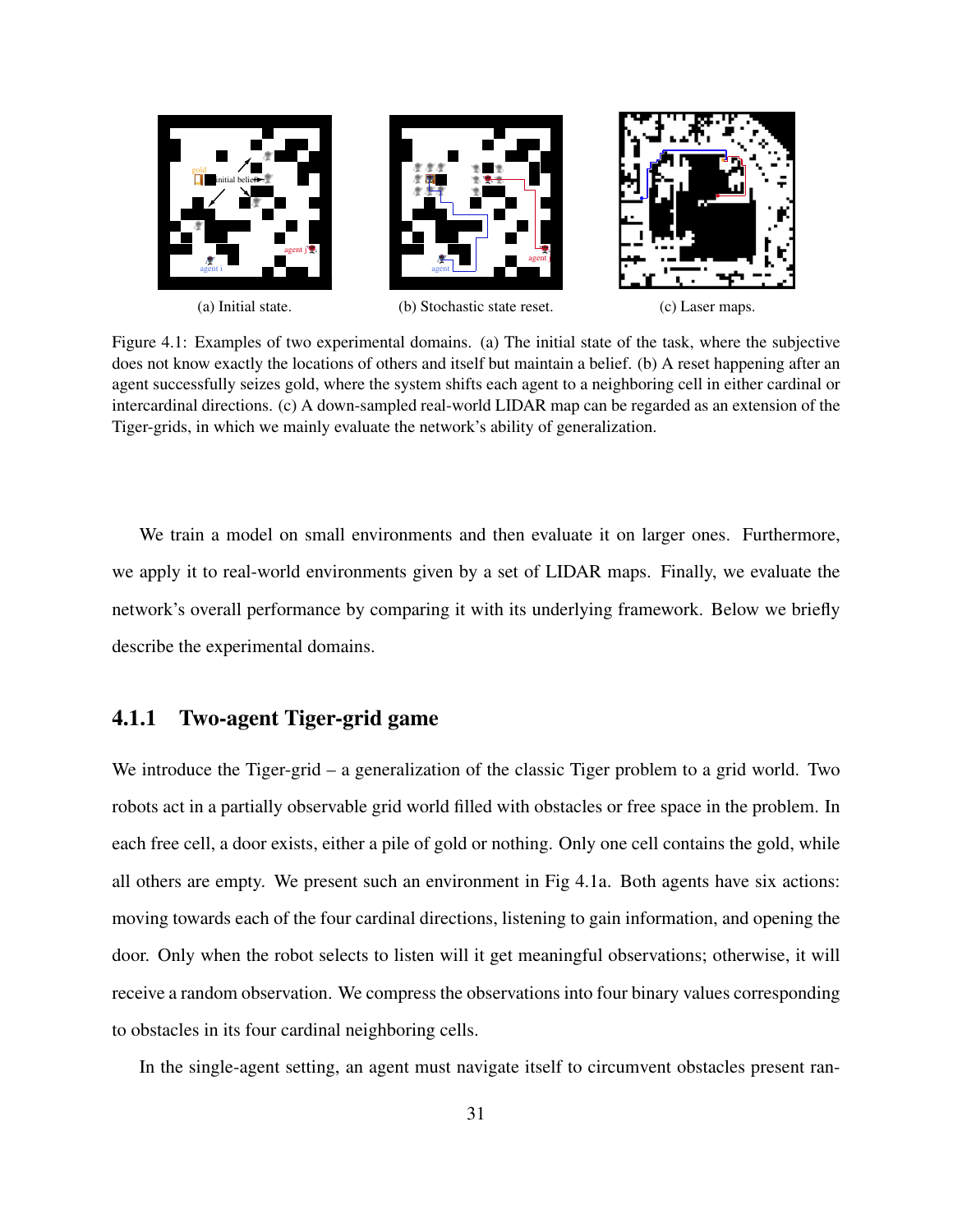domly in cells and reach the cell where a pile of gold lies. Meanwhile, it only gets the gold by proactively executing the "open" action rather than simply being in the cell. When the agent chooses between staying and listening and opening the door in each cell, the problem becomes a Tiger problem. The action of listening costs  $-0.2$ ; opening gains a reward of 10.0 if there is gold behind the door in the cell. Otherwise, it receives a −5.0 penalty. The action of moving integrates all individual Tiger problems happening in each cell and connects them with a navigation problem. Moving toward any direction has the identical cost of  $-0.5$ . Once the agent collides an obstacle, it receives a hurtful penalty of −50.0. The selection of gains and costs has to achieve a subtle balance. The agent should be neither too cautious and keep standing still nor too bold and moving recklessly without listening even if having collided with obstacles several times.

We make the Tiger-grid a multiagent system by imposing interference between involved agents. Specifically, both agents aim to seize the gold. Once an agent successfully achieves the goal, both of them are randomly relocated to a neighbor cell, specifically, a free cell in its cardinal and intercardinal directions, and the game continues. We illustrate a reset in Fig. [4.1b.](#page-39-0) This design ensures interactions between the agents. By modeling the other agent's intentions, a self-interested agent keeps the awareness of where the other is and when it will open the door, which helps the agent determine its current situation and plan for the future. In the Tiger-grid, the uncertainty regarding dynamics is rooted in the reset of agents' locations [\(4.1b\)](#page-39-0). Hence, we keep the rest of the state transitions deterministic. We set the fault rate of observations to 0.01 independently in each direction.

When either agent consecutively seizes the gold three times or the trajectory length exceeds the limitation, the trajectory terminates. Thus, we regard a trajectory as successful if the subjective agent seizes the gold at least once.

We train a policy using demonstrated trajectories from 10,000 random  $6 \times 6$  environments, 10 trajectories with different initial locations, initial beliefs, and gold positions for both agents from each environment. We then evaluate the trained model on separate sets of random environments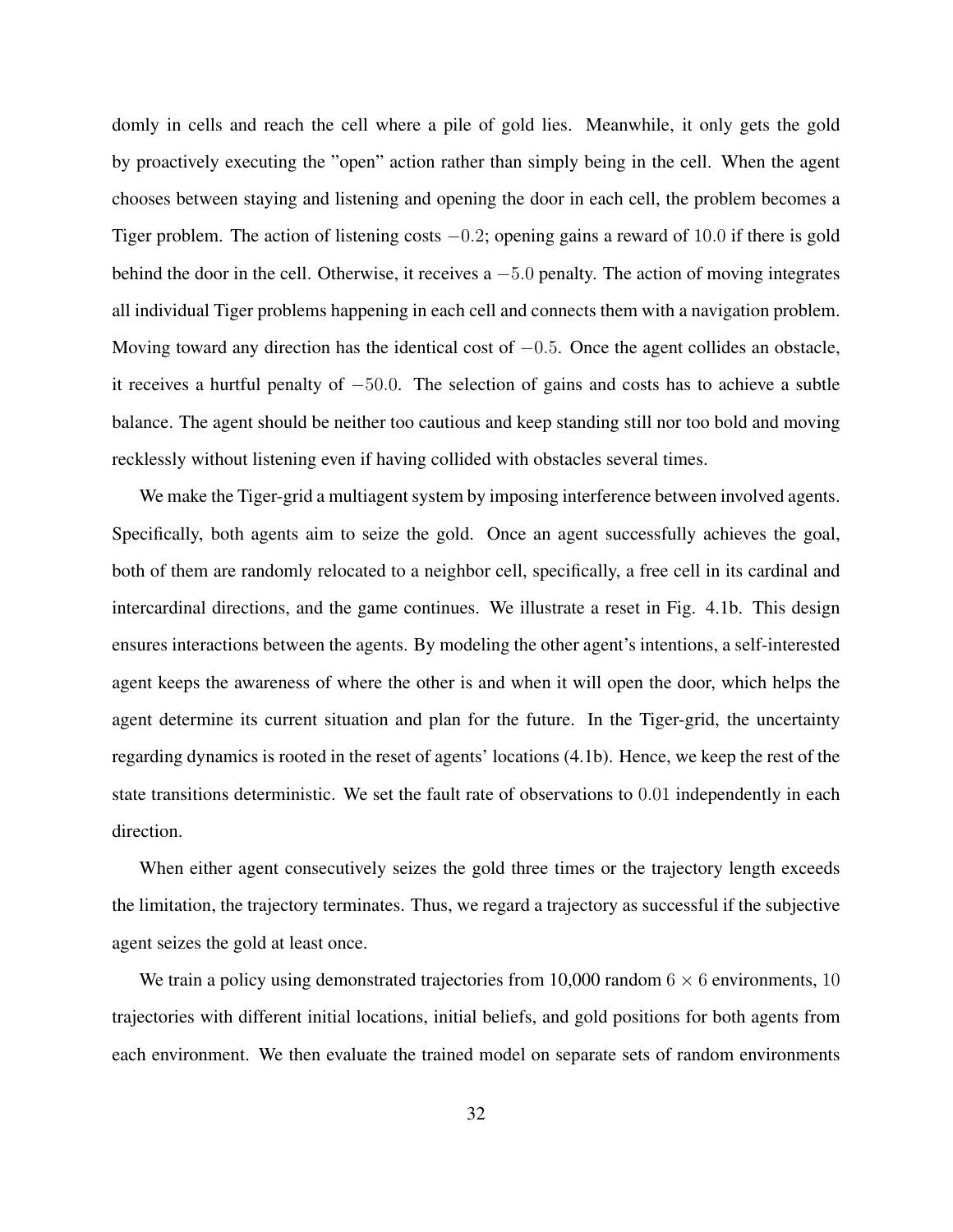with gradually larger sizes, each with 500 environments. Finally, we repeat the evaluation for the trained policy on each task 100 times to compute the average values mitigating the impact of stochasticity during the simulation.

#### 4.1.2 Real-world map navigation

We collect 2D LIDAR maps for realistic buildings' top-view layouts from the Robotics Data Set Repository and down-sample them to acceptable sizes. Then, to match the setup of input maps of Tiger-grid problems to evaluate the trained models directly, we map the value of pixels to binary values 1 and 0, corresponding to the free space or obstacles.

The two robots navigate in such processed "large" grids with all characteristics similar to Tigergrids. Hence, the underlying configurations of sIPOMDPLite-net models are also the same. We illustrate an example for this domain in Fig. [4.1c.](#page-39-0)

Provided the model well-trained for  $6\times 6$  Tiger-grid tasks, we continue to train it on  $10\times 10$ and  $12\times12$  tasks to generalize the environments better. Finally, We finalize the model trained for  $12\times12$  and directly apply it to the down-sampled LIDAR maps.

## <span id="page-41-0"></span>4.2 Results and discussions

We display the experimental results for the two domains in Table [4.1](#page-43-0) and Table [4.2,](#page-44-0) respectively. We present the mean and standard deviation of success rates, collision rates, and accumulated rewards of the learned policy and expert policy over 10 rounds of 100 repeats for each set of test environments.

# **sIPOMDPLite-net** learns models that accurately approximate the underlying framework. The first objective of our approach is to learn models of the underlying framework accurately. We show this accuracy by visualizing the trained models. For the transition functions and the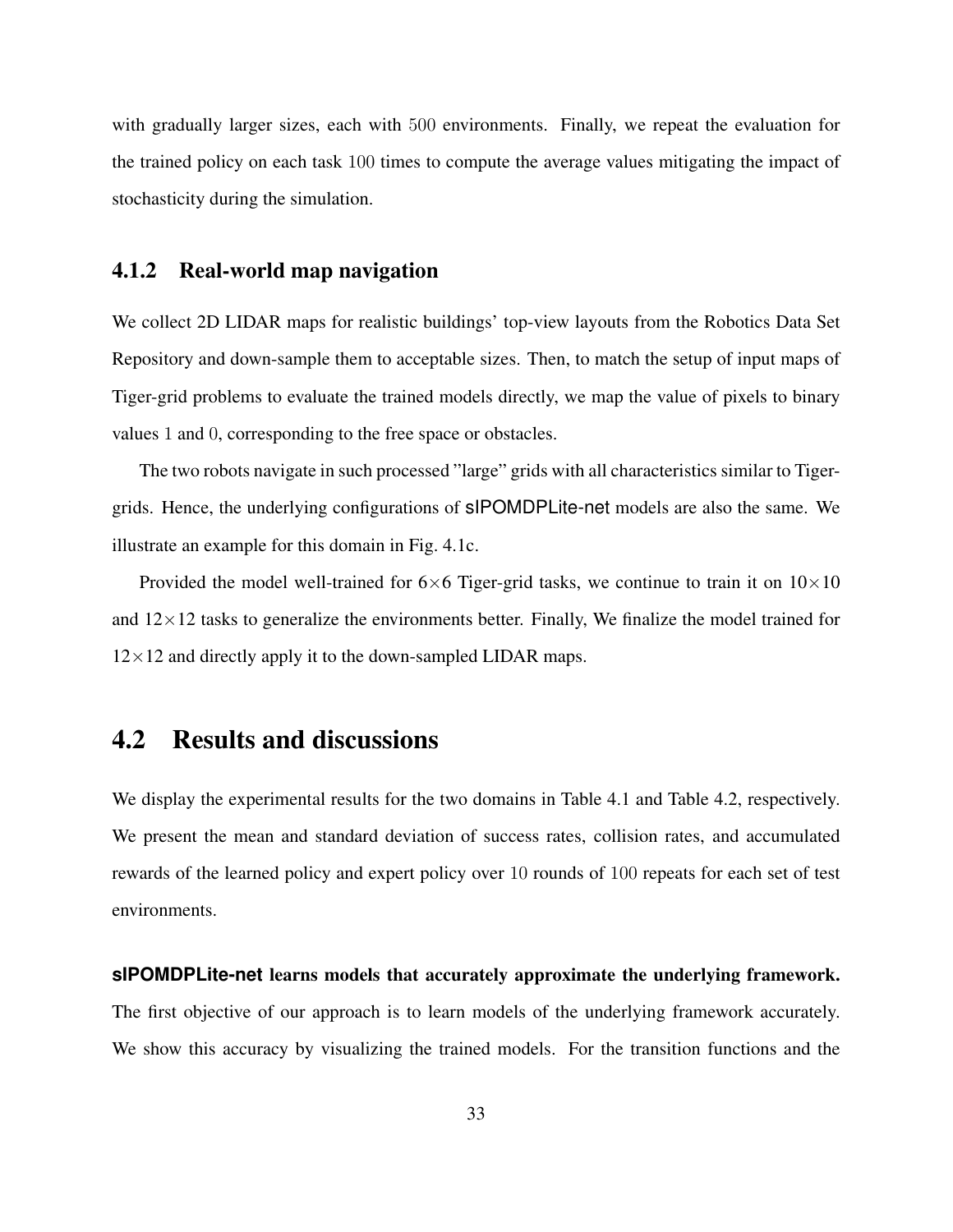<span id="page-42-0"></span>

Figure 4.2: The visualization of agent i's belief update throughout a trajectory. The trajectory contains 8 time steps. For each time step, the first row illustrates the belief given by the underlying I-POMDP Lite framework, while the second row depicts that of the IPOMDPLite-net. For a better intuition, we present the beliefs over  $S_i$  and  $S_j$  on the left and right sides, respectively.

observation function, we picture an 8-step belief update given by both the underlying I-POMDP Lite with sparse interactions framework and our trained sIPOMDPLite-net in Fig. [4.2.](#page-42-0) Each row, consisting of two sub-rows, represents the two agents' beliefs after executing the action at the time step marked on the left side, where the sub-row in blue corresponds to the framework while that in red corresponds to the trained model. To make the chart easier to read, we portray  $b_i(s_i)$  and  $b_i(s_j)$  instead of  $b_i(s)$ , where  $b_i(s_i) = \sum_{s_j} b_i(s)$  and  $b_i(s_j) = \sum_{s_i} b_i(s)$ . As such, the state space to visualize reduces from  $|S| = |S_i| \times |S_j|$  to  $|S_i| + |S_j|$ . We see that every two sub-rows in the chart are mostly consistent, proving that our network accurately learns the underlying models of the framework via expert demonstrations.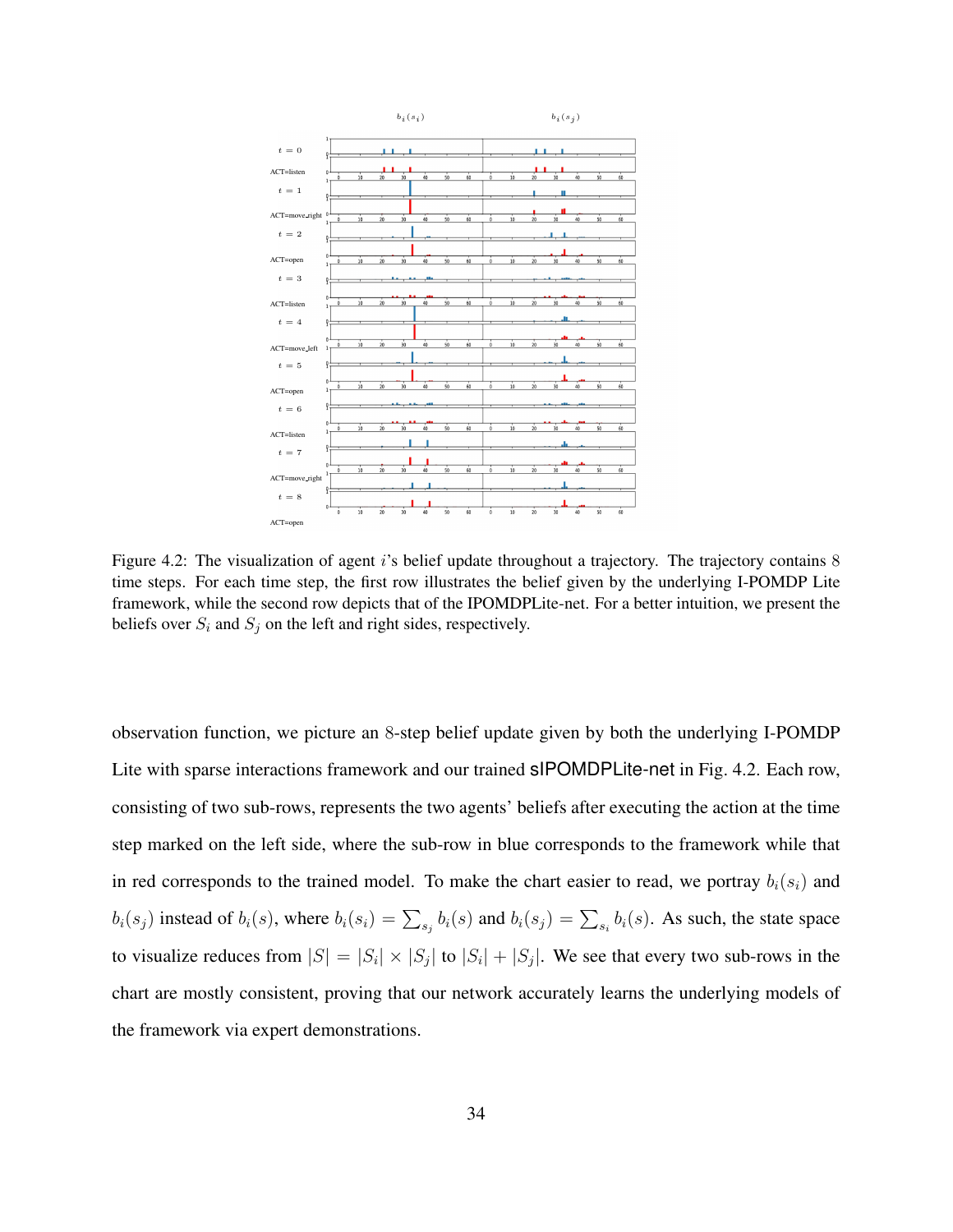<span id="page-43-0"></span>Table 4.1: We evaluate the sIPOMDPLite-net's learned policy by comparing its performance on multiple sizes of Tiger-grid tasks with that of the I-POMDP Lite framework using QMDP solver. The Succ rate, F-open rate, and Colli rate represent the success rate, false open rate, and collision rate, respectively.

| <b>I-POMDP Lite</b> |           |                                                                                                                                | sIPOMDPLite-net |           |   |             |            |
|---------------------|-----------|--------------------------------------------------------------------------------------------------------------------------------|-----------------|-----------|---|-------------|------------|
| Env                 | Succ rate | F-open rate                                                                                                                    | Colli rate      | Succ rate | Δ | F-open rate | Colli rate |
| $6\times 6$         |           | $0.858\pm0.003$ $0.208\pm0.002$ $0.059\pm0.002$ $0.851\pm0.003$ $0.004$ $0.235\pm0.003$ $0.070\pm0.003$                        |                 |           |   |             |            |
| $7\times7$          |           | $0.812 \pm 0.003$ $0.192 \pm 0.002$ $0.056 \pm 0.002$ $0.804 \pm 0.003$ $0.009$ $0.215 \pm 0.003$ $0.085 \pm 0.002$            |                 |           |   |             |            |
| $8\times8$          |           | $0.820 \pm 0.003$ $0.188 \pm 0.002$ $0.066 \pm 0.003$ $0.790 \pm 0.004$ $0.037$ $0.204 \pm 0.003$ $0.098 \pm 0.004$            |                 |           |   |             |            |
|                     |           | $10\times10$ 0.712 $\pm$ 0.004 0.150 $\pm$ 0.002 0.076 $\pm$ 0.003 0.731 $\pm$ 0.003 0.027 0.172 $\pm$ 0.004 0.115 $\pm$ 0.003 |                 |           |   |             |            |
|                     |           | $12\times12$ 0.694 $\pm$ 0.004 0.118 $\pm$ 0.002 0.040 $\pm$ 0.004 0.743 $\pm$ 0.004 0.071 0.150 $\pm$ 0.004 0.102 $\pm$ 0.003 |                 |           |   |             |            |

**sIPOMDPLite-net** learns policies that generalize well to unseen tasks. The unseen tasks here refer to the set  $\{W(\theta) | \theta \in \Theta_{train}^{\mathbb{C}}\}$  as defined in [2.3.](#page-20-0) They share the same physical state space and agents' action space as those of the tasks in the training set but do not duplicate them for the specific obstacle distributions, the initial positions of the agents, and the goal locations. We train sIPOMDPLite-net with a set of 6  $\times$  6 Tiger-grid tasks as  $\{W(\theta) | \theta \in \Theta_{train}\}$  and evaluate it with the tasks sampled from  $\{W(\theta) | \theta \in \Theta_{train}^{\mathbb{C}}\}$ . As the first row of Table. [4.1](#page-43-0) suggests, the policy yields a comparable result to the expert's, with a similar success rate yet slightly higher collision and false-open rate. Thus, the performance is persuasive to show that our network learns a reasonably good policy to solve a specific set of tasks.

The model trained in relatively small and simple tasks by **sIPOMDPLite-net** applies to larger and more complex tasks without further training. Provided with the model trained for  $6 \times 6$ Tiger-grid tasks, which represents a policy that solves such set of tasks, we evaluate its performance dealing with Tiger-grid tasks with larger environments, i.e., larger state space. The action space remains unchanged. Unlike so-called transfer learning, we do not train the model further for the new environments before the evaluation but directly evaluate it with them. As rows 2 to 5 of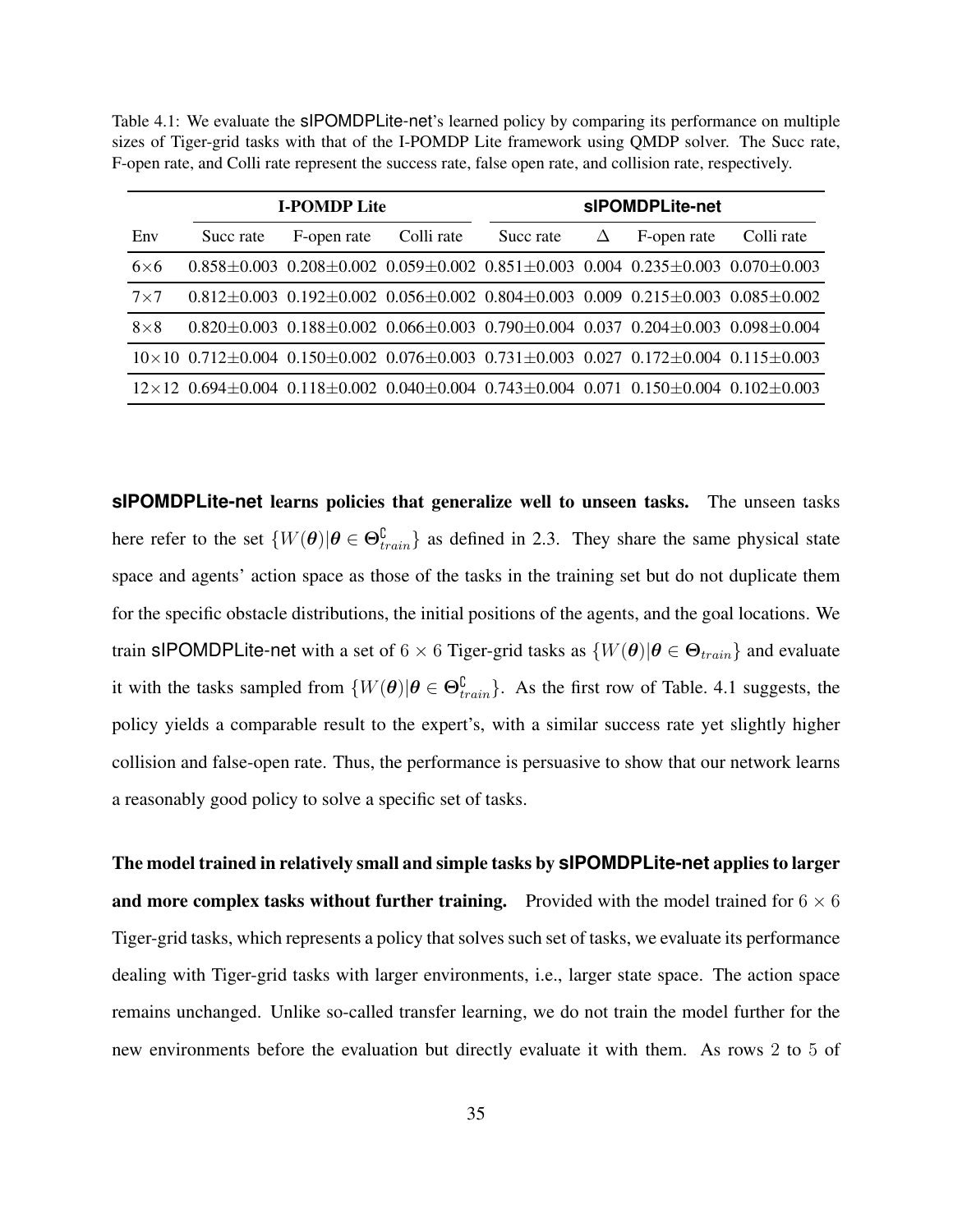<span id="page-44-0"></span>Table 4.2: We compare the performance between the expert I-POMDP Lite policy and the policy learned by the sIPOMDPLite-net on four down-sampled LIDAR maps with respect to the success rate, the false open rate, and the collision rate.

| <b>I-POMDP Lite</b> |             |            | sIPOMDPLite-net |   |             |                                                                                                                                                                                                                                                                                                                                                                                                                                                              |
|---------------------|-------------|------------|-----------------|---|-------------|--------------------------------------------------------------------------------------------------------------------------------------------------------------------------------------------------------------------------------------------------------------------------------------------------------------------------------------------------------------------------------------------------------------------------------------------------------------|
| Succ rate           | F-open rate | Colli rate | Succ rate       | Δ | F-open rate | Colli rate                                                                                                                                                                                                                                                                                                                                                                                                                                                   |
|                     |             |            |                 |   |             |                                                                                                                                                                                                                                                                                                                                                                                                                                                              |
|                     |             |            |                 |   |             |                                                                                                                                                                                                                                                                                                                                                                                                                                                              |
|                     |             |            |                 |   |             |                                                                                                                                                                                                                                                                                                                                                                                                                                                              |
|                     |             |            |                 |   |             |                                                                                                                                                                                                                                                                                                                                                                                                                                                              |
|                     |             |            |                 |   |             | $0.830\pm0.023$ $0.098\pm0.028$ $0.064\pm0.034$ $0.842\pm0.029$ $0.014$ $0.112\pm0.030$ $0.080\pm0.036$<br>Fr-camp $0.820 \pm 0.017$ $0.125 \pm 0.030$ $0.040 \pm 0.031$ $0.803 \pm 0.025$ $0.021$ $0.150 \pm 0.036$ $0.048 \pm 0.034$<br>$0.890\pm0.018$ $0.225\pm0.024$ $0.005\pm0.012$ $0.950\pm0.011$ $0.067$ $0.270\pm0.031$ $0.010\pm0.020$<br>$0.940\pm0.021$ $0.172\pm0.022$ $0.032\pm0.012$ $0.910\pm0.017$ $0.032$ $0.188\pm0.041$ $0.020\pm0.015$ |

Table [4.1](#page-43-0) show, even with degradation of the performance as the size of the task environment increases, the policy given by sIPOMDPLite-net reaches the same level as that given by the expert. More surprisingly, our network performs even better than the expert in terms of the success rate only. Such transferability is more pronounced when dealing with much larger environments of the real-world LIDAR maps. Table [4.2](#page-44-0) presents the sIPOMDPLite-net's performance compared with the expert's when the primitive model is further trained with  $10 \times 10$  and  $12 \times 12$  Tiger-grid tasks and evaluated on four LIDAR maps. The two perform comparably without a significant gap in all three statistics.

Appropriate prior knowledge regarding the underlying framework helps design the network architecture that yields better performance. It is intractable to train a network with a super complex internal logic and too many trainable variables. Therefore, eliminating part of the variables and simplifying the logic based on our prior knowledge regarding the hidden framework is rather important. For example, if we already know that the two agents share the same transition or reward function, we only need to train the network to learn one model instead of two. Another example is the observation function  $O_i$ . According to the setup of the Tiger-grid domain, an agent's observation depends on both states  $S$  and actions  $A_i$ , so theoretically, we should learn a tensor of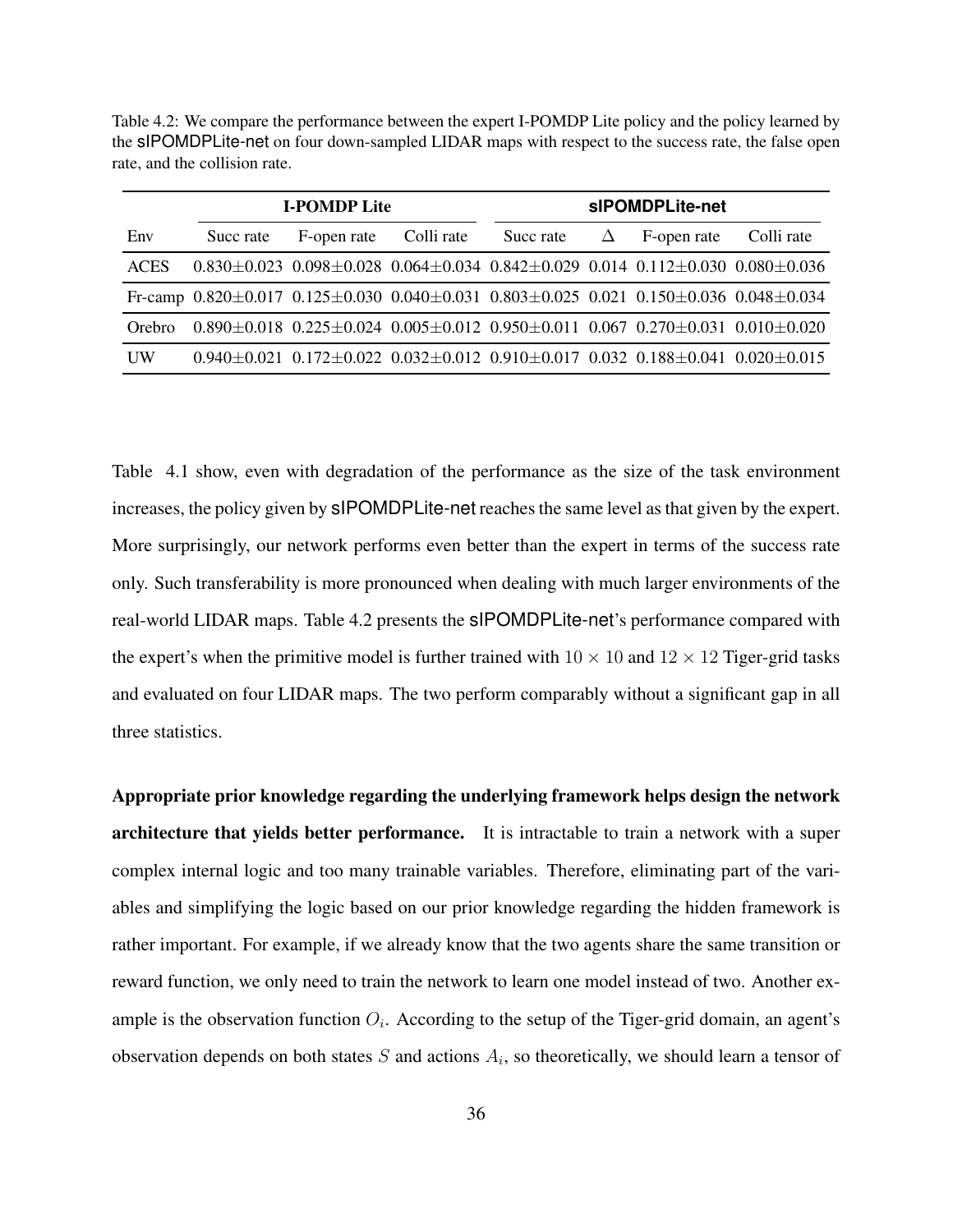the shape  $|S| \times |A_i| \times |\Omega_i|$  to represent  $O_i$ . However, only when the action is "stay and listen" the agent receives valuable observations; otherwise, the agent receives random observations from a uniform distribution over  $\Omega_i$ . Thus, rather than learning the variable of shape  $|S| \times |A_i| \times |\Omega_i|$ , we learn one with shape  $|S| \times |\Omega_i|$  and then stack it with another  $(|A_i| - 1)$  constants with value  $|\Omega|^{-1}$ . Thus, we greatly reduce the number of variables to learn and guide the network to learn a more accurate model.

### <span id="page-45-0"></span>4.3 Ablation study

We carry out an ablation study on two small but representative test datasets to demonstrate the importance of sIPOMDPLite-net's critical components. We remove exactly one such component in every ablation experiment and train a model with the ablated architecture. We then study the role each component plays and to what extent it affects the network's performance.

Bayesian belief filter. In this experiment, we remove the Bayesian filter that recursively updates the subjective agent's beliefs to investigate its necessity. Without the belief update, the network keeps taking in the initial belief and completely leaves the policy searching duty to the QMDP planning module. The ablation essentially eliminates the network's recurrent property, the critical factor that the network can account for the belief update in the I-POMDP Lite planning. We

<span id="page-45-1"></span>Table 4.3: Three ablation experiments for the  $6\times 6$  Tiger-grid games and the impact on the success rate, collision rate, and accumulated reward.

| Ablation                                                                                                                | Succ rate                           | F-open rate                                                                                                    | Colli rate                            |
|-------------------------------------------------------------------------------------------------------------------------|-------------------------------------|----------------------------------------------------------------------------------------------------------------|---------------------------------------|
| sIPOMDPLite-net                                                                                                         |                                     | $0.851 \pm 0.003$ $0.235 \pm 0.003$                                                                            | $\textbf{0.070} {\pm} \textbf{0.003}$ |
| slPOMDPLite-net w/o belief update<br>sIPOMDPLite-net w/o nested MDP modeling<br>slPOMDPLite-net w/o single-agent models | $0.744 \pm 0.002$ $0.110 \pm 0.004$ | $0.001 \pm 0.000$ $0.001 \pm 0.000$ $0.115 \pm 0.000$<br>$0.063 \pm 0.001$ $0.001 \pm 0.000$ $0.875 \pm 0.001$ | $0.170{\pm}0.004$                     |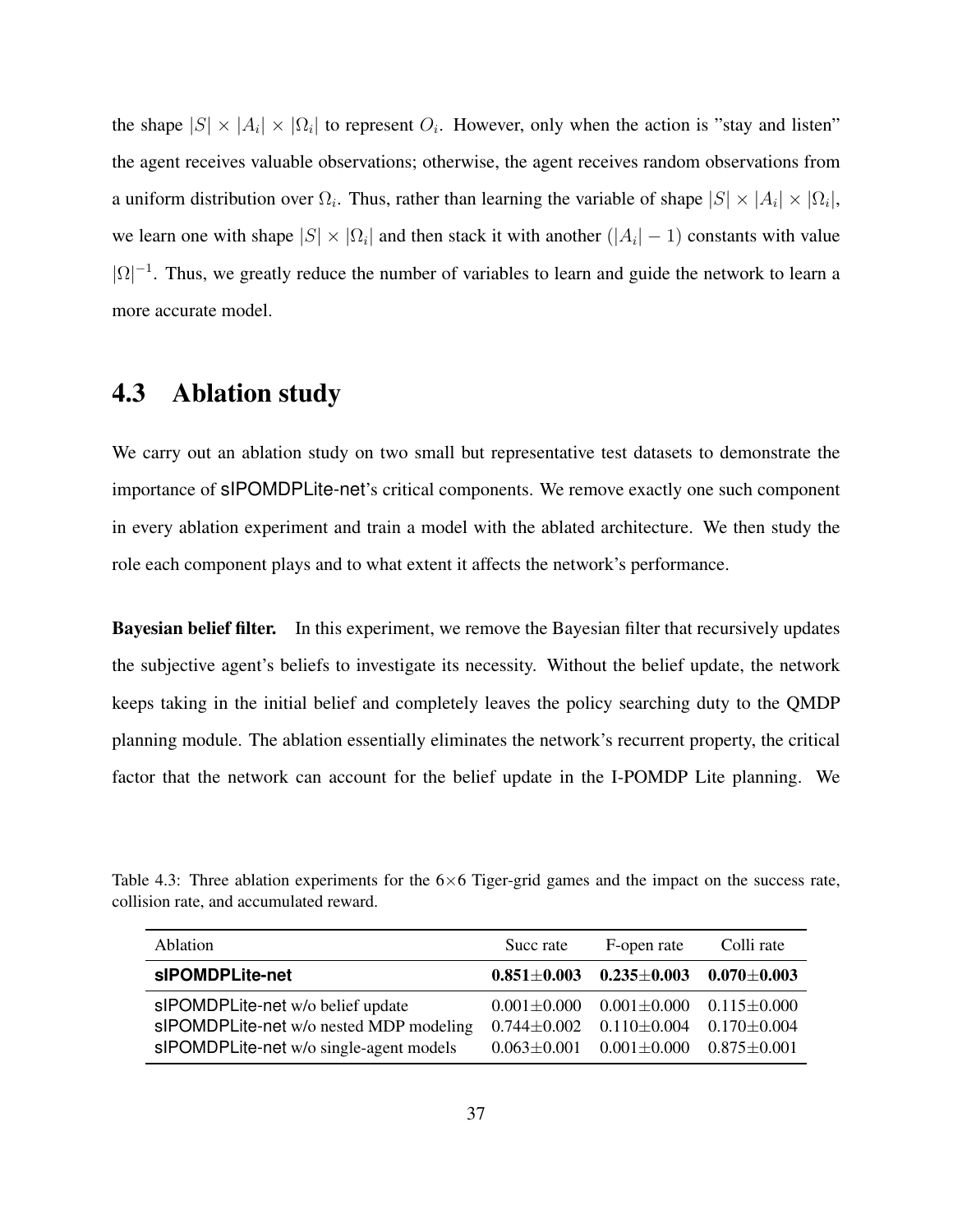inspect the network's output action trajectories, finding that most of them are "stay and listen", which explains the low collision rate. Therefore, the Bayesian belief filter is indispensable in our network.

Nested MDP planner. In this experiment, we eliminate the nested MDP planner responsible for learning others' policies and predicting their actions to examine how considering others' intentions benefits the subjective agent in a multiagent system. The ablated network is essentially a QMDPnet. The second row of Table [4.3](#page-45-1) shows that the ablated version receives worse results for all test items. This is due to the single-agent planning being unaware of the potential interference caused by the other agent. For instance, when the other agent takes the lead to seize the gold and reset underlying states, the subjective agent will not realize it and listen in time; instead, it may continue according to the previous belief. Although the agent might choose to observe at some time steps by learning the expert demonstration and fortunately pull itself back on track, it is not aware of the other's behaviors; hence it will not substantially help the agent accurately locate itself in a multiagent system. As such, the nested MDP planner is indeed crucial.

Single-agent models trained for non-interaction situations. In this experiment, we ablate all the single-agent models for both agents, including transition functions, i.e.,  $\overline{T}_i(s_i, a_i, s'_i)$  and  $T_j(s_j, a_j, s_j)$ , and reward functions, i.e.,  $R_i(s_i, a_i)$  and  $R_j(s_j, a_j)$ , while relying on the multiagent models, i.e.,  $T_i(s, a, s')$ ,  $R_i(s, a)$ , and  $R_j(s, a)$ , to take care of the training completely. In this case, the problem to solve is not necessarily under sparse interactions. However, according to the third row of Table [4.3,](#page-45-1) the trained multiagent models perform shockingly worse. This is due to the lack of guidance provided by the prior knowledge regarding the awareness of sparse interactions. With well-trained single-agent models that account for most of the inference, the multiagent models in training focus only on where interactions happen while ignoring the portion of non-interaction based on the attention mechanism of NNs. Therefore, the pre-trained single-agent models are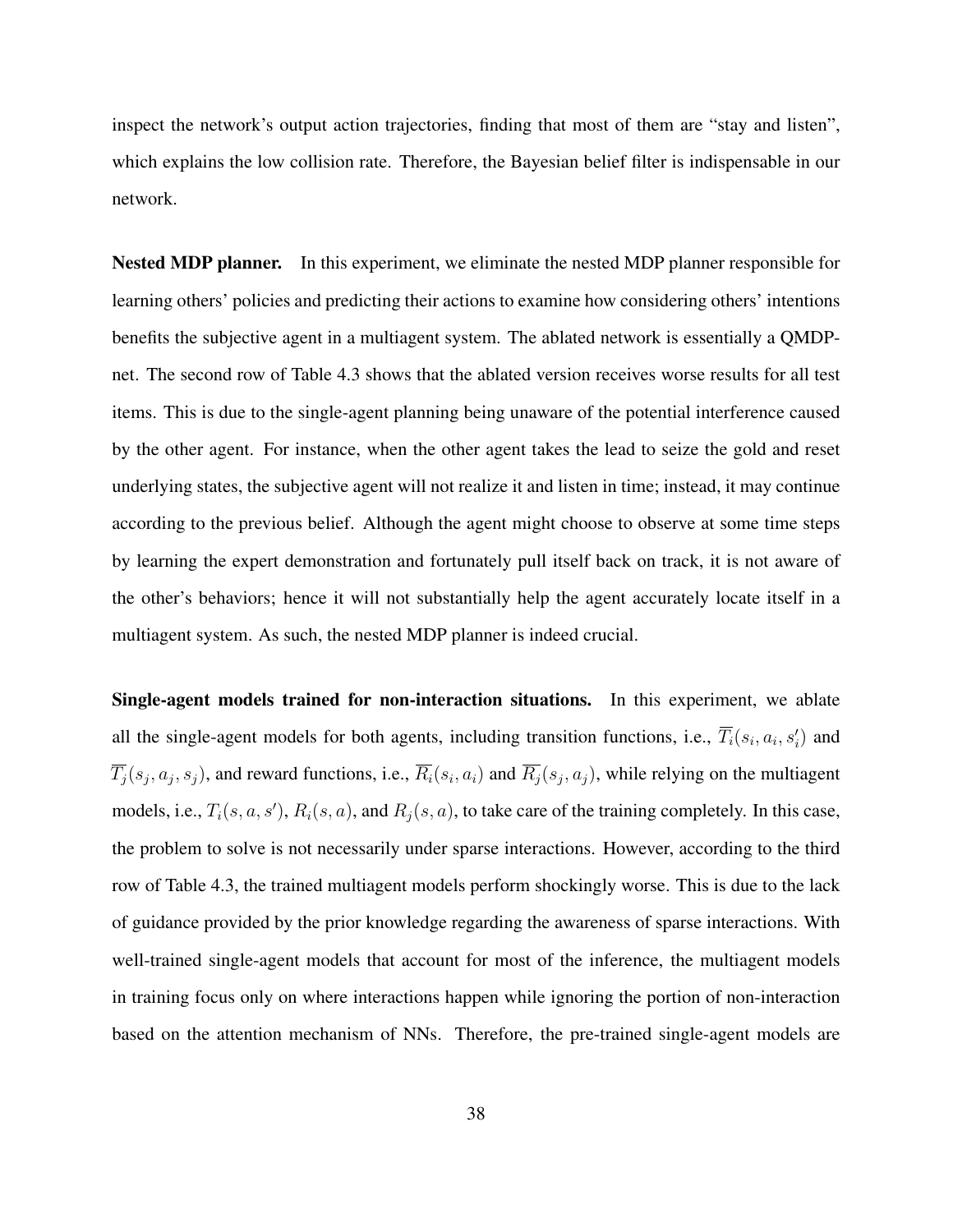imperative in our network for reasonably good performance concerning sparse interactions.

## <span id="page-47-0"></span>4.4 Implementation details

This section details the implementation of our work mainly from two aspects – the generation of the training data, including the construction of task parameters and the creation of expert demonstrations, and the selection of specific network structures for some essential parts regarding a set of tasks represented by the Tiger-grid problems.

#### <span id="page-47-1"></span>4.4.1 Task parameters and expert demonstrations

We initiate the construction of the Tiger-grid domain by randomly generating discrete grids. Each grid cell has a probability of Pr  $\sim U(0.1, 0.3)$  to be an obstacle. The two agents share the identical action and observation space, where  $A = \{a \in N | 0 \le a \le 5\}$  and  $\Omega = \{0, 1\}^4$ . For each observation vector, an element of 1 represents the agent observes that the adjacent cell in the corresponding direction is free space, while an element of 0 means that it observes an obstacle in that cell. A common state of the domain consists of both agents' locations following a consistent order, while each agent takes grid cells as its private states,  $S_i = S_j = \{s \in N | 0 \le s \le |M|^2\},\$ where  $M$  is the side length of the grid. Hence, the common state space is the Cartesian product of each agent's private state space,  $S = \{(s_i, s_j) | 0 \le s_i \le |M|^2, 0 \le s_j \le |M|^2\}.$ 

We then build underlying models for each grid environment. Since both agents' dynamics are local and spatial invariant, we use SciPy's sparse matrices to store the transition and reward functions. Thus, we can iteratively update beliefs through matrix multiplications and summations. Because an I-POMDP Lite approximately reduces to a POMDP and exactly solving a POMDP is expensive, we solve it with the more economic MA-QMDP and obtain a near-optimal policy. We implement the QMDP value iteration with the help of the MDP Toolbox, yielding the state utilities V and action values Q.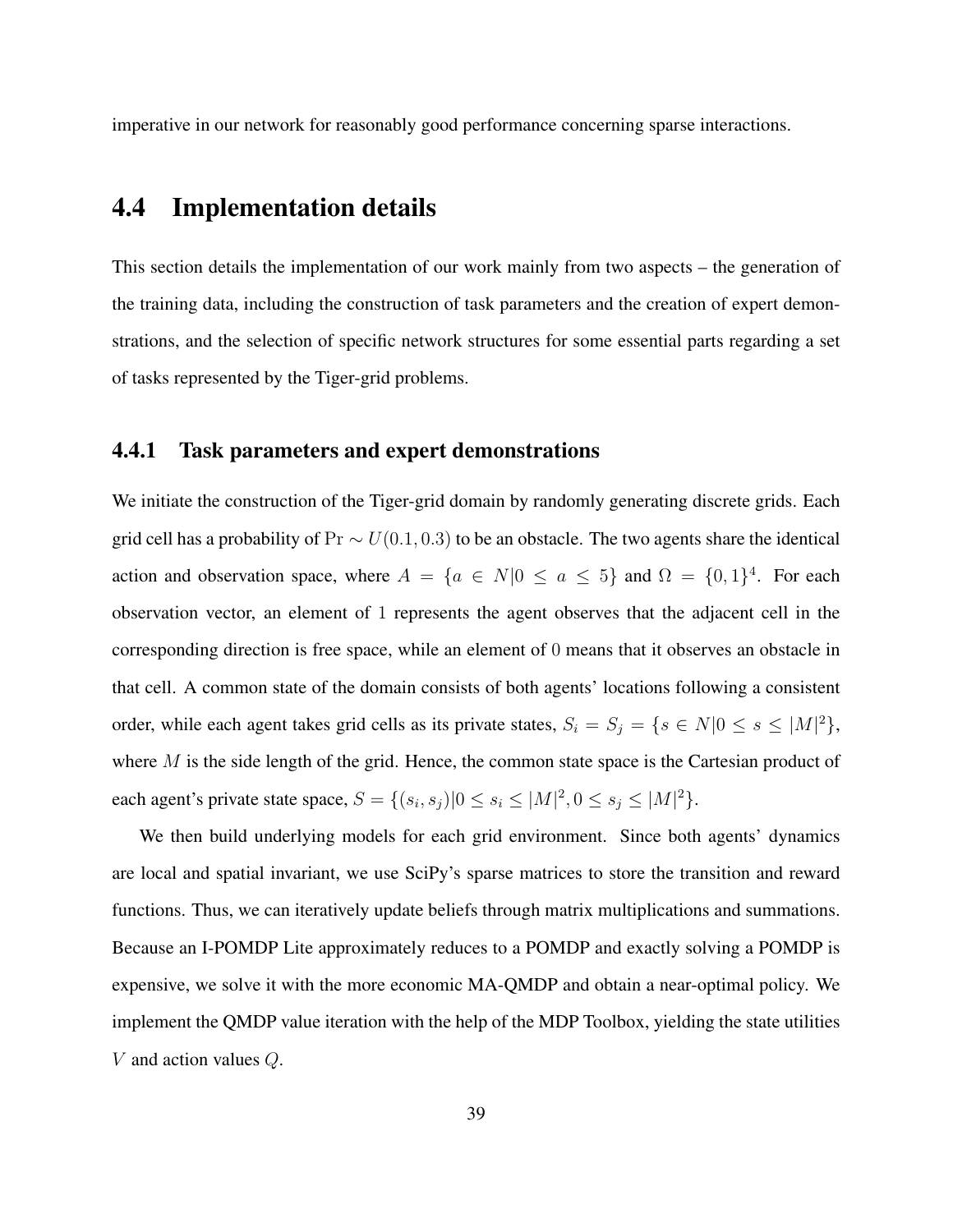We use the described planning scheme to generate expert trajectories. The input to the framework includes the initial physical state, terminal state, and belief over the initial state. Both agents' initial actions are "stay and listen" by default. We save the output action and observation for each time step in an HDF5 database.

#### 4.4.2 Network selection and design for problems with the spatial locality

For problems represented by the Tiger-grid, the states are defined in terms of spatial locations. If their actions can only lead to transitions from the current state to a subset of states within a certain range, we call such problems spatially local. We can employ CNNs into several vital parts of our network to solve such problems, including the belief propagation with actions and the long-term reward prediction in the value function, for an excellent approximation of their counterparts in the underlying framework.

Existing work [\[17,](#page-60-1) [19\]](#page-60-3) has demonstrated the viability of applying 2D convolutions to singleagent spatially local problems, where they approximate the belief propagation and the calculation for expected Q values with a convolutional layer. The kernel of the layer plays a role as the transition function, which only captures the transition probabilities within the sliding window. The rationale of such approximation is that the operations with the transition function in the framework are consistent with the underlying logic of convolutions. Specifically, they all contain the dot product calculated by a set of multiplications and additions. A 2D convolution works as:

$$
\mathcal{O}[n,m] = (\mathcal{I} * \mathcal{K})[n,m] = \sum_{q} \sum_{p} \mathcal{K}[q,p] \mathcal{I}[n-q,m-p]
$$

where  $\mathcal{I}, \mathcal{O}$ , and  $\mathcal{K}$  are the input, output, and kernel (convolutional filters), respectively. The input and the output are of the same shape  $n \times m$ , and the kernel is of the shape  $q \times p$ . In single-agent problems, there is  $|S| = n \times m$ . For each  $s = (n_s, m_s) \in S$ , a valid target state  $s' = (n_{s'}, m_{s'})$ after taking any action satisfies  $n_{s'} \in [n_s - r, n_s + r]$ ,  $m_{s'} \in [m_s - r, m_s + r]$ , where r is the step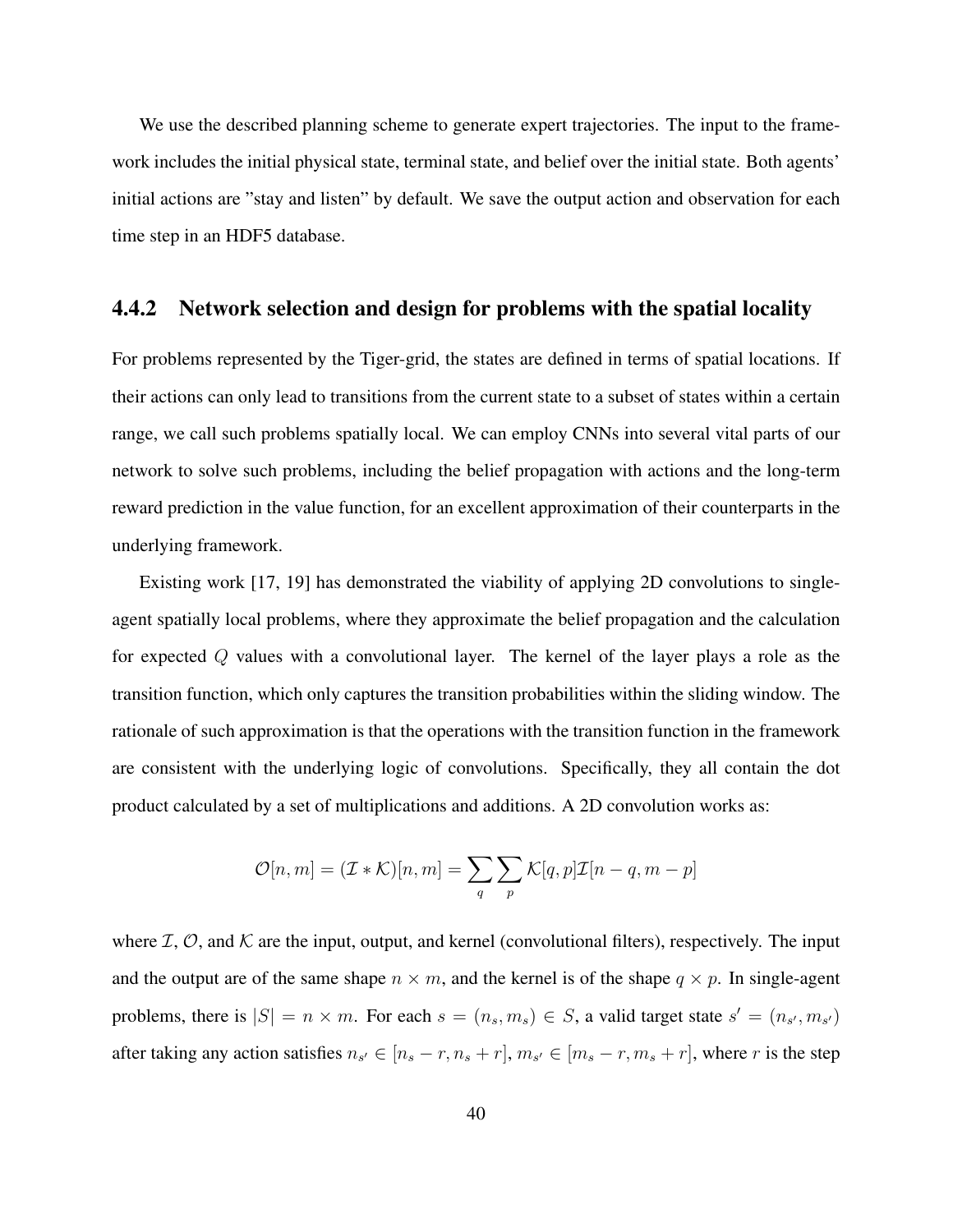length of an action. Thus, if  $p = 2r + 1$  and  $q = 2r + 1$ , and we regard  $\mathcal I$  as the current belief  $b(s)$ ,  $\mathcal O$  as the updated belief  $b'(s')$ , and  $\mathcal K$  as the transition for a specific action a, the equation becomes exactly the single-agent belief update:

$$
b'(s') = \sum_{s} T_a(s, s')b(s)
$$

The fact above illustrates the consistency between the belief update with actions and the convolution. The same applies to the computation for expected  $Q$  values in the Bellman equation, where we swap the positions of  $s$  and  $s'$ .

We show that the applicability of using convolutions for approximation naturally carries over multiagent spatially local problems by expanding the dimensionality. Taking two-agent Tiger-grid problems as an example, we represent the common state space  $S$  as a 4D tensor, the Cartesian product of the two 2D tensors representing  $S_i$  and  $S_j$ . This representation maintains both agents' spatial localities as a whole.

Due to the overly computational intensity of high-dimensional convolutions, we only apply it for dealing with the interactions. As for non-interactive cases, we maintain the use of 2D convolutions. Hence, although the 4D kernel essentially represents the full transition function, we are only concerned about the part for interactions, not requiring equivalently accurate transitions to be learned for the non-interactive part, which benefits the training.

In the rest of the subsection, we demonstrate the specific usage of convolutions for the belief update and value iteration in sIPOMDPLite-net dealing with two-agent Tiger-grid problems and instantiate other important network structures that we mark in Fig. [4.3](#page-50-0) and Fig. [4.4.](#page-52-0)

#### <span id="page-49-0"></span>Belief update

In two-agent Tiger-grid problems, as stated in Subsection [4.4.1,](#page-47-1) each agent has a grid map in  $\theta$ , which we define as their private state space, i.e.,  $S_i$  and  $S_j$ . Provided that each grid map is a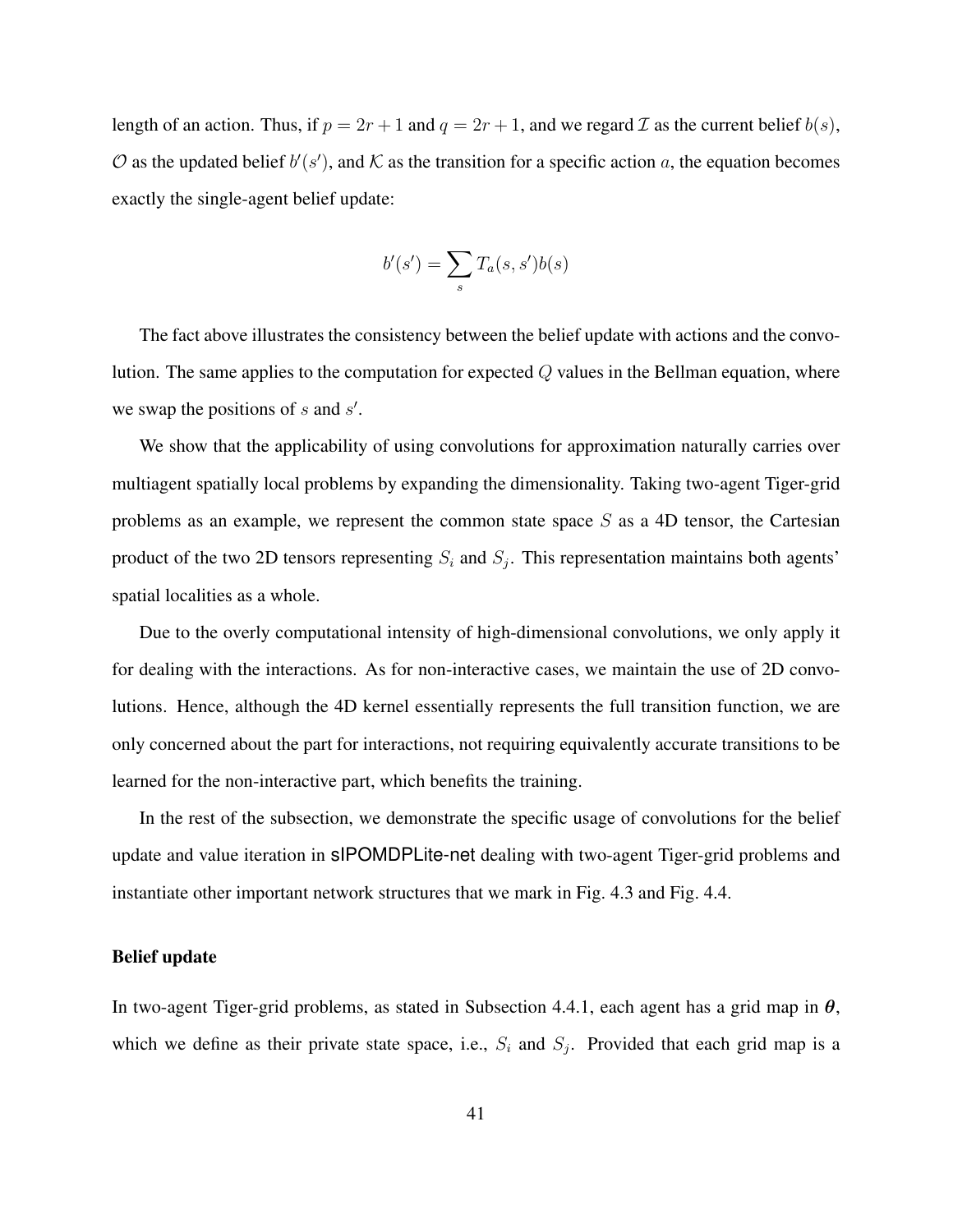<span id="page-50-0"></span>

Figure 4.3: The specific architecture of **sIPOMDPLite-net** that designed for addressing problems with spatial locality like Tiger-grid problems, where we approximate transition functions with kernels for convolutional layers. We also employ a CNN to learn the observation function.

2D tensor, if agent i's map is of the shape  $H_I \times W_i$ , and agent j's is of  $H_j \times W_j$ , then we have  $|S_i| = H_i \times W_i$  and  $|S_j| = H_j \times W_j$ . Hence, the common state space formed as a 4D tensor is of the shape  $H_i \times W_i \times H_j \times W_j$ , which is true for belief tensors.

As demonstrated in Subsection [3.2.3,](#page-31-1) we first update the non-interactive part of the input belief tensor  $\boldsymbol{B}_{S}$ , corresponding to  $\langle s, a \rangle \in P_{T}^{I}$  $\mathbb{C}$ . The resultant tensor after screening out the belief for  $P_T^I$ <sup>C</sup> by the indicator tensor  $1 - \mathbf{X}_{\mathbf{P_T^I}}$ , denoted by  $\mathbf{B}_{P_T^I}$ , is of the shape  $H_i \times W_i \times H_j \times W_j \times A$ , which we regard as a 4D image with  $|A|$  channels. Provided that we should apply a two-step update here with the agents single-agent transition functions,  $T_j$  and  $T_i$ , in order, and that the single-agent update is approximated by 2D convolutions, we need to first reshape  $B_{P_T^{I^C}}$  to match the 2D convolution with kernel  $\mathcal{K}_{\overline{T_j}}(s_j, a_j | \theta)$  and then transpose the result to match another 2D convolution with kernel  $\mathcal{K}_{\overline{T_i}}(s_i, a_i|\boldsymbol{\theta}).$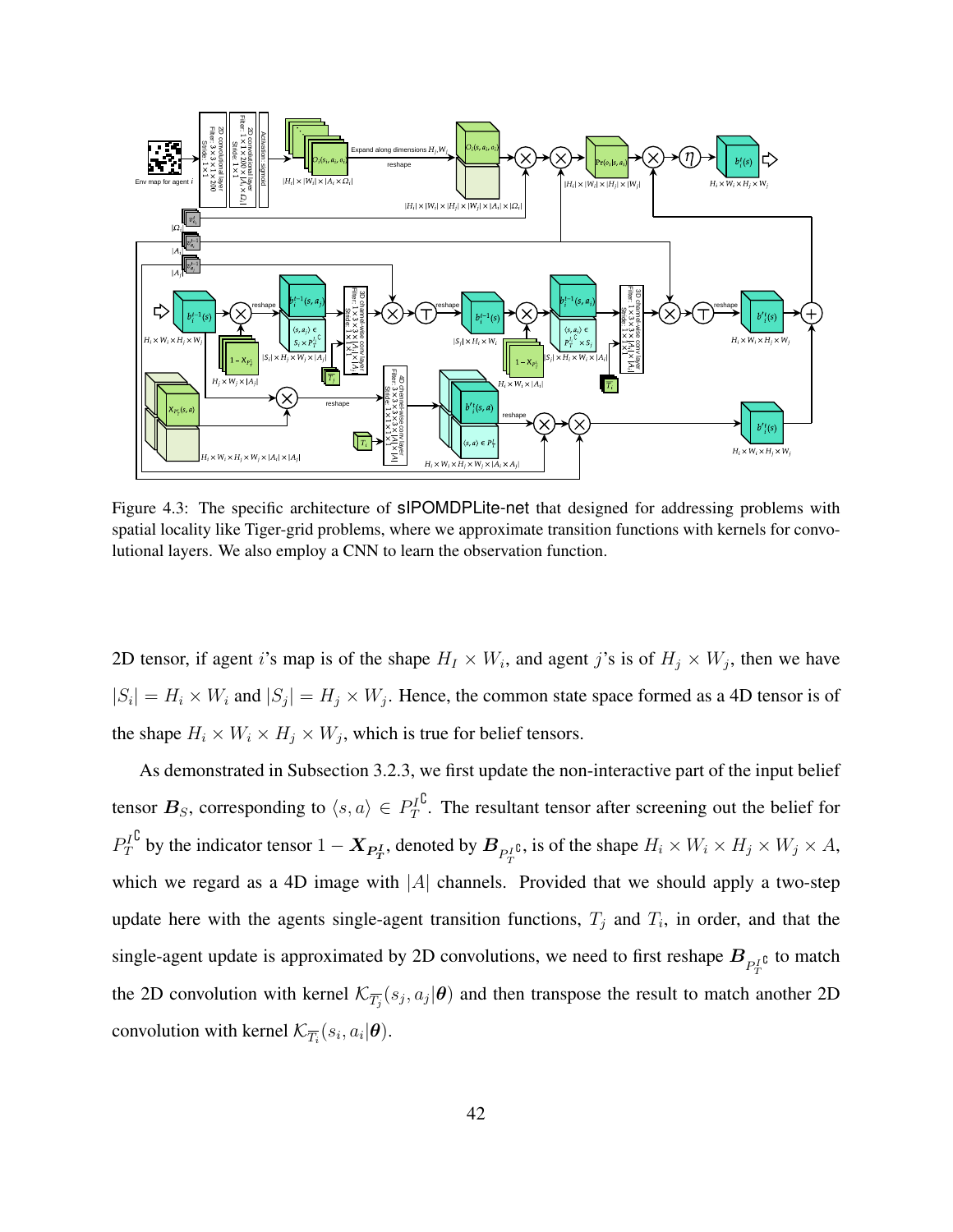Here is a trick for the 2D convolutions. As we know, when a convolution happens, the kernel slides over the  $H \times W$  plane while being fixed in the channel dimension. We require our network to be extendable in both  $S_i$  and  $S_j$ , so if we reshape  $B_{P_T^I}$  to some  $H_j \times W_j \times |S_i \times A_j|$ , where  $S_i$  and  $A_j$  are merged in channels, we cannot transfer what learn to tasks with different size of environments. The solution is to reshape  $B_{P_T^I}$  to  $|S_i| \times H_j \times W_j \times A_j$ , a 3D image with  $S_i$  depths and  $A_j$  channels. A 3D kernel can thus slides along  $S_i$ ,  $H_i$ , and  $W_i$ , and fixes only  $A_j$ . By setting  $\mathcal{K}_{\overline{T_i}}(s_j,a_j|\bm{\theta})$ 's and  $\mathcal{K}_{\overline{T_i}}(s_i,a_i|\bm{\theta})$ 's depth and stride along  $S_i$  to 1, we essentially conduct the 2D convolution merely in the form of a 3D one.

Continuing with this line, we address the two-step update for  $B_{P_T^{I_1}}$ . When it comes to the update for  $B_{P_T^I}$ , we initialize  $\mathcal{K}_{T_i}(s, a | \theta)$  and apply it directly to the 4D convolution. After both updates, we select the channels corresponding to the given  $a_i$  and  $a_j$  and then sum them up, which yields the updated belief tensor  $B_S'$ .

When dealing with Tiger-grid problems, we learn agent i's observation  $O_i$  with a CNN, which captures the information of local environments for each  $s_i \in S_i$  that matches the observations, specifically, the distribution of obstacles within a given range centered on  $s_i$ , and maps it to a valid representation of  $Pr(o_i|s_i, a_i)$  by forcing the weights on dimension  $o_i \in \Omega_i$  to sum to 1.

Next, to match  $B'_{S}$  for the correction, we expand  $O_i$  on dimensions  $H_j$  and  $W_j$  and tile the probabilities for the expanded dimensions. Finally, we get the fully updated belief tensor  $B<sub>S</sub>$  by multiplying  $B'_{S}$  and the expanded  $O_{i}$  and normalizing the product over S.

We illustrate the details of convolutional layers in Fig. [4.3.](#page-50-0)

#### Value function

The application of convolutions in the value iteration module is similar to that in the belief update. We still represent the two-agent transition function with a 4D kernel and represent the single-agent ones with 3D kernels of the depth 1.

As for immediate rewards, we also learn them via CNNs. In Tiger-grids, if considering only the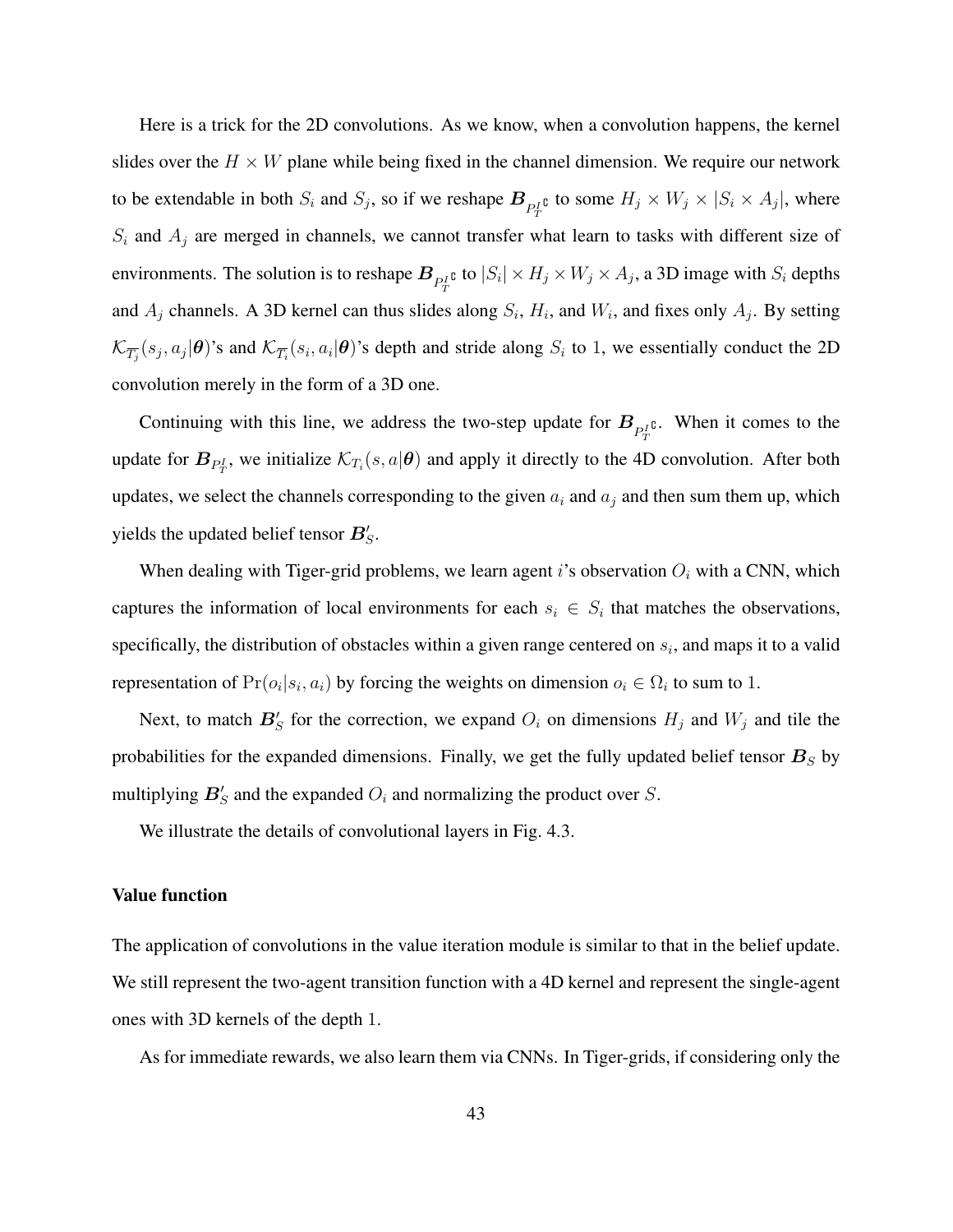<span id="page-52-0"></span>

Figure 4.4: Value iteration solver of sIPOMDPLite-net that to deal with spatially local problems such as Tiger-grid problems, where we approximate transition functions with kernels for convolutional layers and learn agents' reward functions with CNNs.

non-interaction situations, the immediate rewards for an agent depend on whether it opens the door in a Gold cell or not and whether it collides an obstacle or not. Hence, we condition the rewards on the grid map and goal map of the agent given in  $\theta$ . We stack them together as a two-channel image and feed it into a CNN, where a kernel of the same shape as the transition function is applied. We learn single-agent reward functions, including  $R_i(s_i, a_i)$  and  $R_j(s_j, a_j)$ , in this way.

When it comes to the two-agent rewards, such as  $R_i(s, a)$  and  $R_j(s, a)$ , where we must consider common states and joint actions, it is no longer sufficient to condition them on single-agent grid maps and goal maps. Instead, we merge the agents' respective grid maps and goal maps to compute the Cartesian product, hence getting a grid map and a goal map in the 4D space. Then, still stacking them together, we conduct the 4D convolution for several layers, mapping the two-channel image to a tensor that represents the two-agent reward function with  $|A| = |A_i| \times |A_j|$  channels, each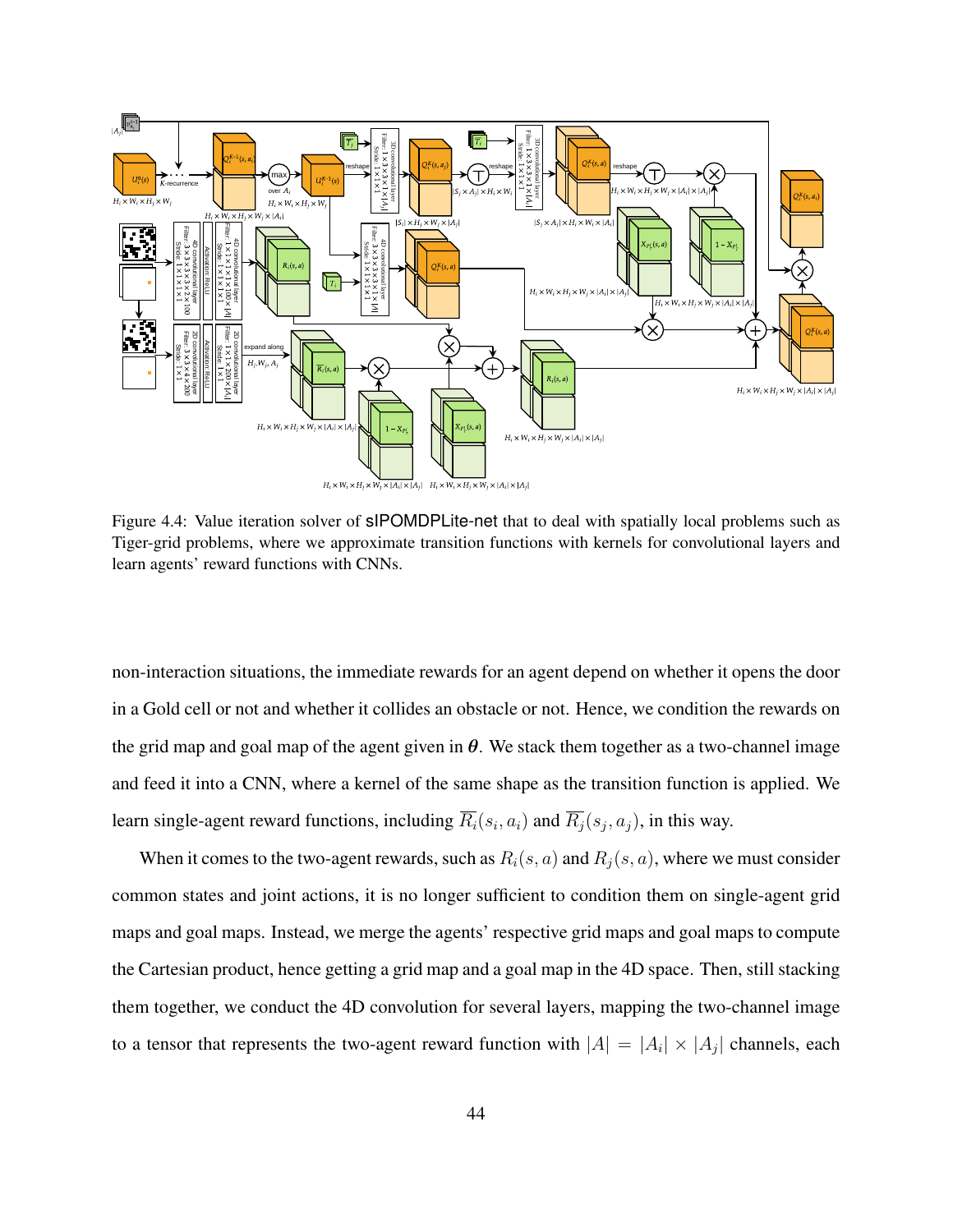representing the reward of executing the corresponding joint action a for all  $s \in S$ .

With all required immediate reward functions and the reward interaction indicators, we can get the true two-agent reward functions as in Eq. [3.5.](#page-26-0) We illustrate the details of CNNs in Fig. [4.4.](#page-52-0)

## <span id="page-53-0"></span>4.5 Training details

In Subsection [4.4.1,](#page-47-1) we have shown the procedures of creating expert trajectories and storing them in the database. Below we introduce how these trajectories are processed for mini-batch training and imitation learning.

#### 4.5.1 Training with expert demonstrations

Since we only choose successful expert trajectories to be our demonstration, we first filter out failed ones. Then, we produce mini-batches for backpropagation through time (BPTT), which is widely used for training recurrent NN (RNN). We break down a full trajectory into several subtrajectories with the length equal to the backpropagation step size, each of which is wrapped by a block. We set the step size to 5 for  $6 \times 6$  and  $7 \times 7$  Tiger-grids and to 8 when training the model further on  $8 \times 8$ ,  $10 \times 10$ , and  $12 \times 12$  grids. Provided with the total number of blocks needed, we get the number of steps for each epoch by dividing it using the mini-batch size. We set the minibatch size to 100 for all of our experiments. Next, we joint trajectories end to end in blocks for all mini-batches. Once a trajectory terminates, we pad it until reaching the block limitation. New trajectories begin from the next block even if other trajectories in the batch have not terminated yet. We still need to distinguish if a sub-trajectory is the start of its original trajectory. This determines whether we should assign the initial belief to it or not. As such, we complete creating batch samples. The final step of yielding training data is to extract actions and observations from stored steps of all trajectories and specify any pair of consecutive actions as the input and target (or label) action, respectively. Hence, we construct the mapping from an input action-observation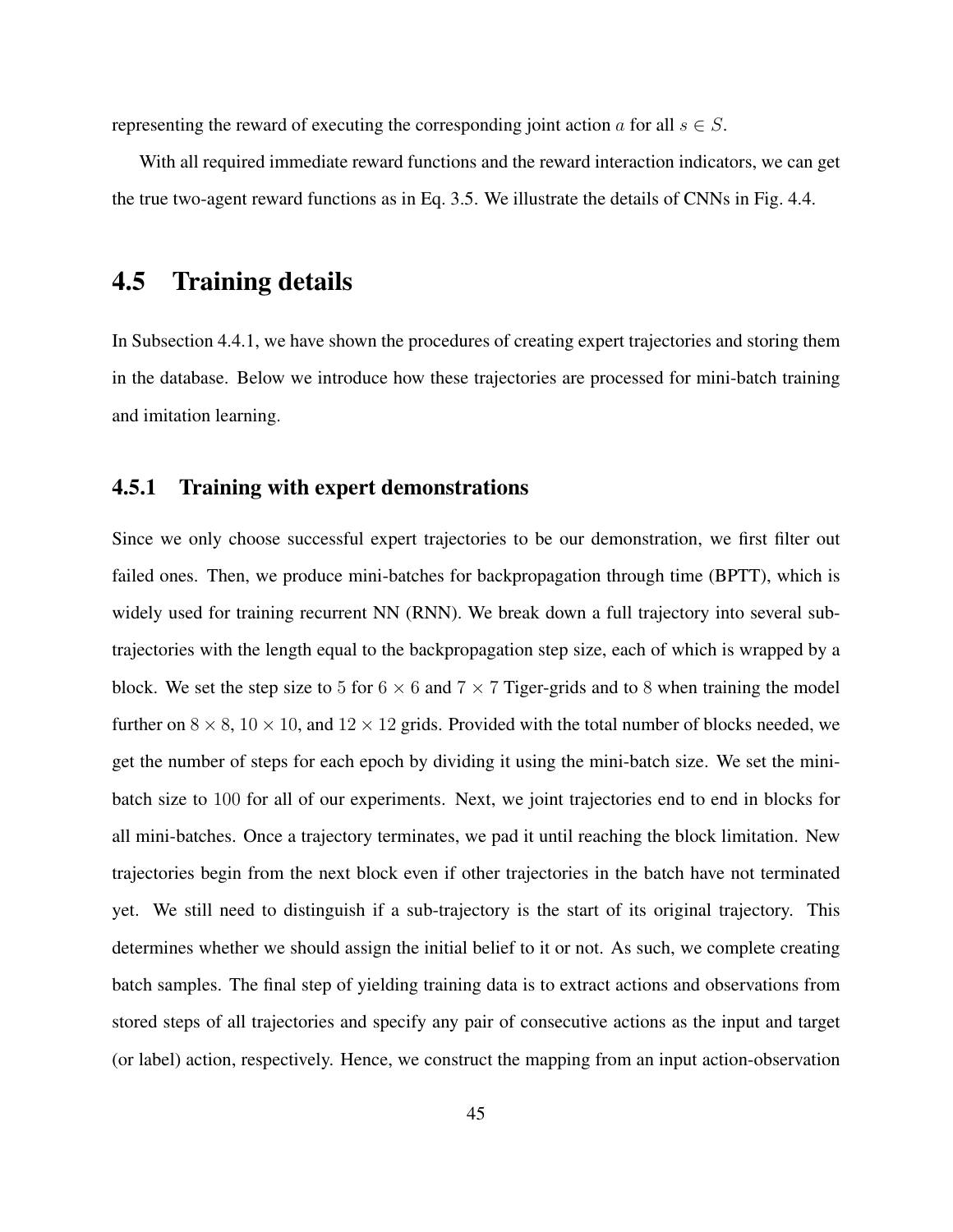pair to the corresponding next action in the demonstration.

To apply the imitation learning, we intuitively define the loss as the cross-entropy between the network's predicted actions and the demonstrated actions along the expert trajectories, as it shows in Eq. [4.1.](#page-54-0)

<span id="page-54-0"></span>
$$
J(\boldsymbol{\theta}) = -\frac{1}{N} \frac{1}{|A_i|} \sum_{t=T}^{T+N-1} \sum_{a_i^t \in A_i} \log \Pr_{\pi_i(\boldsymbol{\theta})} \left( a_i^t = \tau_{a_i}^t \right)
$$
(4.1)

We apply RMSProp optimizer with 0.9 decay rate and 0 momentum. The learning rate is  $1 \times$ 10<sup>-3</sup> for training from scratch and  $1 \times 10^{-5}$  for further training a trained model with new data. We combine early stopping with patience and exponential learning rate decay for the adaptive gradient descent. Specifically, we set the initial patience to 30 epochs and the rest to 10 epochs; and we perform 20 iterations of learning rate decay in total. It means that we do not decay the learning rate at first until the loss does not decrease for 40 consecutive epochs on the validation set. Subsequently, we decay the current learning rate by 0.9 if the loss does not decrease for 15 epochs with it. We set the ratio of the training set and validation set to  $9:1$ .

Another essential hyperparameter for our network is the number of value iterations. In the underlying planning framework, the iteration terminates when it converges to the true state utilities  $||U_{i+1} - U_i|| < \epsilon(1 - \gamma)/\gamma$ , where  $U_i$  and  $U_{i+1}$  are utilities of the *i*th and  $(i + 1)$ th iteration,  $\epsilon$  is the maximum error acceptable for convergence, and  $\gamma$  is the discounted factor.

However, in our network, we execute the value iteration for a specific number of steps given by the hyperparameter K. We train the network with  $6\times 6$  Tiger-grid domain with randomly generated environments and then directly apply the trained model to tasks with larger environments, i.e., larger state space. We select  $K$  for a set of tasks based on empirical trials. We first select a benchmark value for it, where  $K = 4N$ . Then, we search for the best K within the range of  $[4N - 10, 4N + 10]$  in units of 5 by evaluating the policy trained with each value of K. We pick the one with the best performance to further evaluate the policy on larger tasks. We list the values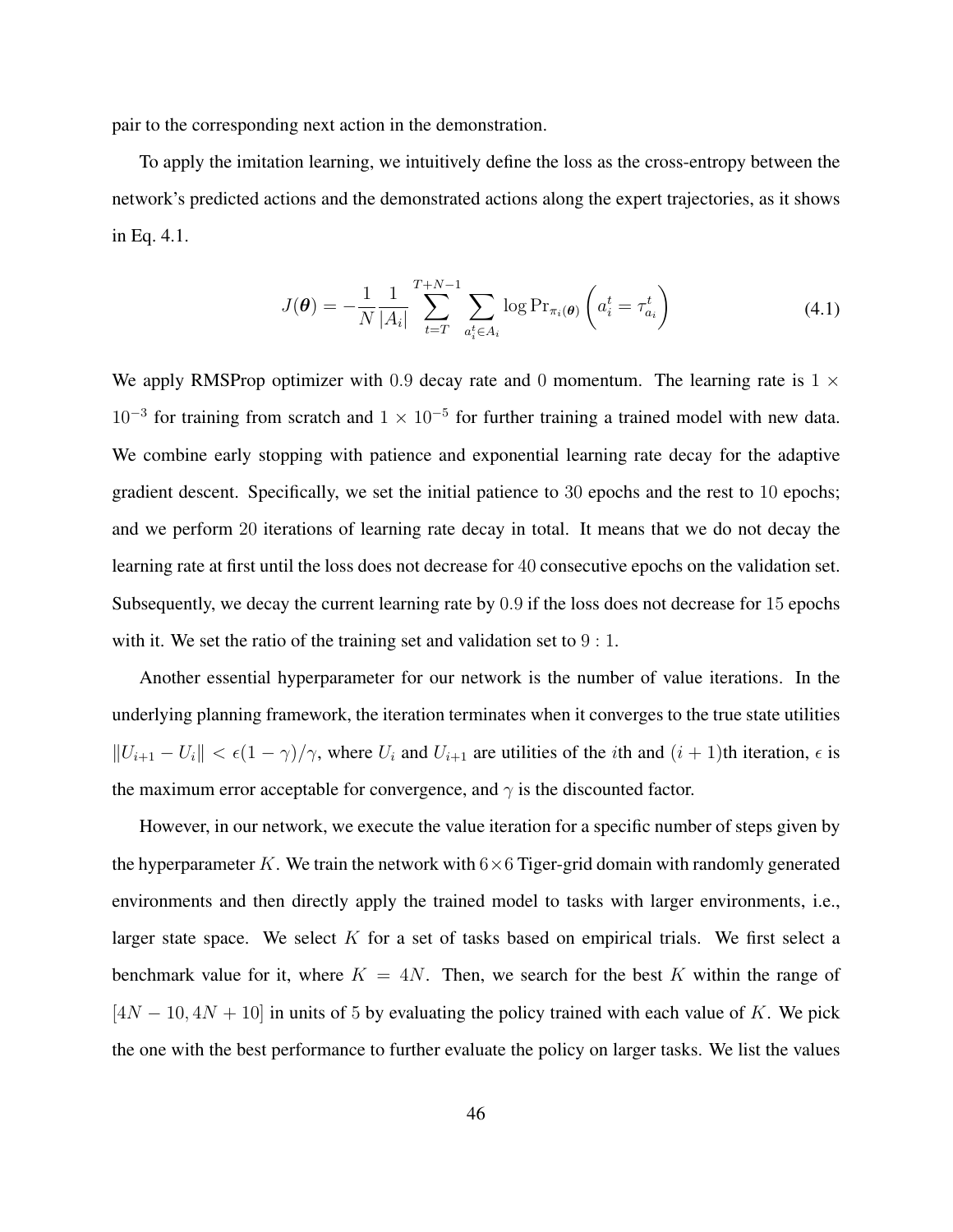selected for  $K$  regarding each  $N$  in [4.4.](#page-55-0)

<span id="page-55-0"></span>Table [4.4](#page-55-0) presents all the important hyperparameters that we discussed above.

| Hyperparameter                       | Argument |  |
|--------------------------------------|----------|--|
| Step size $(N = 6)$                  | 5        |  |
| Step size $(N = 10, 12)$             | 6        |  |
| Mini-batch size                      | 50       |  |
| Initial learning rate (from scratch) | 0.001    |  |
| Initial learning rate (re-training)  | 0.0001   |  |
| Maximum epochs                       | 1000     |  |
| Train-valid ratio                    | 9:1      |  |
| $K(N = 6)$                           | 24       |  |
| $K(N = 7)$                           | 30       |  |
| $K (N = 8)$                          | 32       |  |
| $K(N = 10)$                          | 40       |  |
| $K(N = 12)$                          | 50       |  |

Table 4.4: Essential hyperparameters.

### 4.5.2 Transferring pre-learned knowledge

As demonstrated in [3.2,](#page-27-0) we train the network to learn transition functions including  $T_i(s_i, a_i)$ ,  $T_j(s_j, a_j)$ , and  $T_i(s, a)$ , reward functions including  $R_i(s_i, a_i)$ ,  $R_i(s, a)$ ,  $R_j(s_j, a_j)$ , and  $R_j(s, a)$ , and the observation function  $O_i(s, a_i, o_i)$ . Learning these models from scratch simultaneously via backpropagation is prohibitively difficult. We alleviate this dilemma by dividing the training procedure into multiple steps, learning part of the models at first and then using them as priors to continue training the remaining models. Given that agents mostly follow their single-agent models in tasks, we can first learn them based on single-agent demonstrations. We actually train several distinct QMDP-nets and obtain  $T_i(s_i, a_i)$ ,  $T_j(s_j, a_j)$ ,  $R_i(s_i, a_i)$ ,  $R_j(s_j, a_j)$ , and  $O_i(s_i, a_i, o_i)$ . After that, we freeze the weights of these learned models while focusing on training the multiagent models for interactions. In this way, we guide the network training in the right direction, which is another sense of effective use of a priori knowledge.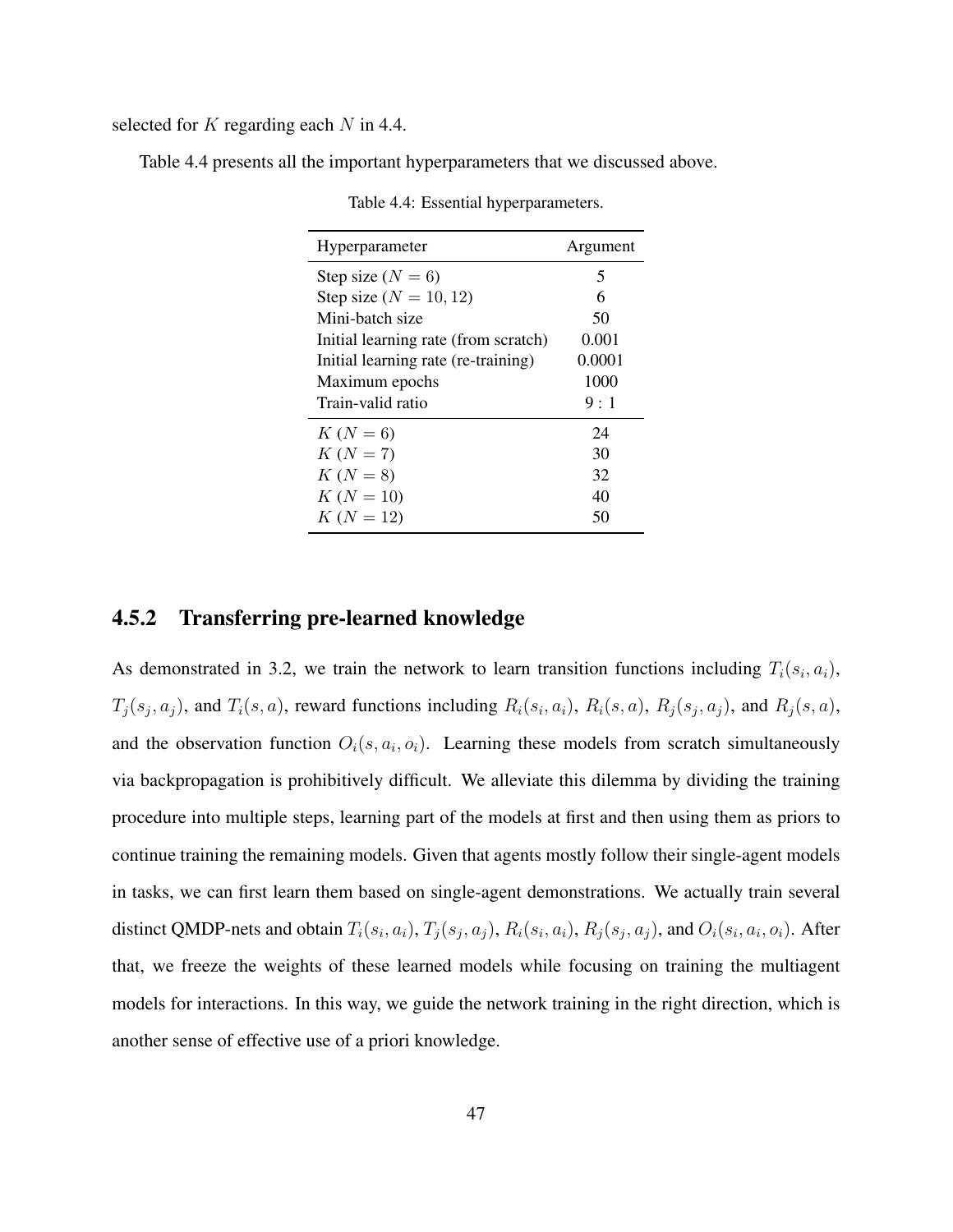# <span id="page-56-0"></span>Chapter 5

# Conclusion

We presented the sIPOMDPLite-net, a deep recurrent policy network explicitly encoding the I-POMDP Lite models for self-interested planning with sparse interactions in multiagent systems. The network is flexible and computationally economic compared with existing multiagent planning networks, such as IPOMDP-net.

Performance of sIPOMDPLite-net reaches the comparable level of that given by the underlying I-POMDP Lite policies in the majority of tasks from various experimental environments. Moreover, our trained model even outperforms the expert demonstrations in a few tasks. Empirical results show that the learned policies generalize well to unseen environments and larger and more sophisticated tasks.

We will continue our research in the following directions in the future.

First, we set the rounds of recurrence for the value iteration, i.e.,  $K$ , as a hyperparameter responsible for a whole set of parameterized tasks. Practically, Nevertheless, the selection of  $K$ should depend on the horizon length of each specific task rather than general environment sizes. One probable solution may be incorporating  $K$  as a trainable variable and training the network in a meta optimization manner.

Second, providing indicator functions as priors in task parameters is a relatively strong assump-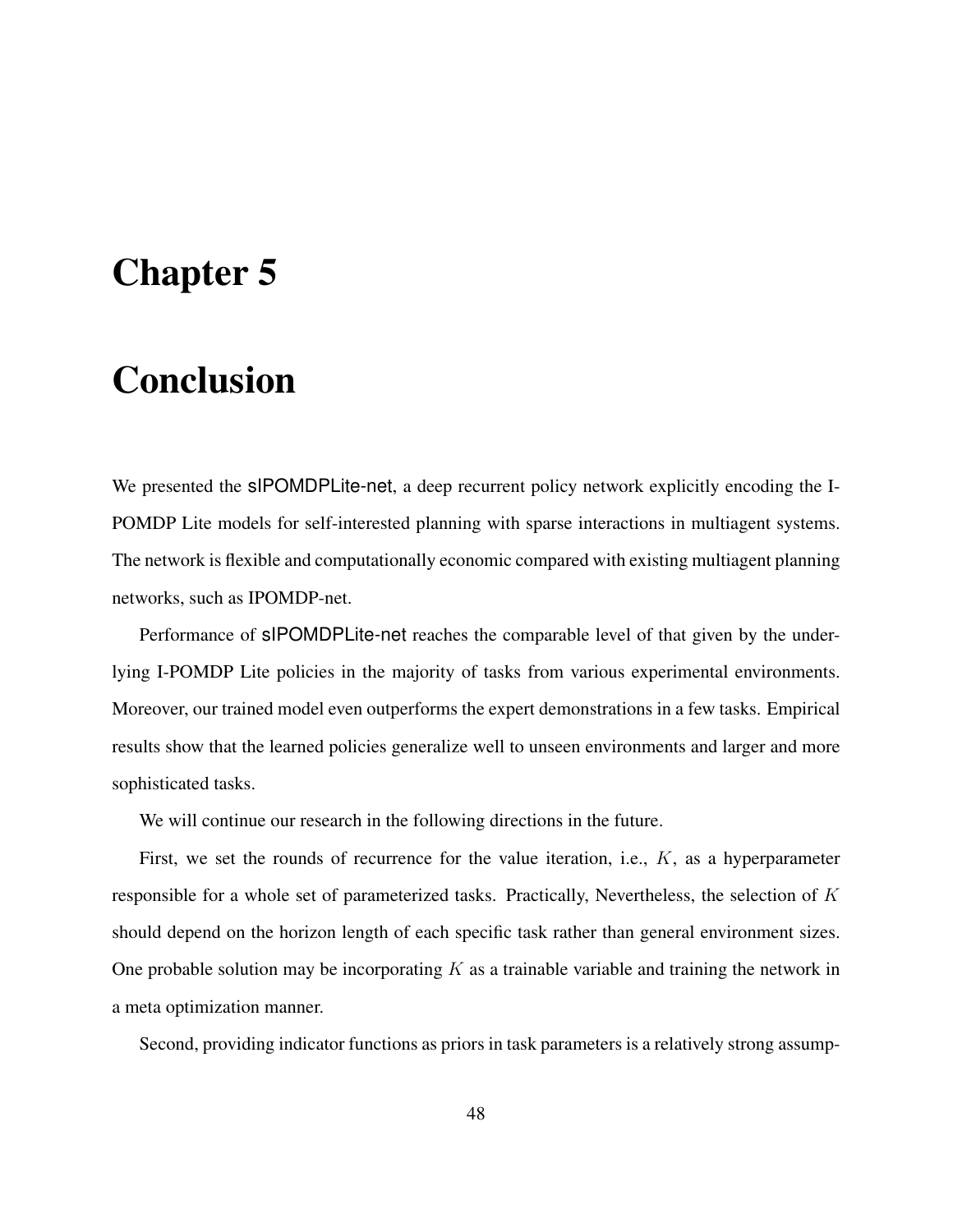tion for our network. However, learning it through neural networks, which optimize the model by the conventional backpropagation and gradient descent, is intractable due to the binary values of the indicators. Besides, introducing additional variables to train will make the training harder to converge to an optimal policy. Therefore, searching for an appropriate representation for the indicator functions in the network is a critical challenge for us.

Third, the setup for states is inflexible. Even for basic Tiger-grid problems, when the number of single-agent states increases, the number of common states increases more sharply. This fact severely limits the scalability of our network. Therefore, we are interested in coming up with a more proper way to represent the states in a dynamic way, where we can greatly reduce the number of states, which in accordance decreases the size of beliefs, utilities, and models conditioned on the inputs before we begin the I-POMDP Lite inference.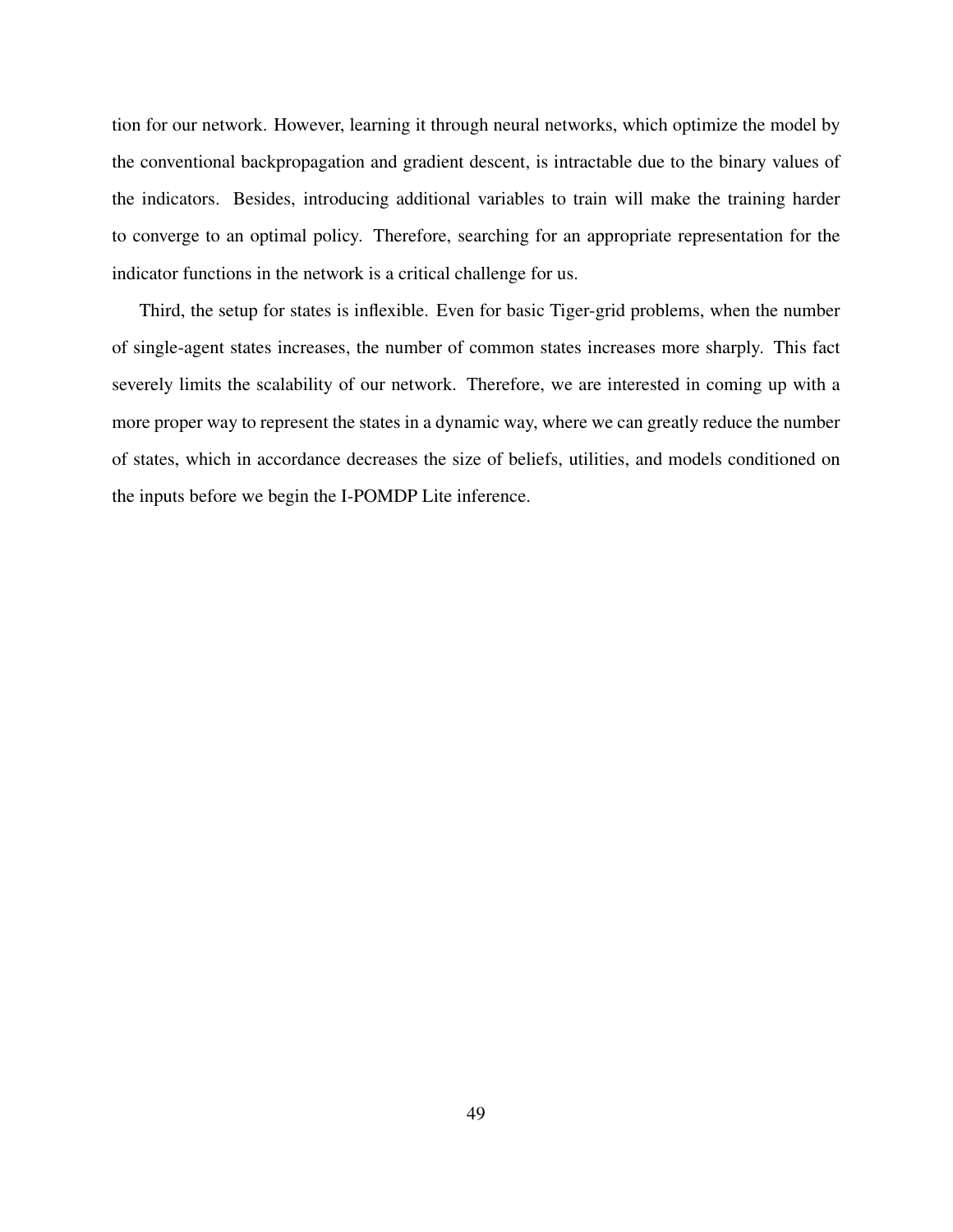# **References**

- <span id="page-58-0"></span>[1] E. A. Hansen, D. S. Bernstein, and S. Zilberstein, "Dynamic programming for partially observable stochastic games," in *AAAI*, vol. 4, pp. 709–715, 2004.
- <span id="page-58-1"></span>[2] J. Hu, M. P. Wellman, *et al.*, "Multiagent reinforcement learning: theoretical framework and an algorithm.," in *ICML*, vol. 98, pp. 242–250, Citeseer, 1998.
- <span id="page-58-2"></span>[3] T. Rashid, M. Samvelyan, C. Schroeder, G. Farquhar, J. Foerster, and S. Whiteson, "Qmix: Monotonic value function factorisation for deep multi-agent reinforcement learning," in *International Conference on Machine Learning*, pp. 4295–4304, PMLR, 2018.
- <span id="page-58-3"></span>[4] Y. Yang, R. Luo, M. Li, M. Zhou, W. Zhang, and J. Wang, "Mean field multi-agent reinforcement learning," in *International Conference on Machine Learning*, pp. 5571–5580, PMLR, 2018.
- <span id="page-58-4"></span>[5] O. Vinyals, I. Babuschkin, W. M. Czarnecki, M. Mathieu, A. Dudzik, J. Chung, D. H. Choi, R. Powell, T. Ewalds, P. Georgiev, *et al.*, "Grandmaster level in starcraft ii using multi-agent reinforcement learning," *Nature*, vol. 575, no. 7782, pp. 350–354, 2019.
- <span id="page-58-5"></span>[6] P. J. Gmytrasiewicz and P. Doshi, "A framework for sequential planning in multi-agent settings," *Journal of Artificial Intelligence Research*, vol. 24, pp. 49–79, 2005.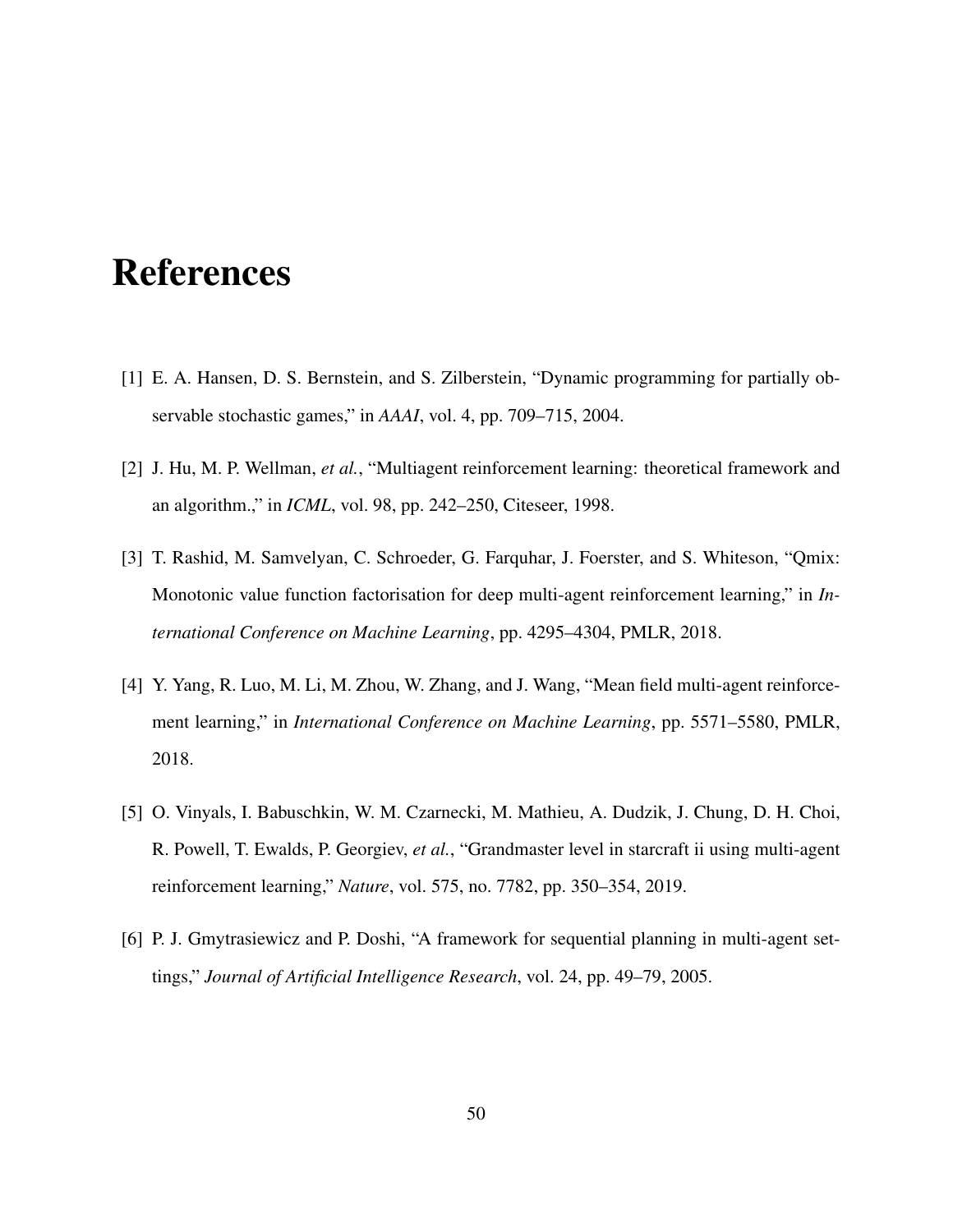- <span id="page-59-0"></span>[7] B. Rathnasabapathy, P. Doshi, and P. Gmytrasiewicz, "Exact solutions of interactive pomdps using behavioral equivalence," in *Proceedings of the fifth international joint conference on Autonomous agents and multiagent systems*, pp. 1025–1032, 2006.
- <span id="page-59-1"></span>[8] P. Doshi and P. J. Gmytrasiewicz, "Monte carlo sampling methods for approximating interactive pomdps," *Journal of Artificial Intelligence Research*, vol. 34, pp. 297–337, 2009.
- <span id="page-59-2"></span>[9] P. Doshi and D. Perez, "Generalized point based value iteration for interactive pomdps.," in *AAAI*, pp. 63–68, 2008.
- <span id="page-59-3"></span>[10] B. Ng, C. Meyers, K. Boakye, and J. J. Nitao, "Towards applying interactive pomdps to real-world adversary modeling.," in *IAAI*, 2010.
- <span id="page-59-4"></span>[11] T. N. Hoang and K. H. Low, "Interactive pomdp lite: Towards practical planning to predict and exploit intentions for interacting with self-interested agents," in *Proceedings of the Twenty-Third International Joint Conference on Artificial Intelligence*, IJCAI '13, p. 2298–2305, AAAI Press, 2013.
- <span id="page-59-5"></span>[12] F. S. Melo and M. Veloso, "Decentralized mdps with sparse interactions," *Artificial Intelligence*, vol. 175, no. 11, pp. 1757–1789, 2011.
- <span id="page-59-6"></span>[13] F. S. Melo and M. Veloso, "Heuristic planning for decentralized mdps with sparse interactions," in *Distributed Autonomous Robotic Systems*, pp. 329–343, Springer, 2013.
- <span id="page-59-7"></span>[14] C. Yu, M. Zhang, and F. Ren, "Coordinated learning by exploiting sparse interaction in multiagent systems," *Concurrency and Computation: Practice and Experience*, vol. 26, no. 1, pp. 51–70, 2014.
- <span id="page-59-8"></span>[15] C. Yu, M. Zhang, F. Ren, and G. Tan, "Multiagent learning of coordination in loosely coupled multiagent systems," *IEEE transactions on cybernetics*, vol. 45, no. 12, pp. 2853–2867, 2015.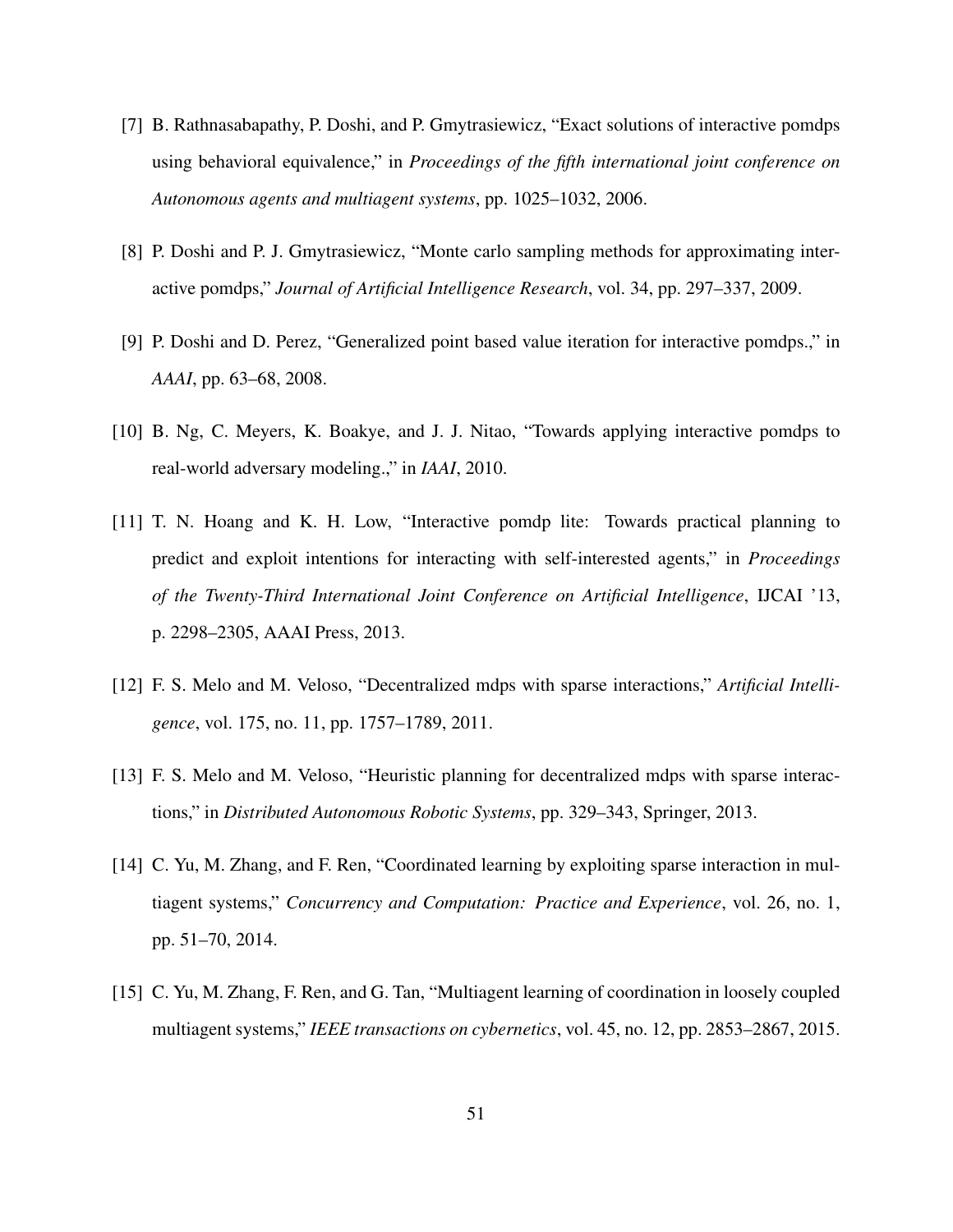- <span id="page-60-0"></span>[16] Y. Hu, Y. Gao, and B. An, "Learning in multi-agent systems with sparse interactions by knowledge transfer and game abstraction.," in *AAMAS*, pp. 753–761, 2015.
- <span id="page-60-1"></span>[17] A. Tamar, Y. WU, G. Thomas, S. Levine, and P. Abbeel, "Value iteration networks," in *Advances in Neural Information Processing Systems* (D. Lee, M. Sugiyama, U. Luxburg, I. Guyon, and R. Garnett, eds.), vol. 29, Curran Associates, Inc., 2016.
- <span id="page-60-2"></span>[18] S. Niu, S. Chen, H. Guo, C. Targonski, M. Smith, and J. Kovačević, "Generalized value iteration networks:life beyond lattices," 2018.
- <span id="page-60-3"></span>[19] P. Karkus, D. Hsu, and W. Lee, "Qmdp-net: Deep learning for planning under partial observability," 12 2017.
- <span id="page-60-4"></span>[20] Y. Han and P. Gmytrasiewicz, "Ipomdp-net: A deep neural network for partially observable multi-agent planning using interactive pomdps," in *Proceedings of the AAAI Conference on Artificial Intelligence*, vol. 33, pp. 6062–6069, 2019.
- <span id="page-60-5"></span>[21] T. Wang, X. Bao, I. Clavera, J. Hoang, Y. Wen, E. Langlois, S. Zhang, G. Zhang, P. Abbeel, and J. Ba, "Benchmarking model-based reinforcement learning," *arXiv preprint arXiv:1907.02057*, 2019.
- <span id="page-60-6"></span>[22] L. Kaiser, M. Babaeizadeh, P. Milos, B. Osinski, R. H. Campbell, K. Czechowski, D. Erhan, C. Finn, P. Kozakowski, S. Levine, *et al.*, "Model-based reinforcement learning for atari," *arXiv preprint arXiv:1903.00374*, 2019.
- <span id="page-60-7"></span>[23] A. Ayoub, Z. Jia, C. Szepesvari, M. Wang, and L. Yang, "Model-based reinforcement learning with value-targeted regression," in *International Conference on Machine Learning*, pp. 463– 474, PMLR, 2020.
- <span id="page-60-8"></span>[24] R. Jonschkowski, D. Rastogi, and O. Brock, "Differentiable Particle Filters: End-to-End Learning with Algorithmic Priors," 2018.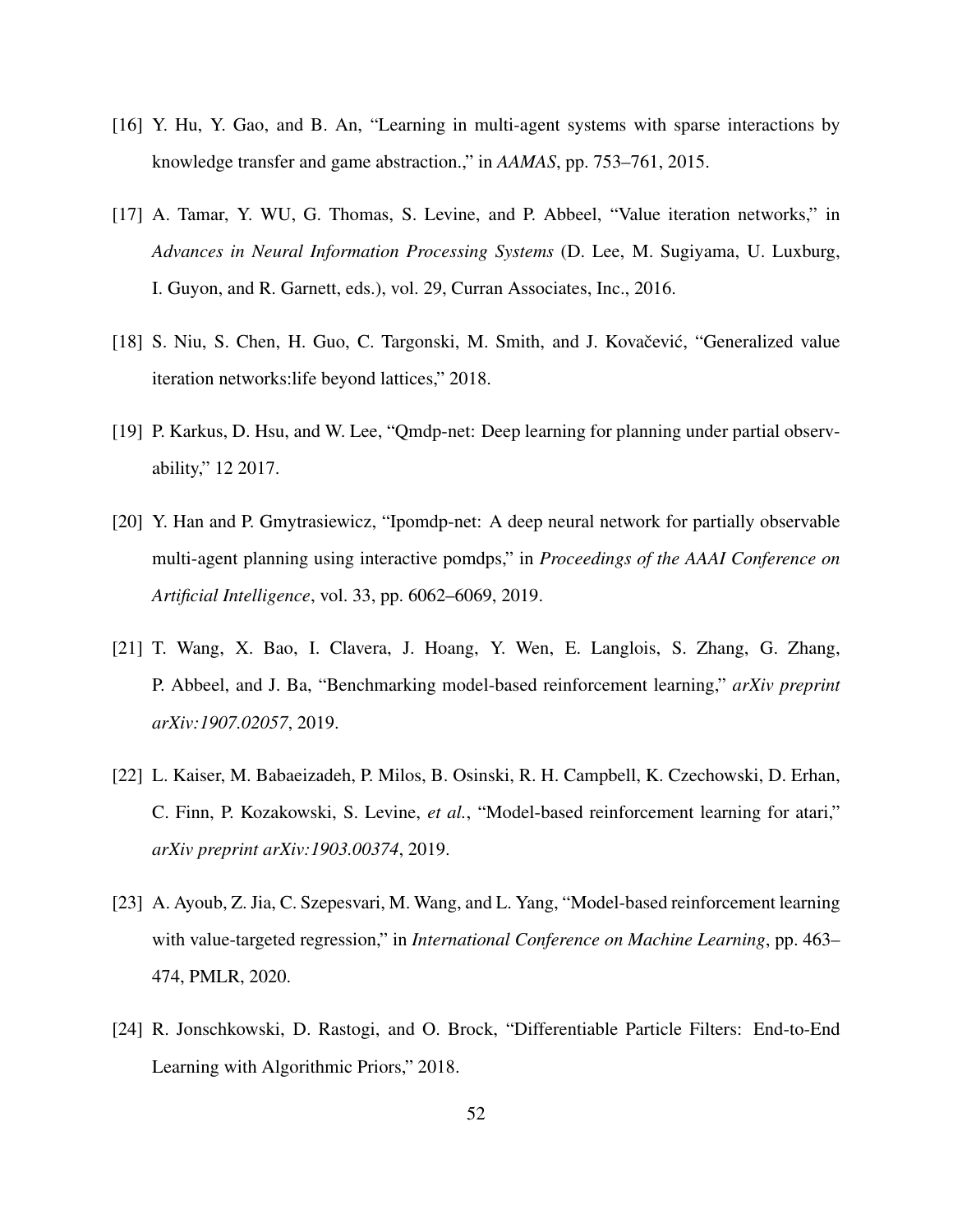- <span id="page-61-0"></span>[25] M. L. Littman, A. R. Cassandra, and L. P. Kaelbling, "Learning policies for partially observable environments: Scaling up," in *ICML*, 1995.
- <span id="page-61-1"></span>[26] J. Pineau, *Tractable planning under uncertainty: exploiting structure*. Carnegie Mellon University, 2004.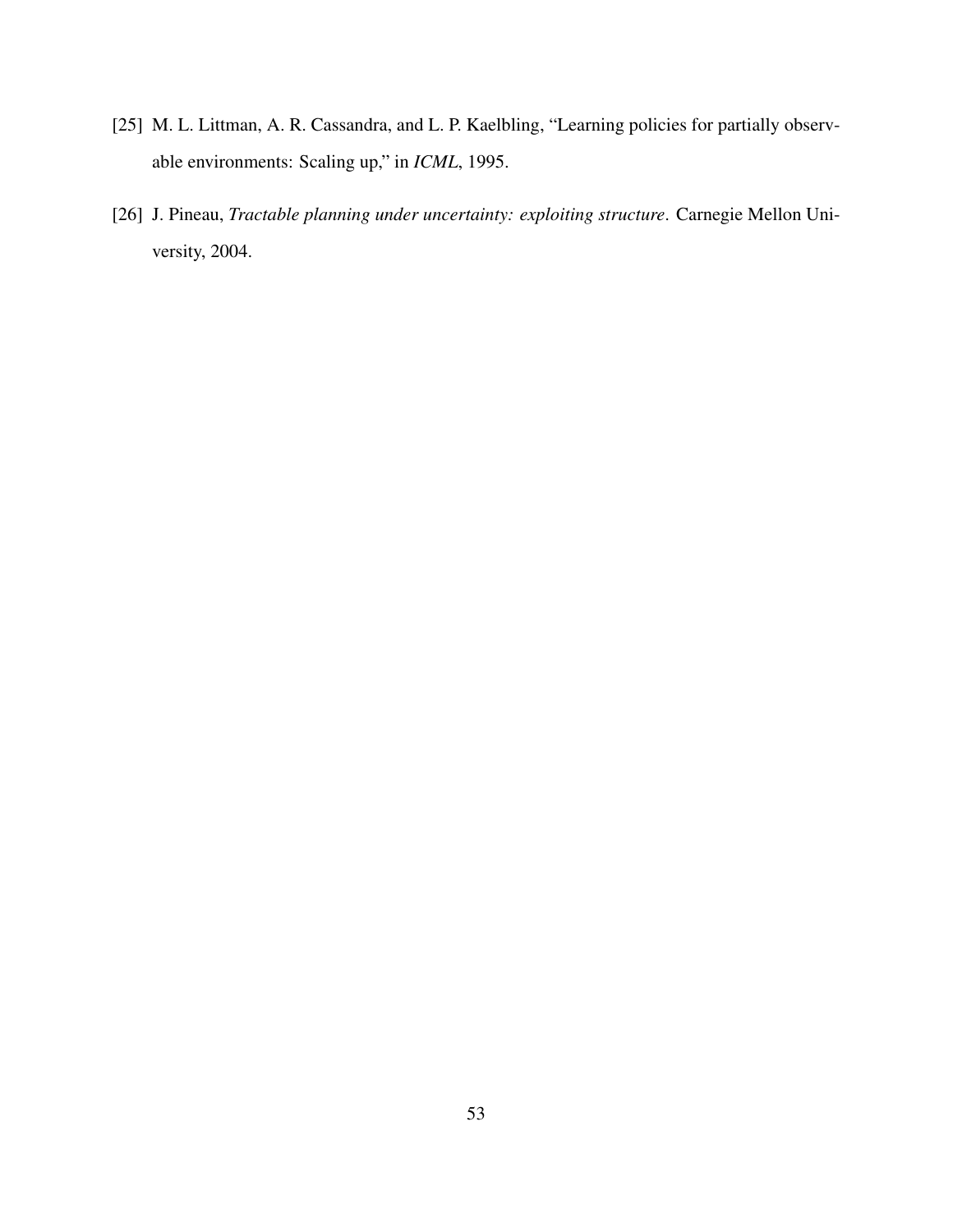# <span id="page-62-0"></span>Appendix A

# More Explanation of The Net Architecture

## <span id="page-62-1"></span>A.1 Kronecker indicator converter

It is intuitive to interpret the equations using the set theory. Let us consider  $S_i$  and  $A_i$  as two sets, and the set of its entire state-action combinations is the Cartesian product of the two, i.e.,  $S_i \times A_i$ . Continuing with this line, for the set of i's interaction-triggering state-action pairs, denoted by  $P^{I_i}$ , there is  $P^{I_i} \subseteq S_i \times A_i$ . Similarly, we get agent j's state-action space,  $S_j \times A_j$ , and its active interaction triggering state-action pairs  $P^{I_j} \subseteq S_j \times A_j$ . As introduced in [1.1,](#page-13-0) for the problems we discuss in this thesis, the following equations always hold:  $S = S_i \times S_j$ ,  $A = A_i \times A_j$ . Hence,  $S \times A = (S_i \times A_i) \times (S_j \times A_j)$ , which we regard as the universal set. We can accordingly derive the set of joint interaction-triggering state-action pairs as:

$$
P^{I} = \left[ P^{I_{i}} \times (S_{j} \times A_{j}) \right] \cup \left[ (S_{i} \times A_{i}) \times P^{I_{j}} \right]
$$
  
= 
$$
\left( \left[ P^{I_{i}} \times (S_{j} \times A_{j}) \right] \setminus \left[ P^{I_{i}} \times P^{I_{j}} \right] \right) \cup \left( \left[ (S_{i} \times A_{i}) \times P^{I_{j}} \right] \setminus \left[ P^{I_{i}} \times P^{I_{j}} \right] \right) \cup \left( P^{I_{i}} \times P^{I_{j}} \right)
$$

So far, we have clearly explained the derivation of agents' common state-action pairs for interactions given each of their private ones. Hence, we can naturally transform the derivation to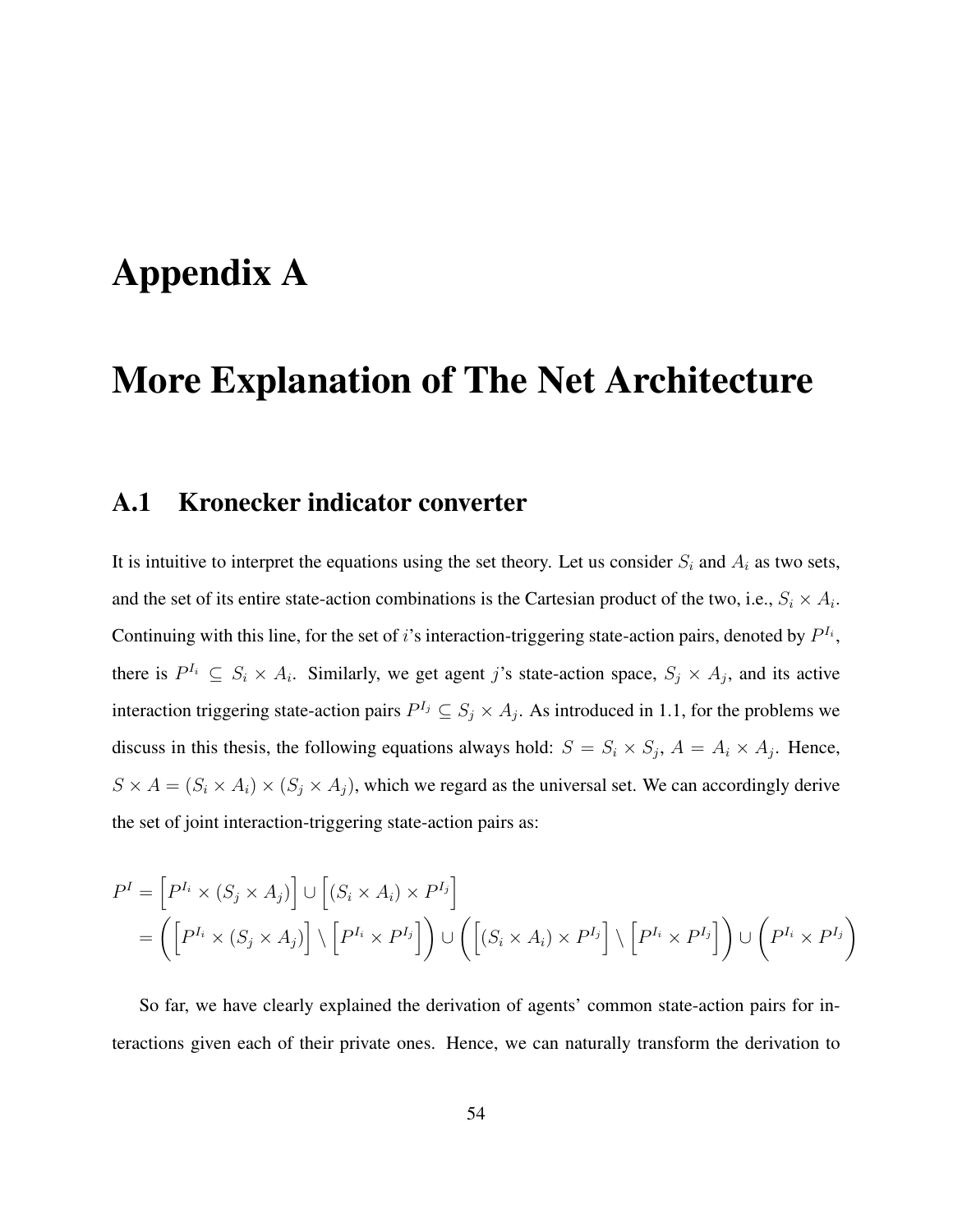account for the binary-value indicator functions as in Subsection [3.1.1.](#page-24-3) We know that the indicators work as indexing the interactive state-action pairs, where they assign 1 to such pairs and 0 to others. Thus, we replace single-agent universal sets  $S_i \times A_i$  and  $S_j \times A_j$  with all-ones tensor  $J_i$  and  $J_j$ , replace the subsets corresponding to each agent's single-agent interactive state-action pairs,  $P^{I_i}$ and  $P^{I_j}$  with their single-agent indicators,  $X_{P^{I_i}}$  and  $X_{P^{I_j}}$ , replace Cartesian products with Kronecker products, and replace set unions and subtractions with arithmetic sums and subtractions. To generalize the above, we have:

<span id="page-63-1"></span>
$$
\mathbf{X}_{P_R^I} = \mathbf{X}_{P_R^{I_i}} \otimes \mathbf{J}_j + \mathbf{J}_i \otimes \mathbf{X}_{P_R^{I_j}} - \mathbf{X}_{P_R^{I_i}} \otimes \mathbf{X}_{P_R^{I_j}} \n\mathbf{X}_{P_T^I} = \mathbf{X}_{P_T^{I_i}} \otimes \mathbf{J}_j + \mathbf{J}_i \otimes \mathbf{X}_{P_T^{I_j}} - \mathbf{X}_{P_T^{I_i}} \otimes \mathbf{X}_{P_T^{I_j}} \tag{A.1}
$$

Eq. [A.1](#page-63-1) is the macroscopic counterpart for Eq. [3.3,](#page-24-2) based on which we design the indicator transformer module of our network in Section [3.2.](#page-27-0)

## <span id="page-63-0"></span>A.2 Belief update module

In our elaboration of the belief update module in Subsection [3.2.3,](#page-31-1) we mentioned the input belief tensor  $B<sub>S</sub>$  and the output belief tensor  $B'_{S}$ . The subscript S means the belief tensor is of the shape |S| and represents the belief for  $s \in S$ . Different subscripts for B represent beliefs for different sets.

Consistent with the framework, the first part of the belief update module works to update the  $B<sub>S</sub>$  with  $a<sub>i</sub>$  and  $a<sub>j</sub>$ . Following Eq. [3.4,](#page-25-0) for the interactive part, we apply an element-wise multiplication to filter the belief over interactions from  $B<sub>S</sub>$  with the transition interaction indicator,  $\bm{X}_{P_T^I}$ . Such multiplication broadcasts  $\bm{B}_S$ 's shape from  $|S|$  to  $|S| \times |A|$ . Then, we update  $\bm{B}_S$  with  $T_i(s, a, s'|\theta)$ , a trainable variable approximating  $T_i(s, a, s')$ . Based on the principle of learning as accurate a model as possible, we enforce the NN analog to inherit properties of its underlying counterpart. In the case of  $T_i(s, a, s' | \theta)$ , we normalize it over the dimension of s'. The network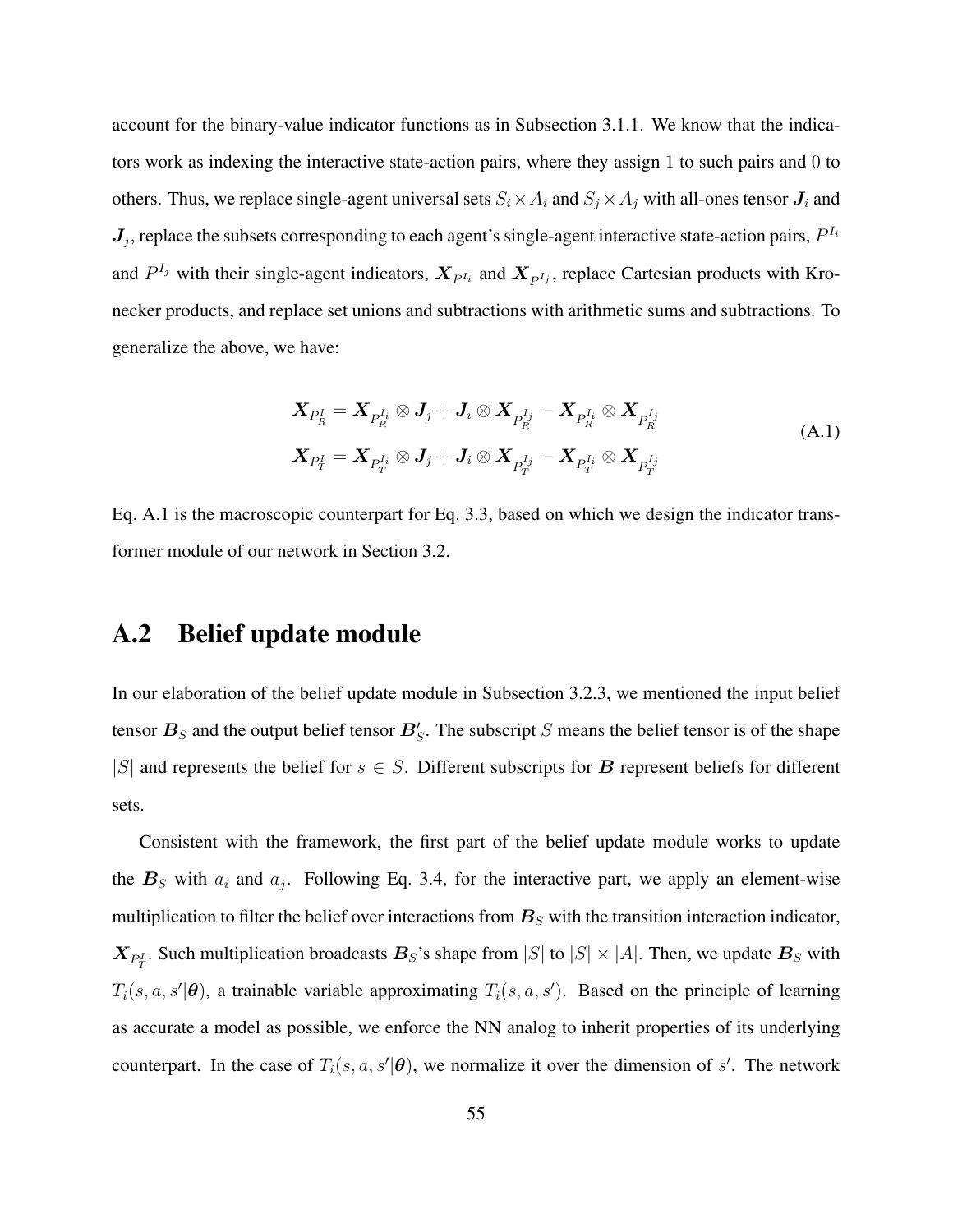structure simulating the update with actions generally implements the following operation:

$$
\boldsymbol{B}'_{P_T^I} = \sum_{s\in S}\sum_{a_i\in A_i}\sum_{a_j\in A_j}\boldsymbol{B}_{P_T^I}T_i(s,a,s'|\boldsymbol{\theta})\boldsymbol{v}_{a_i}\boldsymbol{v}_{a_j}
$$

where  $v_{a_i}$  and  $v_{a_j}$  are indexing vectors for  $a_i$  and  $a_j$ .

As the equation shows, we update the belief for each  $a \in A$ , while we only concern about  $B'_{P_T^I}$  corresponding to the given  $a = \langle a_i, a_j \rangle$ . The specific class of network structure with which  $T_i(s, a, s' | \theta)$  is trained depends on the domain it deals with. Section [4.4.2](#page-49-0) demonstrates an instance of solving Tiger-grid problems with spatial locality, where we encode the belief propagation into a convolutional layer with  $T_i(s, a, s'|\theta)$  as the kernel.

On the other hand, we execute the two-step belief propagation for non-interaction situations. Similar to the  $T_i(s, a, s'|\theta)$ , we create  $\overline{T_i}(s_i, a_i, s'_i|\theta_i)$  and  $\overline{T_j}(s_j, a_j, s'_j|\theta_j)$  to approximate underlying  $\overline{T_i}(s_i,a_i,s'_i)$  and  $\overline{T_j}(s_j,a_j,s'_j)$ . Based on Eq. [3.4,](#page-25-0) we first multiply  $\bm{B}_S$  with  $1-\bm{X}_{P_T^{I_j}}$ . However, the former is of the shape  $|S|$  while the latter is of  $|S_j| \times |A_j|$ . To make the dimensions match for the multiplication, we reshape  $B_S$  to  $|S_i| \times |S_j|$ . Then we multiply the product with  $\overline{T}_j(s_j, a_j, s'_j | \theta_j)$ and pick the  $B<sub>S</sub>$  corresponding to the given  $a<sub>j</sub>$ . In the second step, we duplicate such procedures with  $1 - \boldsymbol{X}_{P_T^{I_i}}$  and  $\overline{T}_i(s_i, a_i, s'_i | \boldsymbol{\theta}_i)$ .

The next step of the belief update, i.e., the correction, has been illustrated in Subsection [3.2.3.](#page-31-1)

### <span id="page-64-0"></span>A.3 Value iteration solver

The value iteration solver implements the NN analog for multiagent MDP value iteration based on the value function given in Eq. [3.5.](#page-26-0) Let us first consider the immediate reward. We define the NN counterparts for  $R_i(s, a)$ ,  $R_j(s, a)$ ,  $\overline{R_i}(s_i, a_i)$  and  $\overline{R_j}(s_j, a_j)$  as  $R_i(s, a|\theta)$ ,  $R_j(s, a|\theta)$ ,  $\overline{R_i}(s_i, a_i|\theta_i)$ , and  $R_j(s_j, a_j | \theta_j)$ , respectively. We condition  $R_i(s_i, a_i | \theta_i)$  and  $R_j(s_j, a_j | \theta_j)$  on their own portions in  $\theta$  while conditioning  $R_i(s, a|\theta)$  and  $R_j(s, a|\theta)$  on entire  $\theta$ . Since for any given  $s \in S$  and